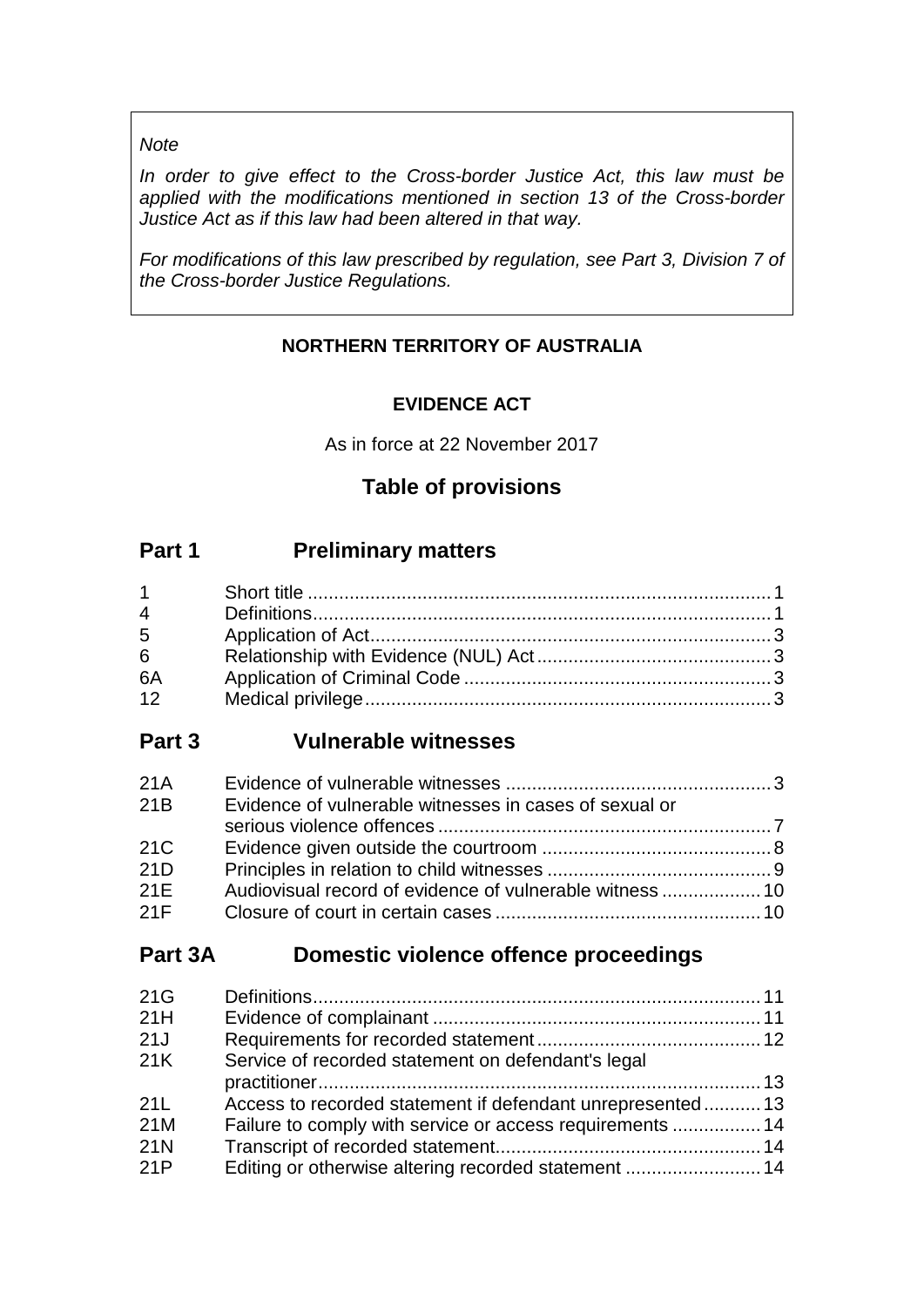| 21Q<br>21 <sub>R</sub> |                                                                                           |     |
|------------------------|-------------------------------------------------------------------------------------------|-----|
| Part 4                 | <b>Miscellaneous rules of evidence</b>                                                    |     |
| 24<br>26E              |                                                                                           |     |
| Part 5                 | <b>Communication links</b>                                                                |     |
| <b>Division 1</b>      | <b>Preliminary matters</b>                                                                |     |
| 49                     |                                                                                           |     |
| 49B                    |                                                                                           |     |
| 49C                    |                                                                                           |     |
| <b>Division 2</b>      | Use of communication links generally                                                      |     |
|                        |                                                                                           |     |
| 49D                    |                                                                                           |     |
| 49E                    | Territory entity may take evidence from another place20                                   |     |
| 49F                    | Appearance, giving evidence or making submissions by                                      |     |
|                        |                                                                                           |     |
| 49G                    | Appearance, giving evidence or making submissions by audio                                |     |
|                        |                                                                                           |     |
| 49H                    | Appearance, giving evidence or making submissions by visual                               |     |
| 491                    | Premises to be considered part of place where entity is sitting21                         | 21  |
| 49J                    |                                                                                           |     |
| 49K                    |                                                                                           |     |
| 49L                    |                                                                                           |     |
| 49M                    |                                                                                           |     |
|                        |                                                                                           |     |
|                        | Division 3 Use of interstate audiovisual links or audio<br>links in Territory proceedings |     |
| 49N                    |                                                                                           |     |
| 49P                    | Territory entity may take evidence and submissions from                                   |     |
|                        |                                                                                           |     |
| 49Q                    | Giving evidence or making submissions by audiovisual link 25                              |     |
| 49R                    | Giving evidence or making submissions by audio link25                                     |     |
| 49S                    |                                                                                           |     |
| 49T                    |                                                                                           |     |
| <b>Division 4</b>      | Use of interstate audiovisual links or audio<br>links in interstate proceedings           |     |
| 49U                    |                                                                                           |     |
| 49V                    | Interstate entity may take evidence or receive submissions                                |     |
|                        |                                                                                           |     |
|                        |                                                                                           |     |
| Evidence Act           |                                                                                           | ii. |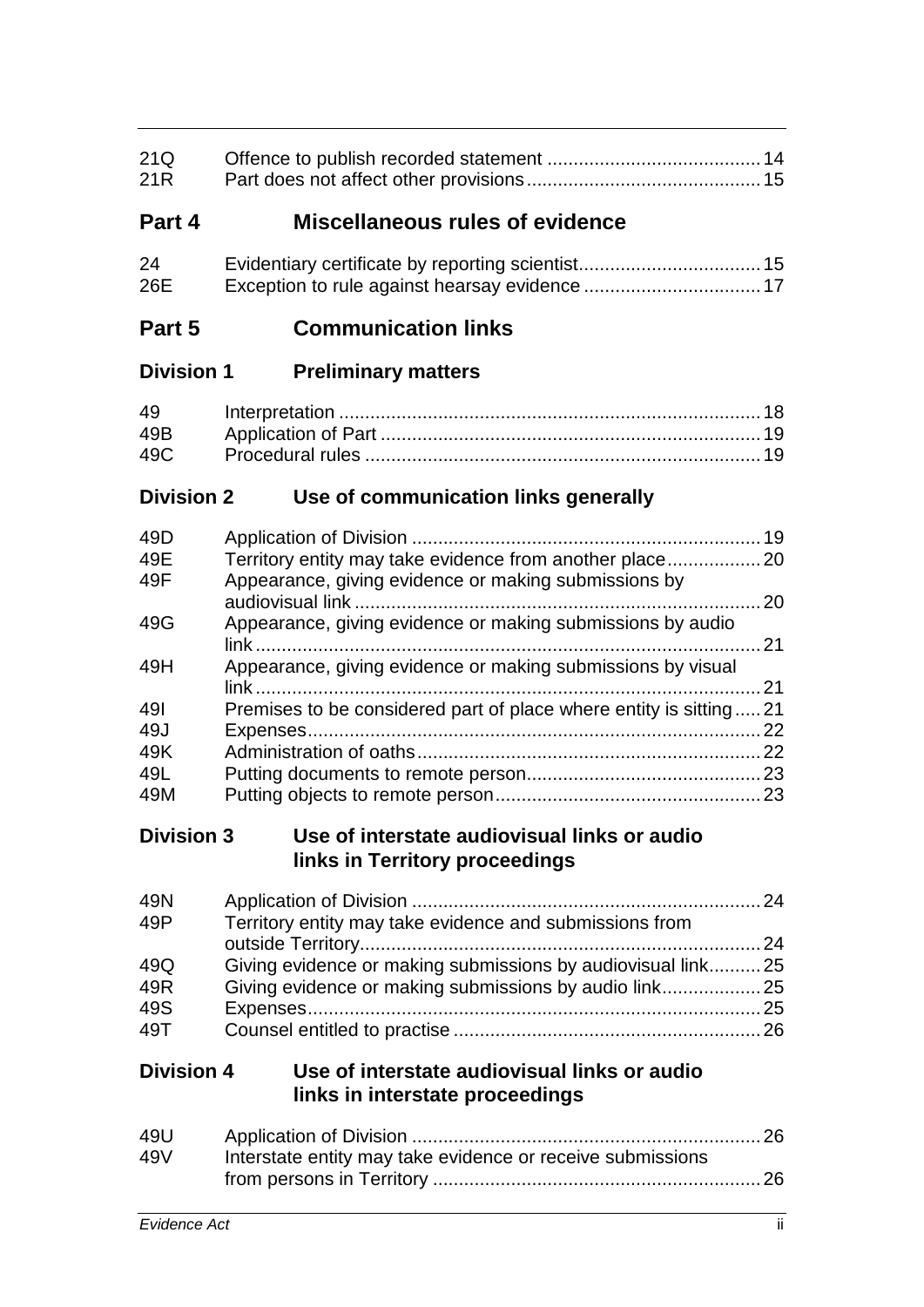| 49W<br>49X<br>49Y<br>49Z<br>49ZA<br>49ZB<br>49ZC<br>49ZD | Privileges, protection and immunity of participants in interstate<br>Interstate entity may administer oath in Territory 28<br>Conduct constituting contempt of interstate entity 29                                                    |    |
|----------------------------------------------------------|----------------------------------------------------------------------------------------------------------------------------------------------------------------------------------------------------------------------------------------|----|
| Part 6                                                   | <b>Evidence on commission</b>                                                                                                                                                                                                          |    |
| <b>Division 1</b>                                        | <b>Taking outside Territory of evidence for</b><br><b>Territory proceedings</b>                                                                                                                                                        |    |
| 50<br>51                                                 |                                                                                                                                                                                                                                        |    |
| <b>Division 2</b>                                        | Taking within Territory of evidence for<br>proceedings elsewhere                                                                                                                                                                       |    |
| 52<br>53<br>54<br>55                                     | Application to Supreme Court for order to obtain evidence 32<br>Power of Supreme Court to give effect to application  33                                                                                                               |    |
| Part 7                                                   | <b>Confidential information</b>                                                                                                                                                                                                        |    |
| 56<br>56A<br>56B<br>56C<br>56D<br>56E<br>56F<br>56G      | Notice of intention to apply for leave to adduce or produce<br>Procedural matters relating to application for leave37<br>Giving leave to adduce or produce evidence of confidential<br>Ancillary orders where evidence of confidential |    |
| Part 8                                                   | <b>Publication of evidence</b>                                                                                                                                                                                                         |    |
| 57                                                       | Prohibition of the publication of evidence and of names of<br>parties and witnesses.                                                                                                                                                   | 40 |

| 58 | Temporary prohibition of the publication of evidence where |  |
|----|------------------------------------------------------------|--|
|    |                                                            |  |
| 59 |                                                            |  |
|    |                                                            |  |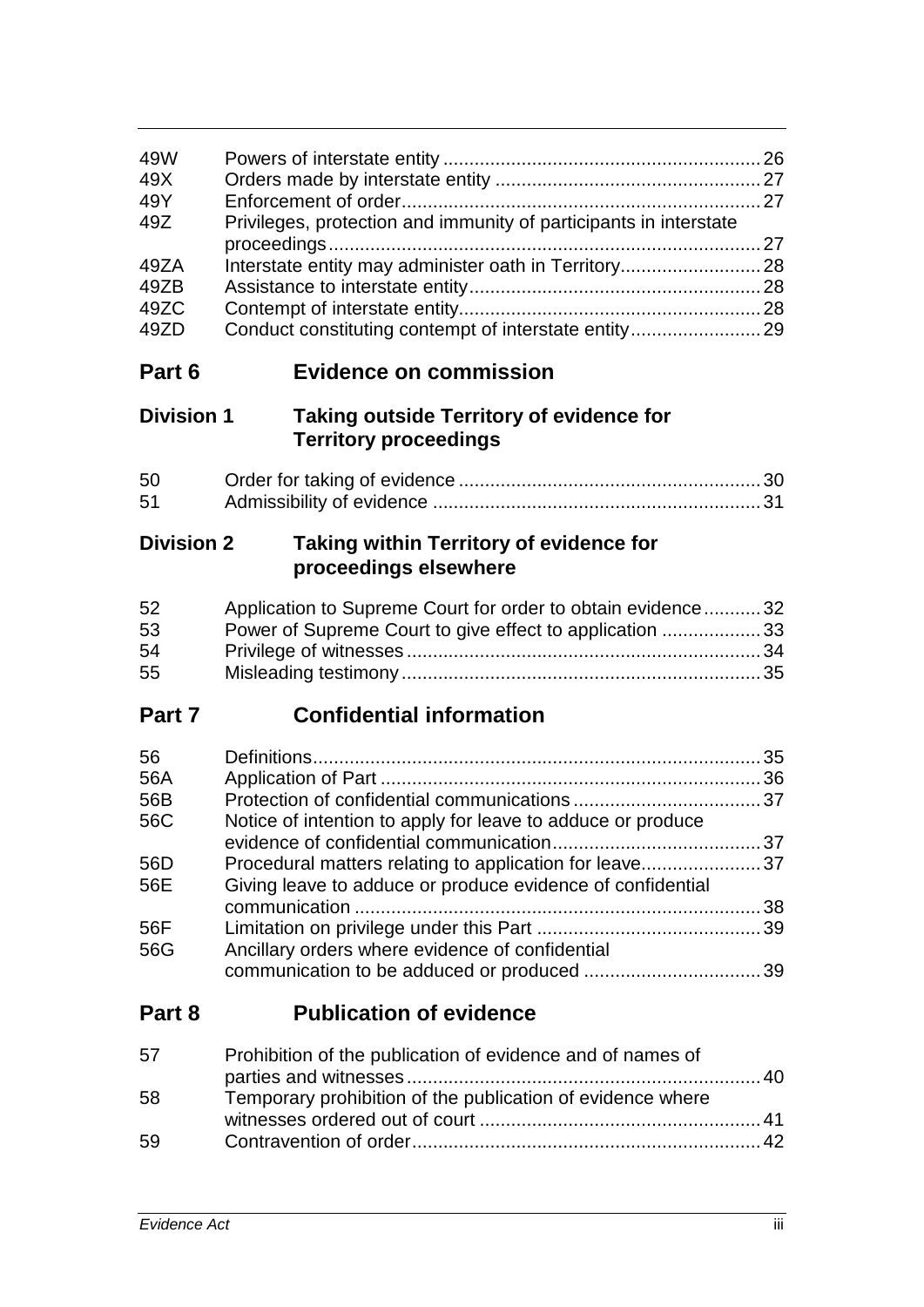| Part 9            | <b>Other matters</b>                                                                                                            |  |
|-------------------|---------------------------------------------------------------------------------------------------------------------------------|--|
| 62<br>62A<br>65   | Proof of place being within local government area etc.  42                                                                      |  |
| Part 10           | <b>Transitional provisions</b>                                                                                                  |  |
| <b>Division 1</b> | <b>Transitional matters for Evidence Legislation</b><br>(Authorised Persons) Amendment Act 2009                                 |  |
| 66                |                                                                                                                                 |  |
| <b>Division 2</b> | <b>Transitional matters for Evidence (National</b><br><b>Uniform Legislation) (Consequential</b><br><b>Amendments) Act 2012</b> |  |
| 67<br>68          | . 43<br>Application of this Act linked to application of Evidence (NUL)                                                         |  |
| <b>Division 3</b> | <b>Justice Legislation Amendment (Vulnerable</b><br><b>Witnesses) Act 2016</b>                                                  |  |
| 69<br>70<br>71    | Offence provisions – before and after commencement day 45                                                                       |  |
| <b>ENDNOTES</b>   |                                                                                                                                 |  |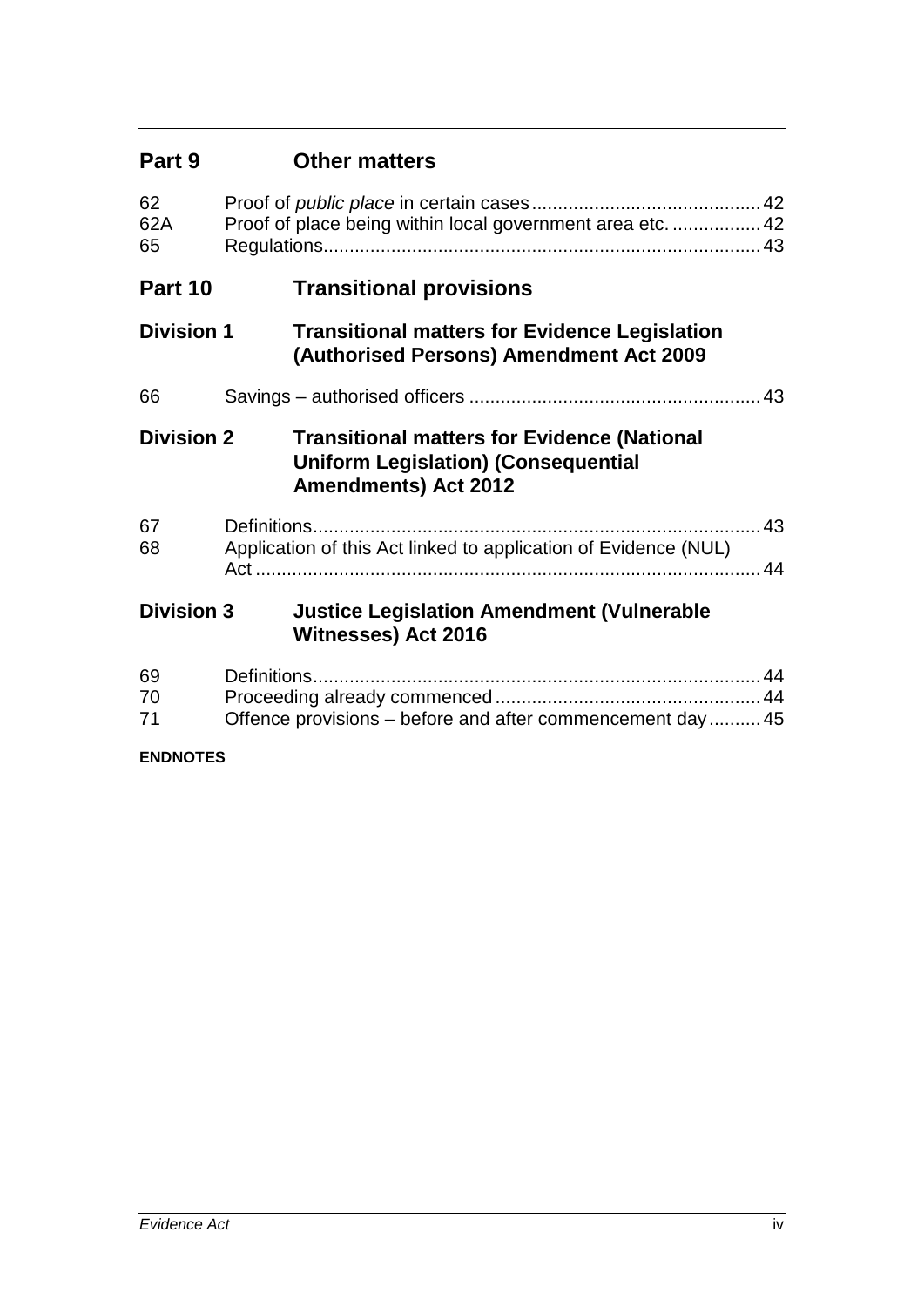# **NORTHERN TERRITORY OF AUSTRALIA**

As in force at 22 November 2017 \_\_\_\_\_\_\_\_\_\_\_\_\_\_\_\_\_\_\_\_

\_\_\_\_\_\_\_\_\_\_\_\_\_\_\_\_\_\_\_\_

# **EVIDENCE ACT**

# **An Act to make provision for evidentiary matters in addition to the**  *Evidence (National Uniform Legislation) Act*

# **Part 1 Preliminary matters**

# **1 Short title**

This Act may be cited as the *Evidence Act*.

# **4 Definitions**

In this Act:

*audio link*, for Part 5, see section 49.

*audiovisual link*, for Part 5, see section 49.

*audiovisual record*, for Part 3, see section 21A(1).

*authorised person*, for Part 3, see section 21A(1).

*child*, for Part 3, see section 21A(1).

*committal proceedings*, for Part 7, see section 56.

*communication link*, for Part 5, see section 49.

*complainant*, see section 21G

*confidential communication*, for Part 7, see section 56.

*counsellor*, for Part 7, see section 56.

*court*, see Part 1 of the Dictionary at the end of the Evidence (NUL) Act.

*document*, see Part 1 of the Dictionary at the end of the Evidence (NUL) Act.

*domestic violence*, see section 21G.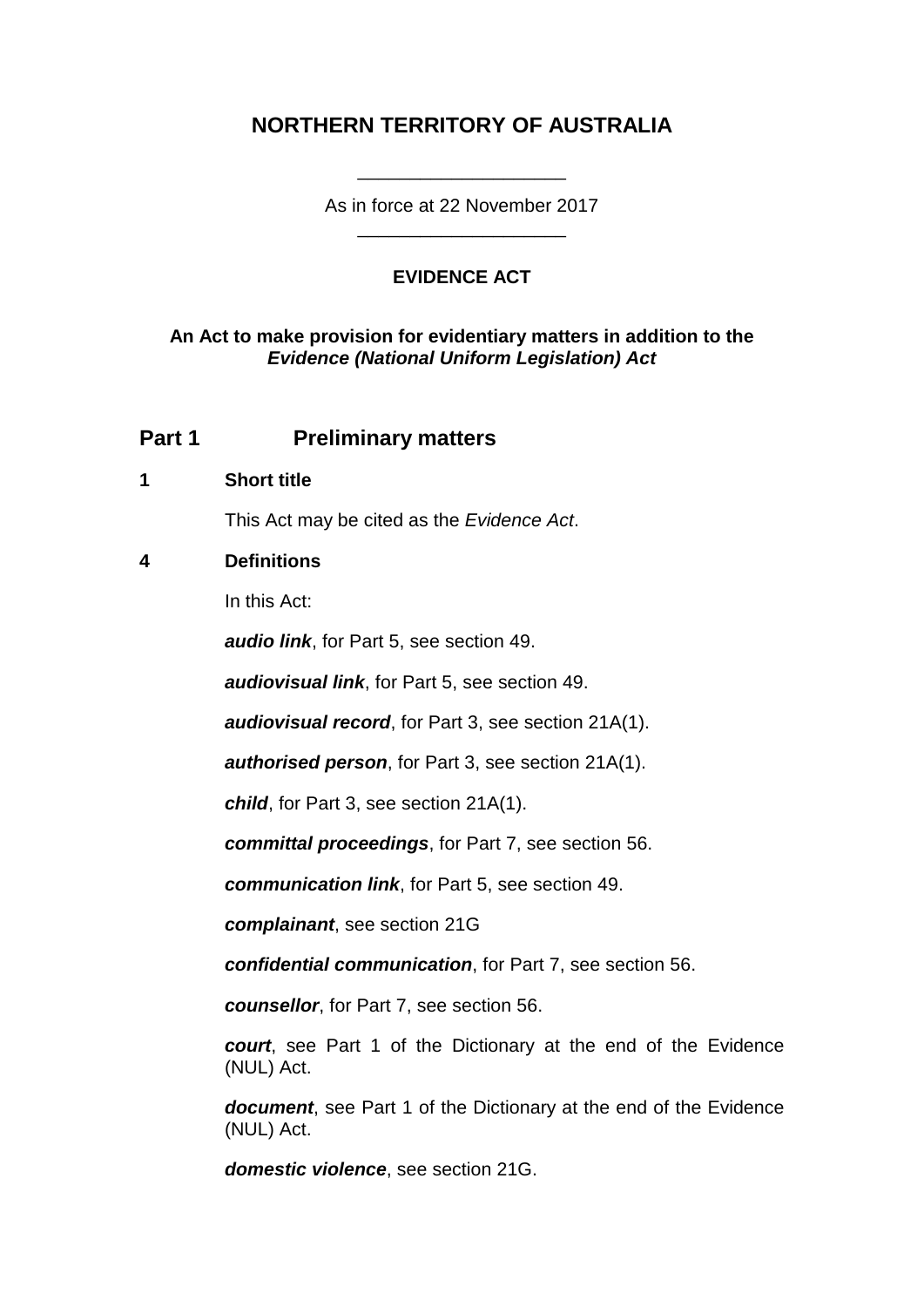*domestic violence offence*, see section 21G.

*domestic violence offence proceeding*, see section 21G.

*Evidence (NUL) Act* means the *Evidence (National Uniform Legislation) Act*.

*examination*, for Part 3, see section 21A(1).

*harm*, for Part 7, see section 56.

*interstate entity*, for Part 5, see section 49.

*interstate proceeding*, for Part 5, see section 49.

*judge*, see Part 1 of the Dictionary at the end of the Evidence (NUL) Act.

*participating State*, for Part 5, see section 49.

*party to a confidential communication*, for Part 7, see section 56.

*proceeding* means a civil proceeding or a criminal proceeding, each as defined in Part 1 of the Dictionary at the end of the Evidence (NUL) Act.

#### *recorded statement*:

- (a) for Part  $3$  see section 21A(1); or
- (b) for Part 3A see section 21G.

*serious violence offence*, for Part 3, see section 21A(1).

*sexual offence* means a sexual offence within the meaning of the *Sexual Offences (Evidence and Procedure) Act*.

*special sitting*, for Part 3, see section 21A(1).

*statement* includes any representation of fact or opinion, whether made in words or otherwise.

*Territory entity*, for Part 5, see section 49.

*Territory proceeding*, for Part 5, see section 49.

*victim*, for Part 7, see section 56.

*visual link*, for Part 5, see section 49.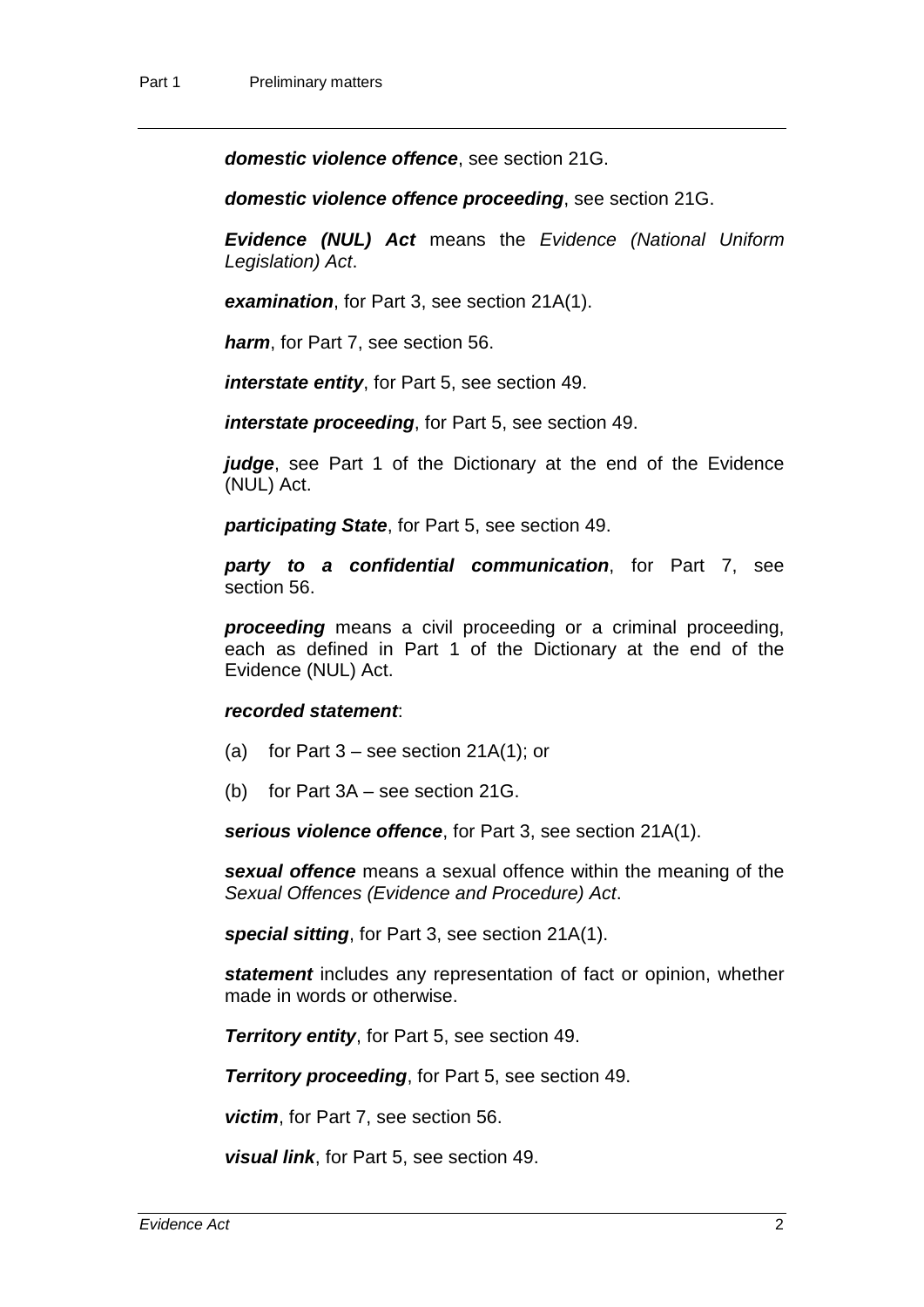*vulnerable witness*, for Part 3, see section 21A(1).

# **5 Application of Act**

- (1) This Act applies to all proceedings to which the Evidence (NUL) Act applies.
- (2) Part 5 also applies to Territory proceedings and interstate proceedings (as defined in section 49).

# **6 Relationship with Evidence (NUL) Act**

This Act applies in addition to, and does not affect the operation of, the Evidence (NUL) Act.

#### **6A Application of Criminal Code**

Part IIAA of the Criminal Code applies to an offence against this Act.

*Note for section 6A*

Part IIAA of the Criminal Code states the general principles of criminal *responsibility, establishes general defences, and deals with burden of proof. It also defines, or elaborates on, certain concepts commonly used in the creation of offences.*

# **Part 2 Privilege**

# **12 Medical privilege**

- (2) A medical practitioner shall not, without the consent of his or her patient, divulge in any civil proceeding (unless the sanity of the patient is the matter in dispute) any communication made to him or her in his or her professional character by the patient, and necessary to enable him or her to prescribe or act for the patient.
- (3) Nothing in this section shall protect any communication made for any criminal purpose, or prejudice the right to give in evidence any statement or representation at any time made to or by a medical practitioner in or about the effecting by any person of an insurance on the life of himself or herself or any other person.

# **Part 3 Vulnerable witnesses**

# **21A Evidence of vulnerable witnesses**

(1) In this Part:

*audiovisual record* includes a recorded statement.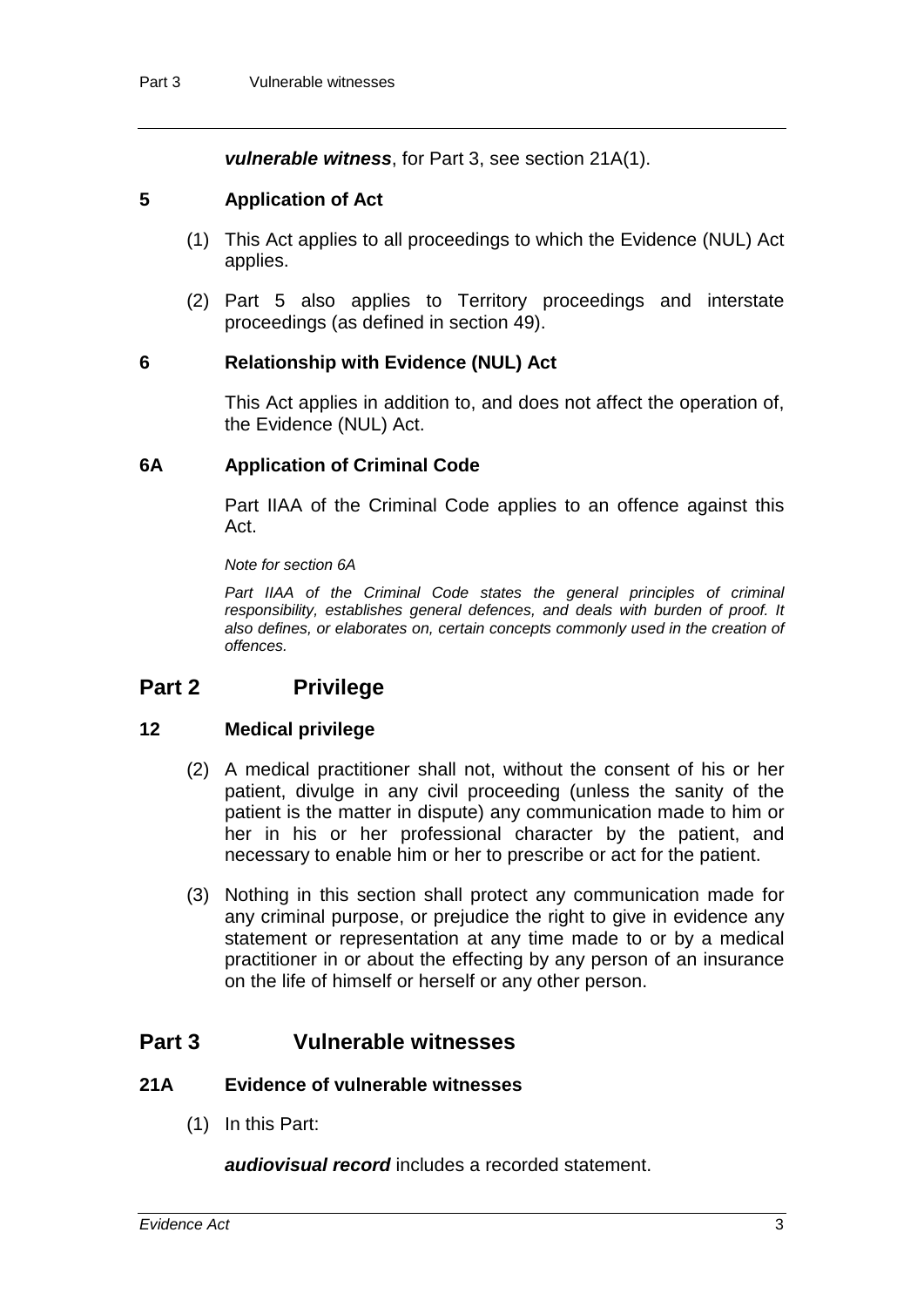*authorised person* means any of the following:

- (a) a police officer with the rank of constable or above;
- (b) a member of the Australian Federal Police who is appointed as a special constable under the *Police Administration Act*;
- (c) a member of a police force of a State or another Territory who is appointed as a special constable under the *Police Administration Act*;
- (e) a person who is an authorised officer under section 304(1)(a) of the *Care and Protection of Children Act*;
- (f) a member of a police force of a State or another Territory with the rank of constable or above;
- (g) a person prescribed by regulation.

*child* means a person who is under 18 years of age.

*examination* of a witness includes cross-examination and re-examination.

*recorded statement* means an interview, recorded on video-tape or by other audiovisual means, in which an authorised person elicits from a vulnerable witness statements of fact which, if true, would be of relevance to a proceeding.

*serious violence offence* means an offence against any of the following provisions of the Criminal Code that is punishable by imprisonment for 5 or more years:

- (a) Part V, Division 2;
- (b) Part VI, Divisions 3 to 6A;
- (c) section 211 or 212;
- (d) another provision prescribed by the Regulations.

*special sitting*, of a court, means a sitting of the court held for the purpose of conducting an examination, or part of an examination, of a vulnerable witness in proceedings for a sexual offence or serious violence offence.

*vulnerable witness* means a witness in proceedings:

- (a) who is a child; or
- (b) who has a cognitive impairment or an intellectual disability; or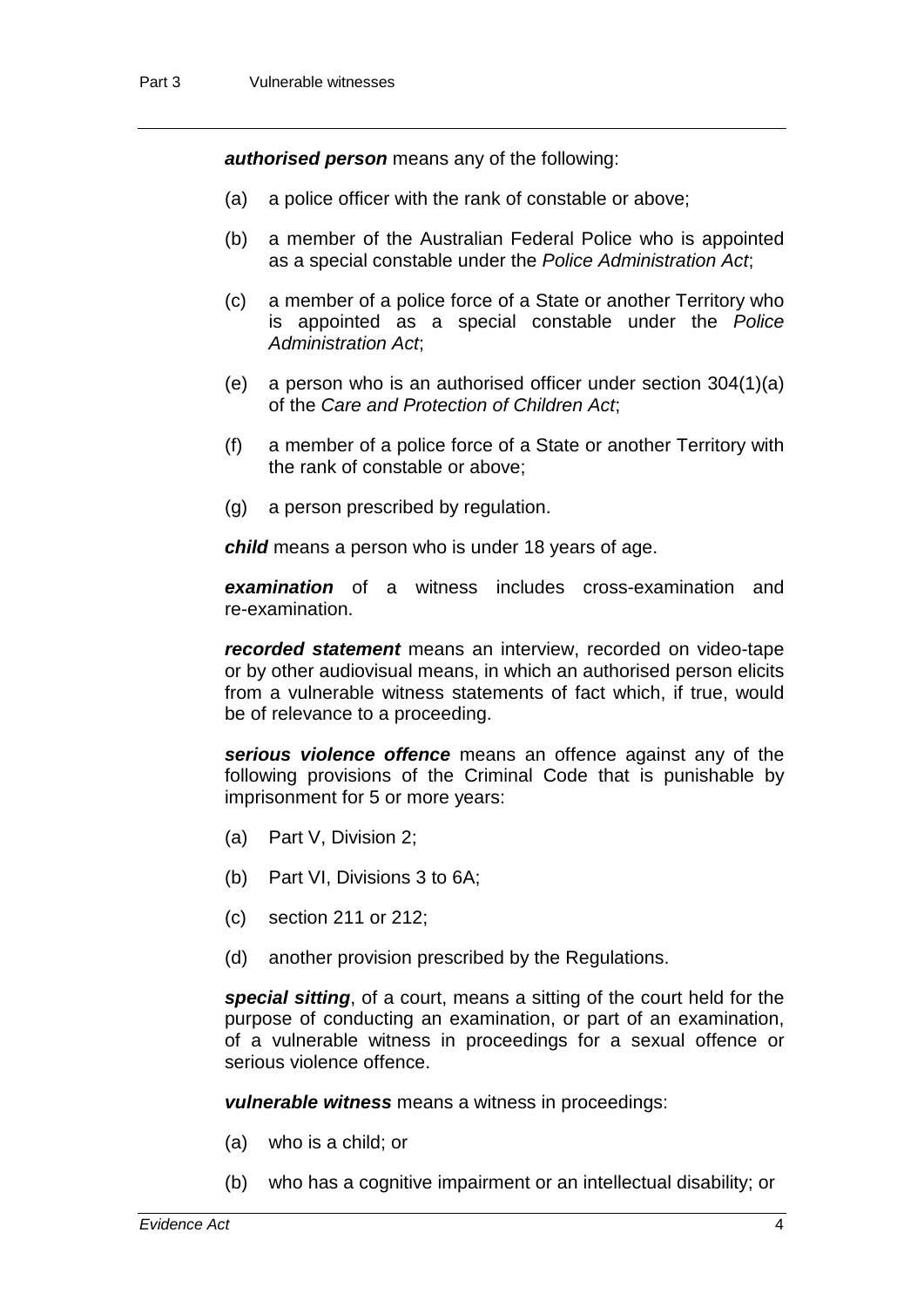- (c) who is the alleged victim of a sexual offence to which the proceedings relate; or
- (ca) who is a complainant in a domestic violence offence proceeding; or
- (d) whom a court considers to be vulnerable.
- (1A) In considering whether a witness is vulnerable, as mentioned in subsection (1), definition *vulnerable witness*, paragraph (d), the court may have regard to the following matters:
	- (a) any relevant condition or characteristic of the witness, including age, education, ethnic and cultural background, gender, language background and skills, level of maturity and understanding and personality;
	- (b) any mental or physical disability and to which the witness is, or appears to be, subject;
	- (c) any relationship between the witness and the defendant to the proceedings;
	- (d) any other matter the court considers relevant.
	- (2) Subject to subsection (2A) and section 21B, a vulnerable witness is entitled to give evidence using one or more of the following arrangements as chosen by the witness:
		- (a) that the evidence of the vulnerable witness be given at a place outside the courtroom and transmitted to the courtroom by means of closed circuit television where that facility is available;
		- (b) that a screen, partition or one-way glass be placed to obscure the witness's view of a party to whom the evidence relates but not so as to obstruct the view of the witness by the judge and the jury (if any);
		- (c) that the vulnerable witness be accompanied by:
			- (i) a relative;
			- (ii) a friend; or
			- (iii) any other person who the vulnerable witness requests to accompany him or her and whom the court considers is in the circumstances appropriate to accompany the vulnerable witness;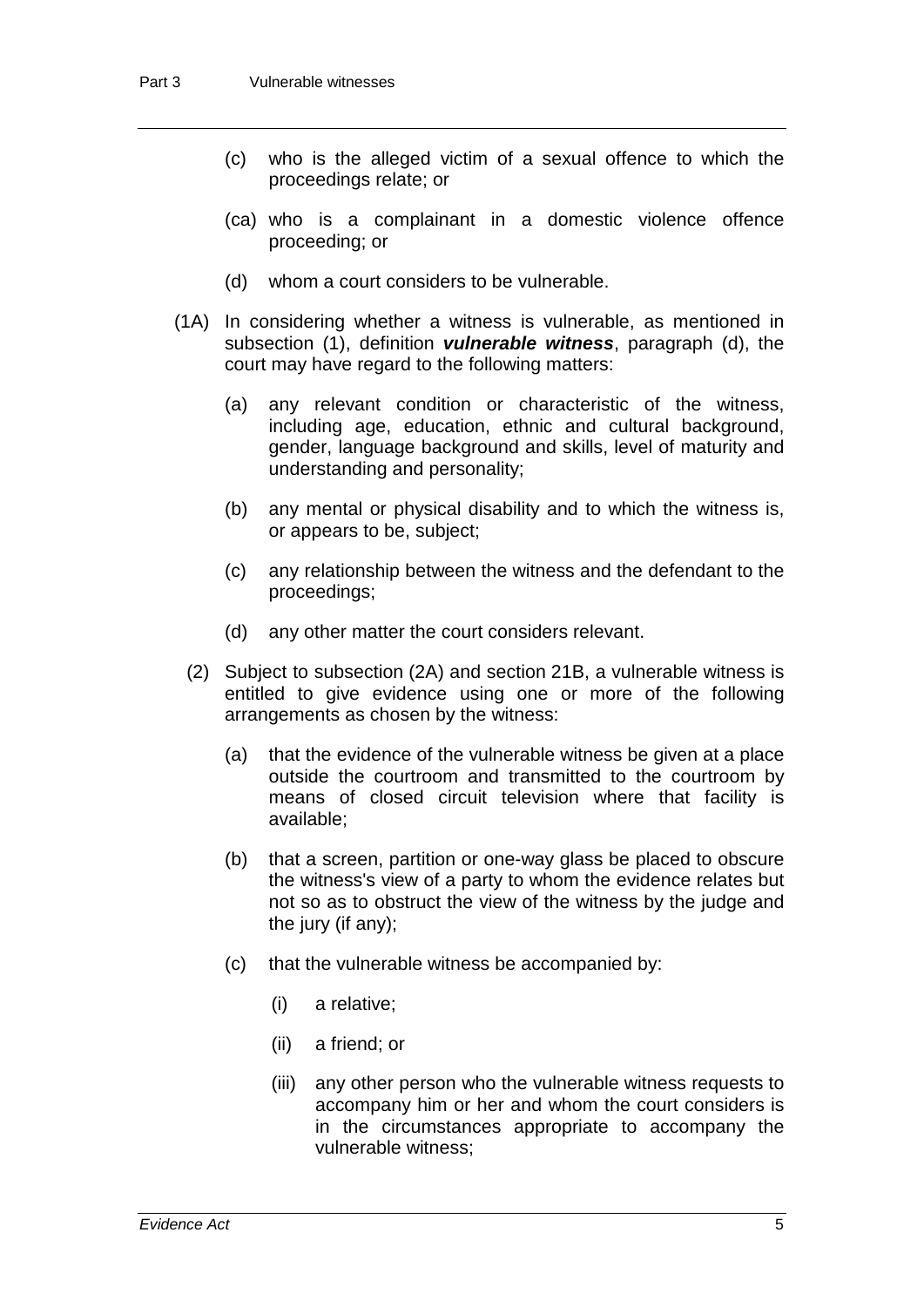for the purpose of providing the vulnerable witness with emotional support;

- (d) that the court be closed while evidence is being given by the vulnerable witness in the proceeding (including evidence given under cross-examination) and that no persons remain in or enter a room or place in which the court is being held, or remain within the hearing of the court, without its permission.
- (2A) The court may make an order that the vulnerable witness is not to give evidence using an arrangement under subsection (2) if satisfied that:
	- (a) it is not in the interests of justice for the witness's evidence to be given using that arrangement; or
	- (b) the urgency of the proceeding makes the use of that arrangement inappropriate.
- (2B) In determining whether or not it is in the interests of justice to use an arrangement under subsection (2), the court must have regard to the following matters:
	- (a) the need to minimise the harm that could be caused to the vulnerable witness by giving evidence;
	- (b) the interest in the vulnerable witness being able to give evidence effectively.
- (2C) The court must state its reasons for making an order under subsection (2A).
	- (3) Where a vulnerable witness is to give evidence using an arrangement under subsection (2)(a) or (b), the judge must issue a warning to the jury (if any) to the effect that:
		- (a) the procedure is a routine practice of the court; and
		- (b) no adverse inference is to be drawn against the accused as a result of the use of the arrangement; and
		- (c) the evidence of the witness is not to be given any greater or lesser weight because of the use of the arrangement.
	- (4) If an arrangement under subsection (2)(c) is used, the person who accompanies the vulnerable witness is to be placed so he or she is visible to the judge and the jury (if any).
	- (5) If an arrangement under subsection (2)(d) is used in a proceeding in which the defendant is or is apparently a child, nothing in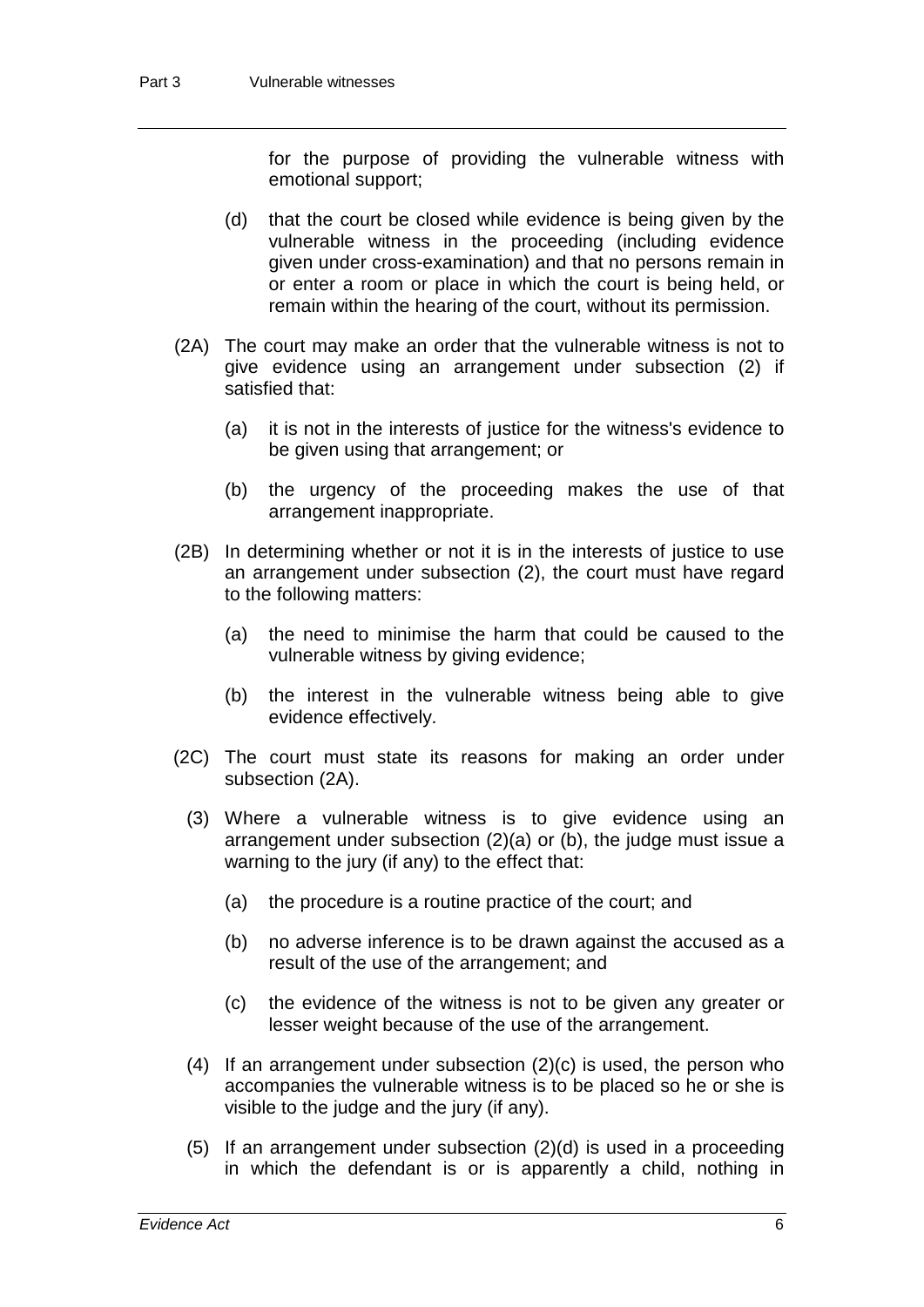subsection (2)(d) is to be taken to require the exclusion from the court or the place where the evidence is being given of a person who is required or permitted under the *Youth Justice Act* to be present.

(6) If the court is requested to determine whether a witness is a vulnerable witness, the witness is to be taken to be a vulnerable witness until the court makes the determination.

#### **21B Evidence of vulnerable witnesses in cases of sexual or serious violence offences**

- (1) This section applies to proceedings for the trial in respect of, or the hearing of a charge for, a sexual offence or a serious violence offence.
- (2) If a vulnerable witness is to give evidence in proceedings to which this section applies, the court may exercise one or both of the following powers:
	- (a) the court may admit a recorded statement in evidence as the witness's evidence in chief or as part of the witness's evidence in chief;
	- (b) the court may:
		- (i) hold a special sitting in relation to the witness; and
		- (ii) have an audiovisual recording made of the examination of the witness at the special sitting and admit the recording in evidence; and
		- (iii) re-play the recording to the jury as the witness's evidence or as part of the witness's evidence (as the case requires).
- (3) If the prosecutor asks the court to admit a recorded statement in evidence or to hold a special sitting under subsection (2), the court must accede to the request unless there is good reason for not doing so.
- (3A) Without limiting subsection (3), when considering the prosecutor's request to admit a recorded statement or to hold a special sitting, the court must take into account whether a recorded statement can be played or a special sitting can be held in the courtroom for the proceedings.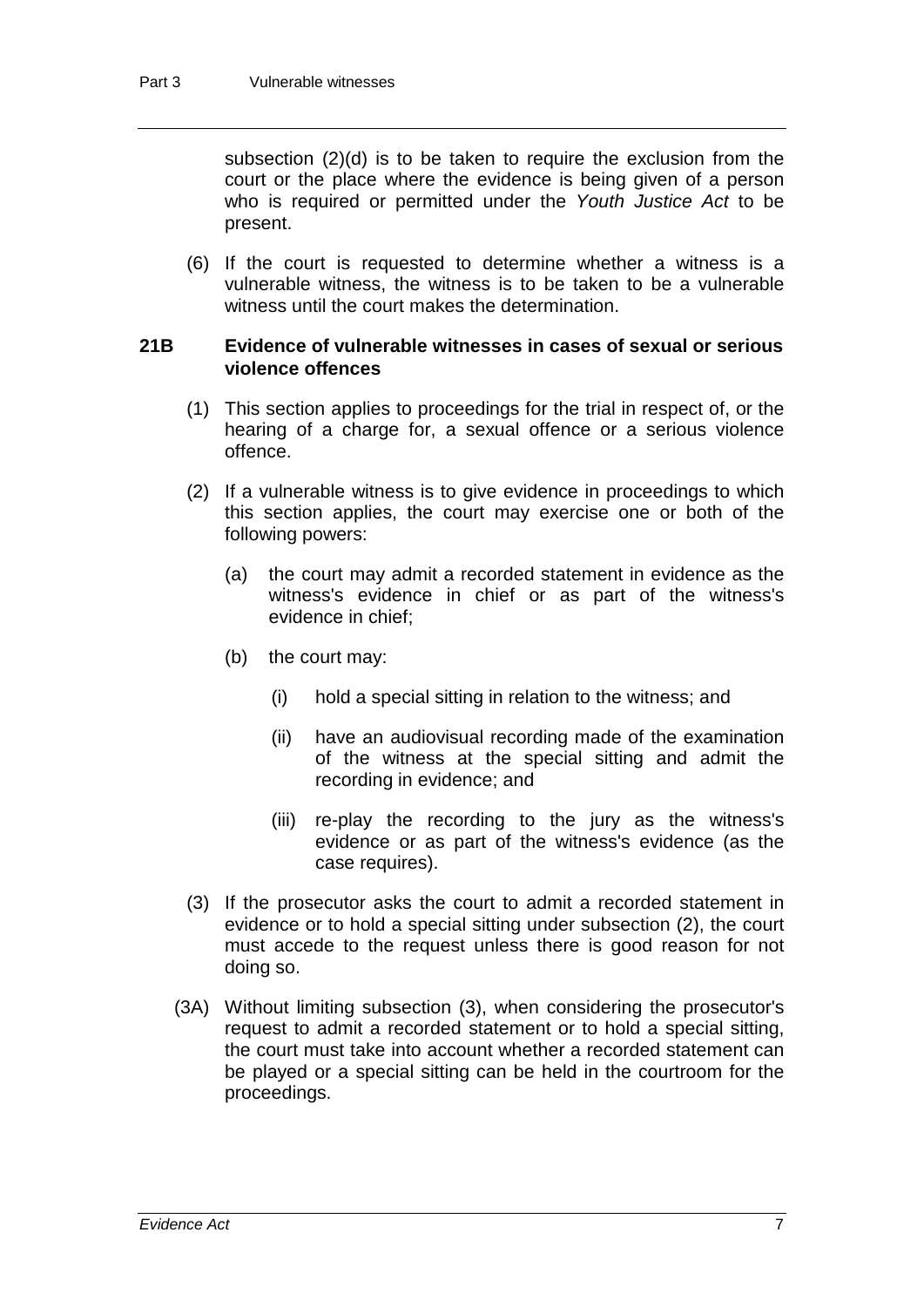- (4) Before the court admits a recorded statement, or the recording of an examination conducted at a special sitting, in evidence under this section, the court may have it edited to remove irrelevant or otherwise inadmissible material.
- (5) A vulnerable witness may (but need not) be present in the courtroom when a recorded statement of evidence of the witness, or an audiovisual recording of the examination (or part of the examination) of the witness, is re-played in the courtroom.
- (6) The vulnerable witness's demeanour, and words spoken or sounds made by the vulnerable witness, during the re-play of a recorded statement of evidence or an audiovisual recording of the examination (or part of the examination) of the witness, are not to be observed or overheard in the courtroom unless the vulnerable witness elects to be present in the courtroom for that part of the proceedings.

# **21C Evidence given outside the courtroom**

- (1) If evidence is given outside the courtroom and contemporaneously transmitted to the courtroom, the following provisions apply:
	- (a) the place where the vulnerable witness gives the evidence is taken to be within the precincts of the court;
	- (b) the court will determine who is to be present in the same room as the witness while the evidence is given;
	- (c) the court may give directions:
		- (i) to ensure necessary communication between persons in the courtroom and the vulnerable witness; and
		- (ii) to ensure that images of the defendant are not transmitted to the place where the vulnerable witness is giving evidence; and
		- (iii) to ensure that the witness's evidence is audible in the courtroom and that the judge, counsel and jury can adequately observe the demeanour of the witness while giving evidence; and
		- (iv) to deal with any incidental matter.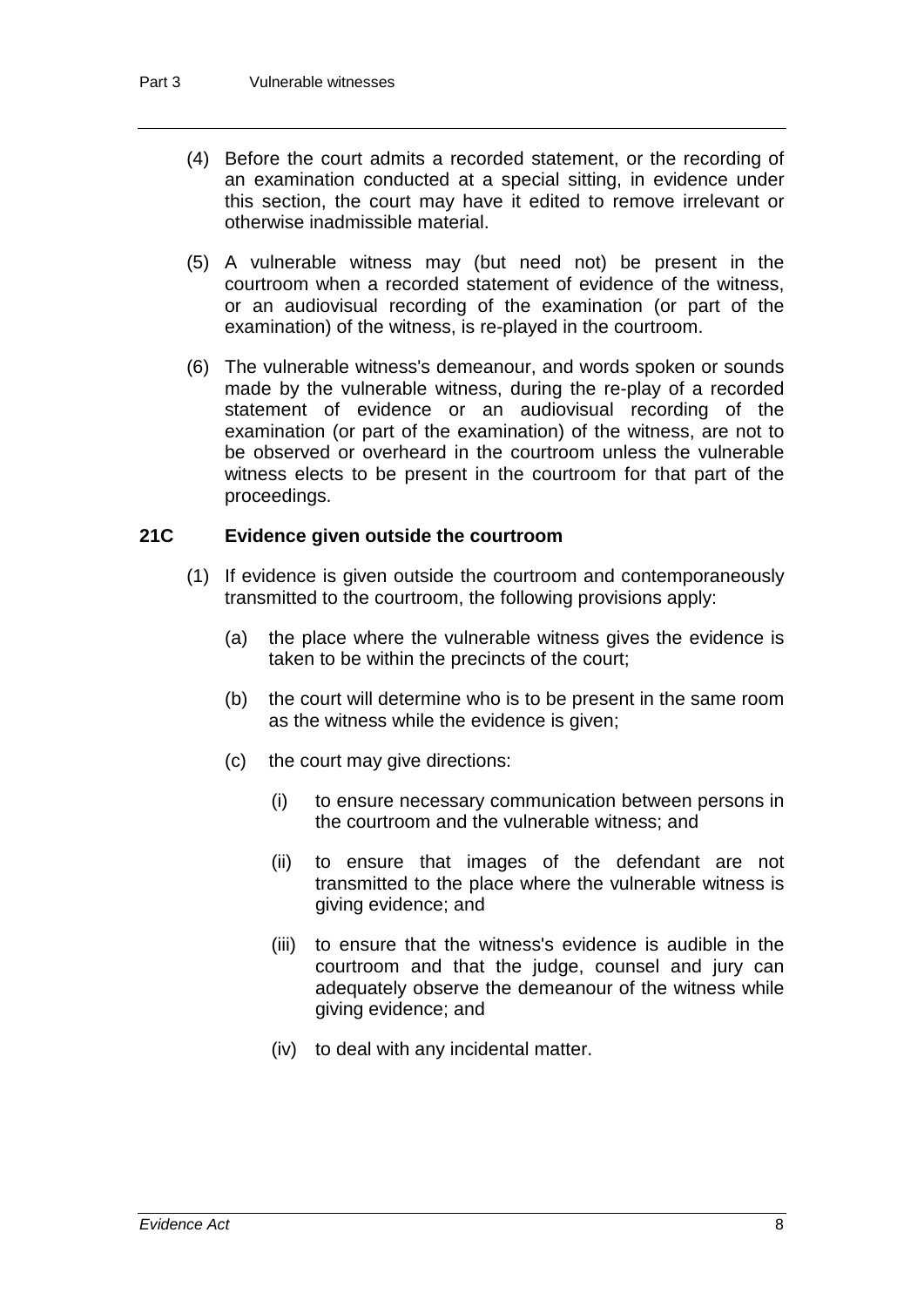- (2) If the court holds a special sitting, the following provisions apply:
	- (a) the court may hold the sitting wherever it thinks appropriate and, if it decides to sit outside the courtroom, the place where the sitting is held is taken to be within the precincts of the court;
	- (b) in the case of a trial by jury, the special sitting is to be held in the absence of the jury (and may be held before the jury is empanelled);
	- (c) during the examination of the witness, the defendant is not to be present in the same room as the witness, but, if the defendant wants to observe the examination, arrangements are to be made so that:
		- (i) the defendant can contemporaneously hear and observe the witness by audiovisual link; and
		- (ii) the defendant (if represented) can communicate with counsel for the defence during the course of the examination;
	- (d) the court will determine who is to be in the same room as the witness during the course of the examination;
	- (e) the court may give directions on any matter incidental to the examination or the recording of the examination.
- (3) If evidence is taken from a vulnerable witness from a place outside the courtroom, but it is necessary for the witness to attend in the courtroom to give identification evidence, the court must, unless there is good reason to the contrary, defer taking the identification evidence until the witness has completed giving all other evidence.

#### **21D Principles in relation to child witnesses**

- (1) It is the intention of the Legislative Assembly that, as children tend to be vulnerable in dealings with persons in authority (including courts and lawyers), child witnesses be given the benefit of special measures.
- (2) If a witness is a child, the court must have regard to the following principles:
	- (a) the court must take measures to limit, to the greatest extent practicable, the distress or trauma suffered (or likely to be suffered) by the child when giving evidence;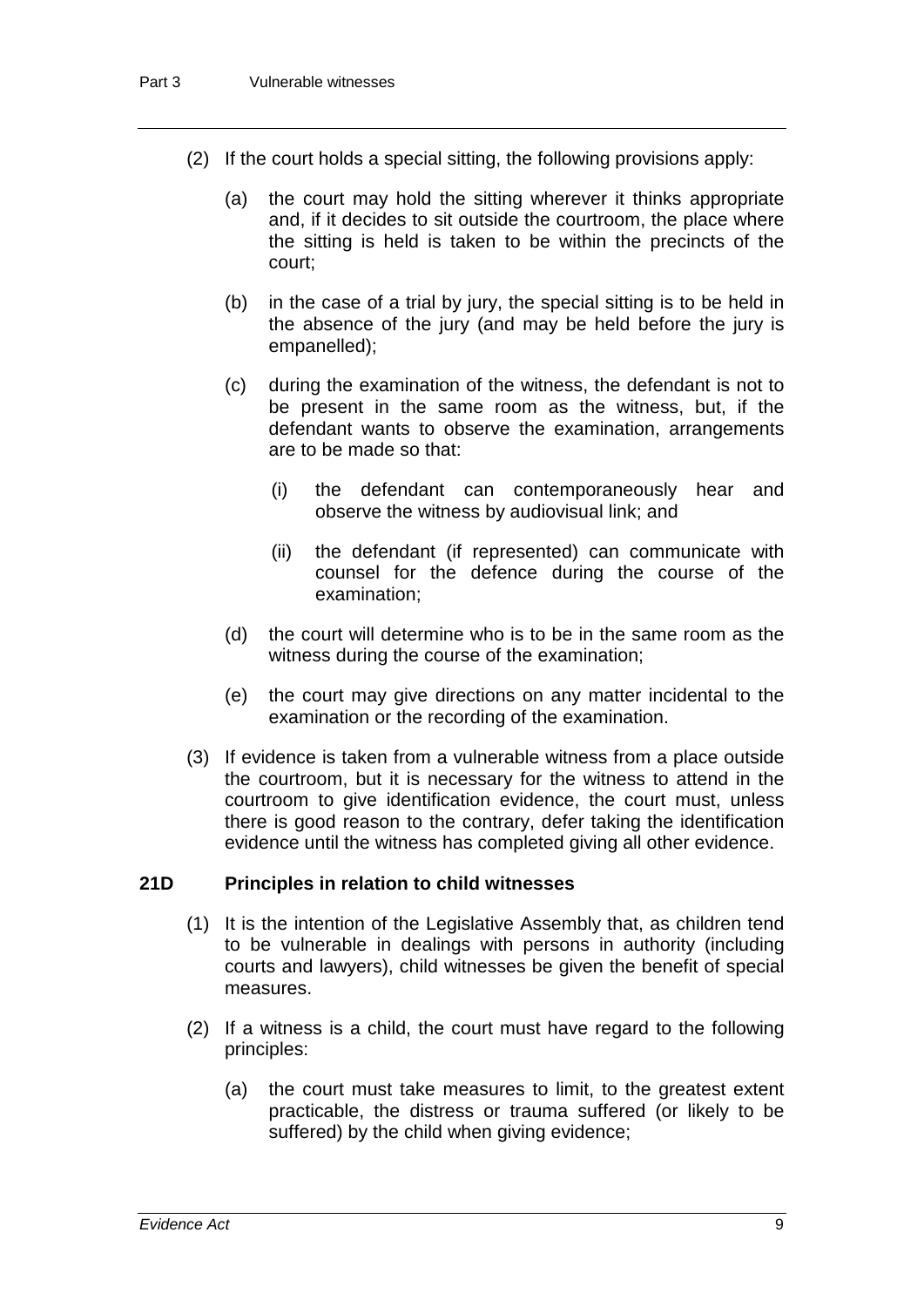- (b) the child must be treated with dignity, respect and compassion;
- (c) the child must not be intimidated when giving evidence;
- (d) proceedings in which a child is a witness should be resolved as quickly as possible;
- (e) all efforts must be made to ensure that matters that may delay or interrupt a child's evidence in a proceeding are determined before a special sitting or trial commences.
- (3) However, if the court is satisfied that a child witness is able, and wants, to give evidence in the presence of the defendant, special measures are not to be taken, contrary to the wishes of the child, to protect the child from the apprehended distress or trauma of giving evidence in the presence of the defendant.

#### **21E Audiovisual record of evidence of vulnerable witness**

- (1) If a vulnerable witness is to give evidence in criminal proceedings, and facilities are available for making an audiovisual record of the evidence, the court may direct that an audiovisual record be made of the witness's evidence.
- (2) An order may be made under this section whether or not special measures are taken for the protection of the witness.
- (3) An audiovisual record made under this section forms part of the records of the court.
- (4) If, in later civil or criminal proceedings, a court is satisfied that evidence of which an audiovisual record has been made under this section is relevant to the later proceedings, the court may admit the audiovisual record in evidence.
- (5) Before the court admits an audiovisual record in evidence, it may have the record edited to exclude irrelevant material or material that is otherwise inadmissible in the later proceedings.
- (6) If a court admits an audiovisual record in evidence under this section, the court may relieve the witness wholly or in part from an obligation to give evidence in the later proceedings.

#### **21F Closure of court in certain cases**

(1) The court is to be closed, in a case involving a charge of a sexual offence or a serious violence offence, while the evidence of a vulnerable witness is being taken.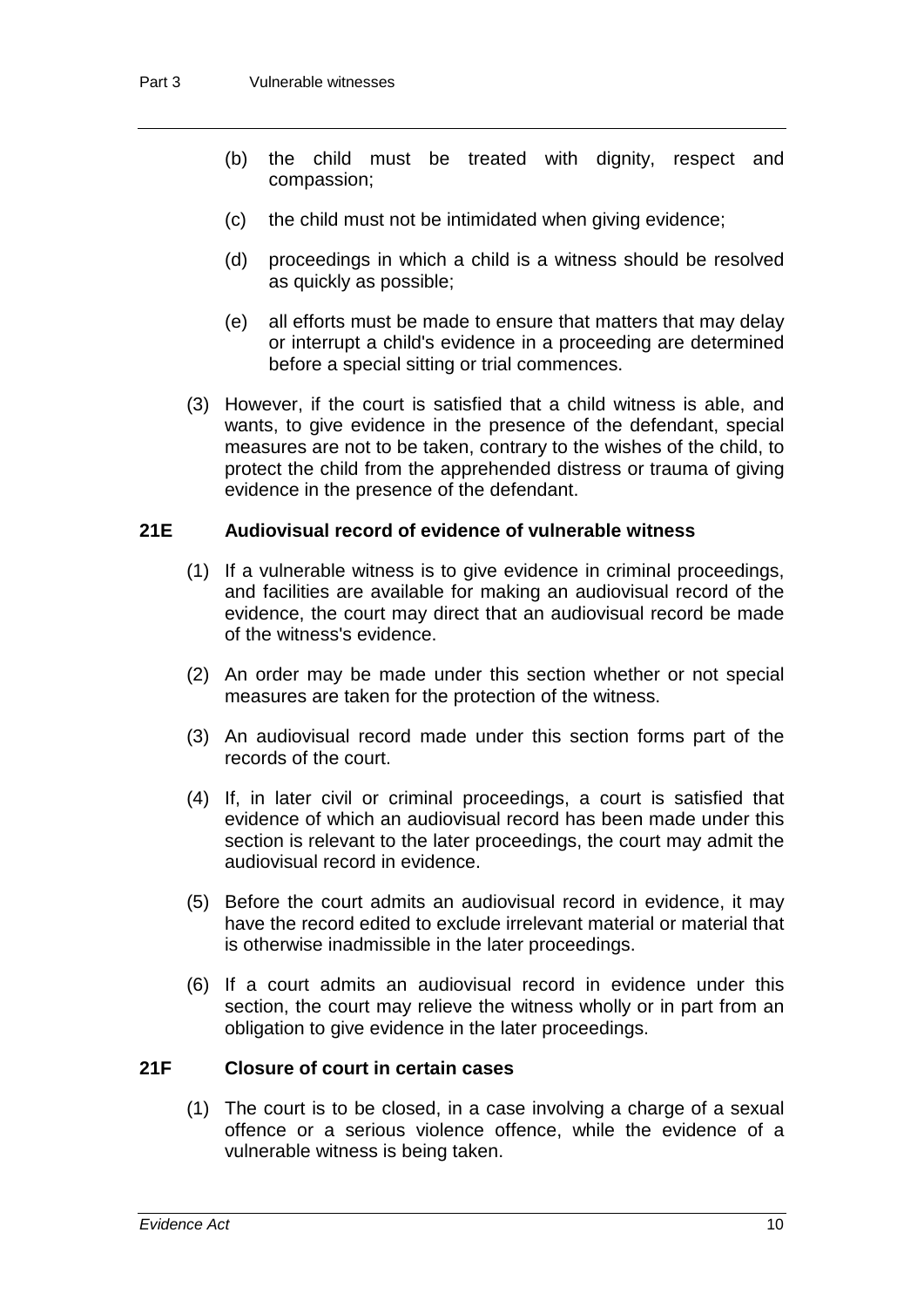- (2) This section extends both to the examination of the vulnerable witness and to the re-play before the court of an audiovisual record of the witness's evidence.
- (3) While the court is closed under this section, a person must not remain in the courtroom, or a place from which the person can overhear the proceedings in the courtroom, without the court's permission.

# **Part 3A Domestic violence offence proceedings**

#### **21G Definitions**

In this Part:

*complainant*, for a domestic violence offence proceeding, means an adult against whom a domestic violence offence the subject of the proceeding is alleged, or has been found, to have been committed.

*domestic violence*, see section 5 of the *Domestic and Family Violence Act*.

#### *domestic violence offence* means:

- (a) an offence constituted by, or involving, conduct that is domestic violence; or
- (b) an offence against section 120(1) of the *Domestic and Family Violence Act*.

*domestic violence offence proceeding* means a proceeding for a domestic violence offence.

*recorded statement* means an interview, recorded on video-tape or by other audiovisual means, in which a police officer elicits from a complainant statements of fact that, if true, would be of relevance to a domestic violence offence proceeding.

#### **21H Evidence of complainant**

- (1) A recorded statement that complies with section 21J:
	- (a) may be played at the hearing of the charge for, or the trial in respect of, the domestic violence offence to which it relates; and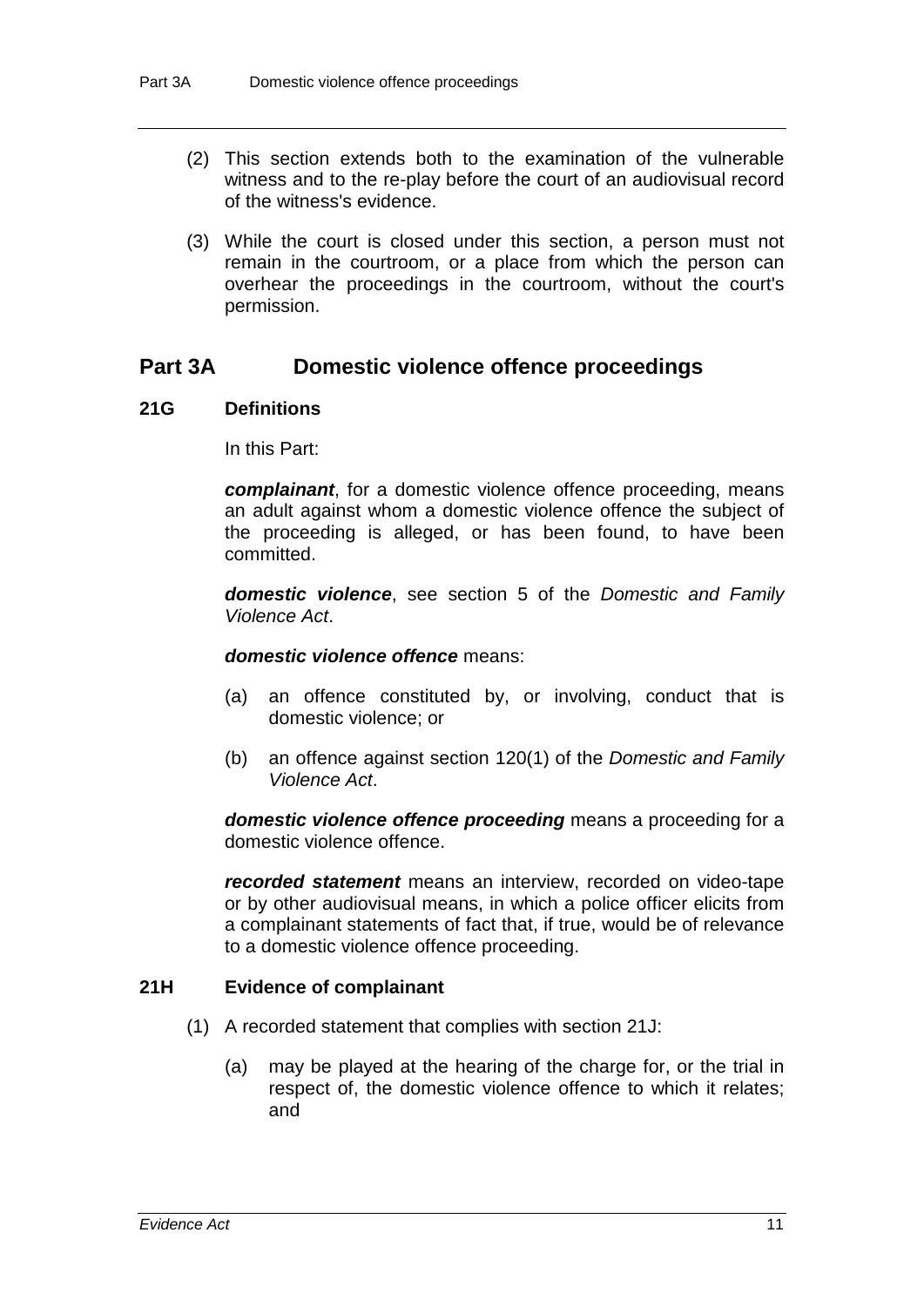- (b) if it is played at the hearing or trial, may be admitted as the complainant's evidence in chief, or part of the complainant's evidence in chief, in the proceeding.
- (2) However, the court may refuse to admit all or part of the recorded statement if the court considers it is in the interests of justice to do so.
- (3) A complainant may (but need not) be present in the courtroom when a recorded statement of evidence of the complainant is played in the courtroom.
- (4) The complainant's demeanour, and words spoken or sounds made by the complainant, during the playing of a recorded statement of evidence of the complainant, are not to be observed or overheard in the courtroom unless the complainant elects to be present in the courtroom for that part of the proceeding.

#### **21J Requirements for recorded statement**

- (1) To be admissible, a recorded statement must be made:
	- (a) as soon as practicable after the events mentioned in the statement occurred; and
	- (b) with the informed consent of the complainant.
- (2) For subsection (1)(b), a recorded statement is made with informed consent if:
	- (a) the police officer informs the complainant that:
		- (i) the recorded statement may be used in evidence in a domestic violence offence proceeding; and
		- (ii) the complainant may be required to give further evidence in the proceeding; and
		- (iii) the complainant may refuse consent; and
	- (b) the complainant indicates in the recorded statement that the complainant consents.
- (3) A recorded statement:
	- (a) must include a statement by the complainant as to the complainant's age; and
	- (b) must be made as a statutory declaration in compliance with section 20 of the *Oaths, Affidavits and Declarations Act*.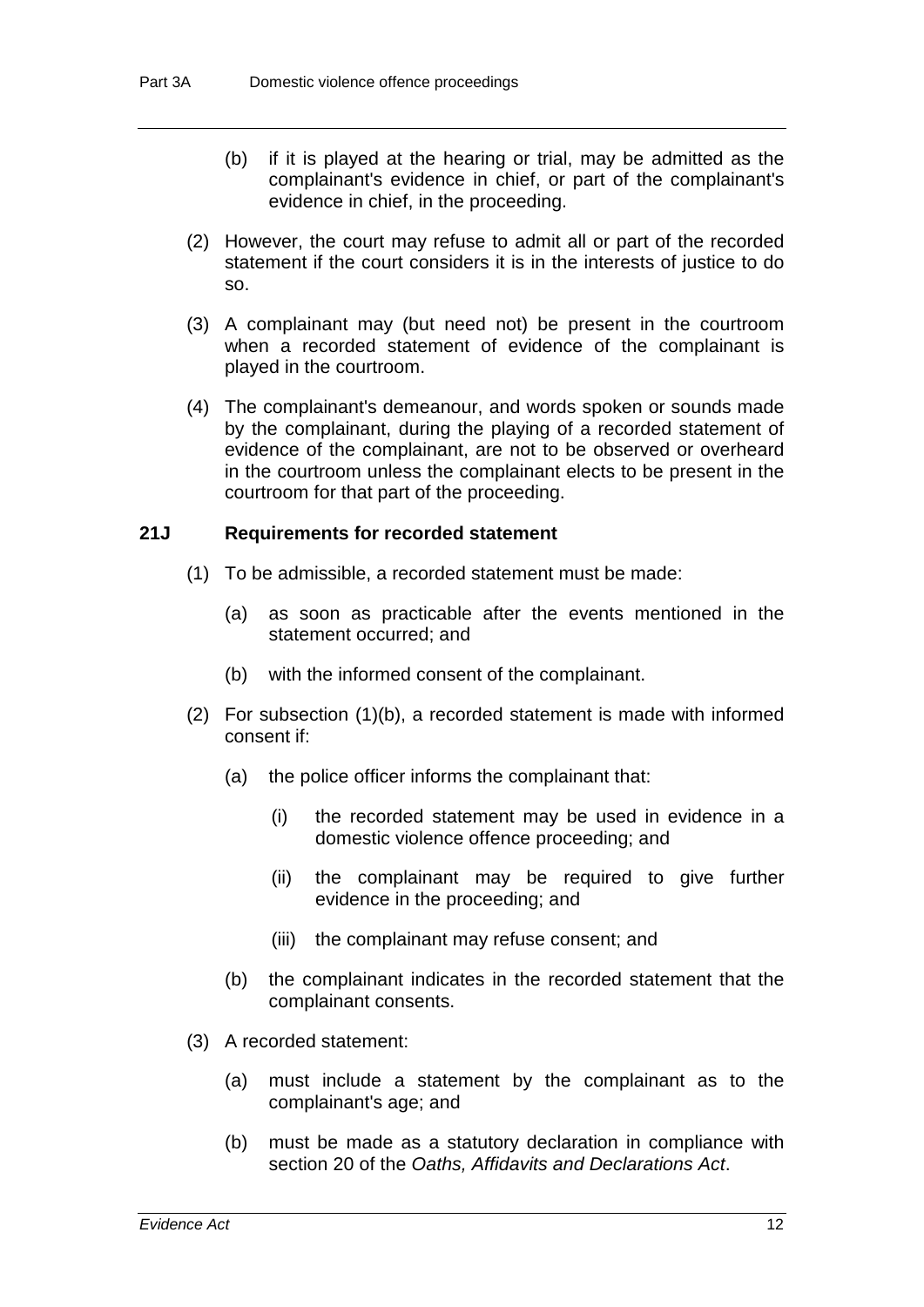- (4) If any part of a recorded statement is in a language other than English:
	- (a) the recorded statement must contain an English translation of the part; or
	- (b) a separate written English translation of the part must accompany the recorded statement.

#### **21K Service of recorded statement on defendant's legal practitioner**

- (1) This section applies if:
	- (a) a recorded statement has been made for a domestic violence offence proceeding; and
	- (b) the defendant is represented by a legal practitioner in the proceeding.
- (2) The prosecution must serve a copy of the recorded statement on the defendant's legal practitioner as soon as practicable after the proceeding is commenced.
- (3) The defendant must not be given, or take a copy of, the recorded statement.

#### **21L Access to recorded statement if defendant unrepresented**

- (1) This section applies if:
	- (a) a recorded statement has been made for a domestic violence offence proceeding; and
	- (b) the defendant is not represented by a legal practitioner in the proceeding.
- (2) The prosecution must:
	- (a) serve an audio copy of the recorded statement on the defendant as soon as practicable after the proceeding is commenced; and
	- (b) give the defendant a reasonable opportunity to view the recorded statement on a day before the hearing of the charge for, or before the committal date in respect of, the domestic violence offence to which the recorded statement relates.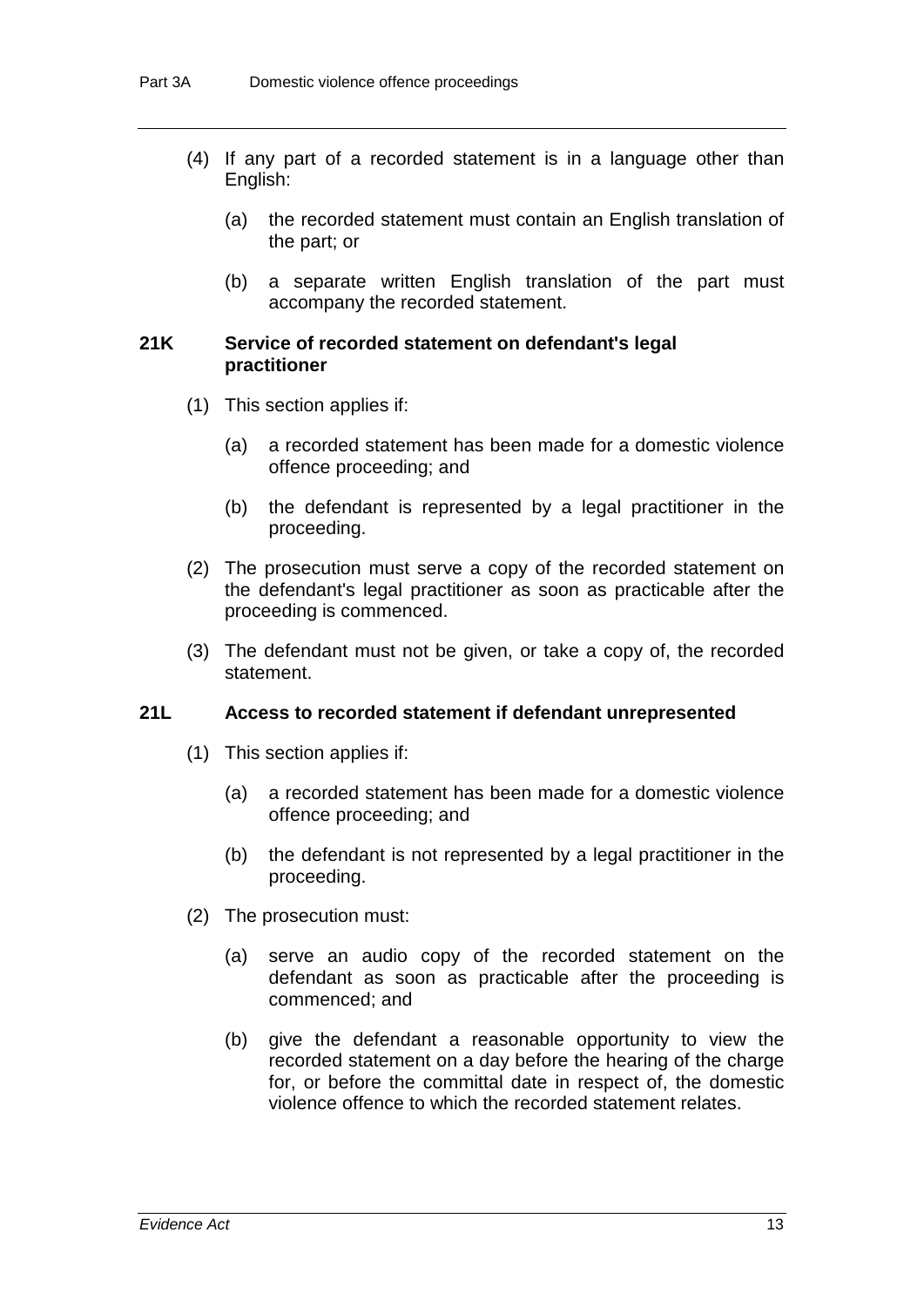#### **21M Failure to comply with service or access requirements**

Evidence of a complainant given in the form of a recorded statement is not to be admitted if section 21K or 21L has not been complied with, unless the court is satisfied that:

- (a) the parties consent to the recorded statement being admitted; or
- (b) the defendant or the defendant's legal practitioner has been given a reasonable opportunity to listen to or view the recorded statement and it would be in the interests of justice to admit the recorded statement.

#### **21N Transcript of recorded statement**

- (1) Despite any other law, the prosecution in a domestic violence offence proceeding is not required to provide a transcript of a recorded statement for the proceeding to the defendant or the defendant's legal practitioner.
- (2) In a jury trial, the court may order that a transcript of all or part of the evidence given in the form of a recorded statement be supplied to the jury if the court considers that a transcript would be likely to help the jury understand the evidence.

#### **21P Editing or otherwise altering recorded statement**

A recorded statement may be edited or otherwise altered only if:

- (a) both parties consent to the edits or alterations; or
- (b) the court before which the domestic violence offence proceeding is taking place so orders.

*Example for section 21P*

*The court might order the editing of the statement to remove inadmissible material.*

#### **21Q Offence to publish recorded statement**

- (1) A person commits an offence if:
	- (a) the person intentionally publishes a recorded statement; and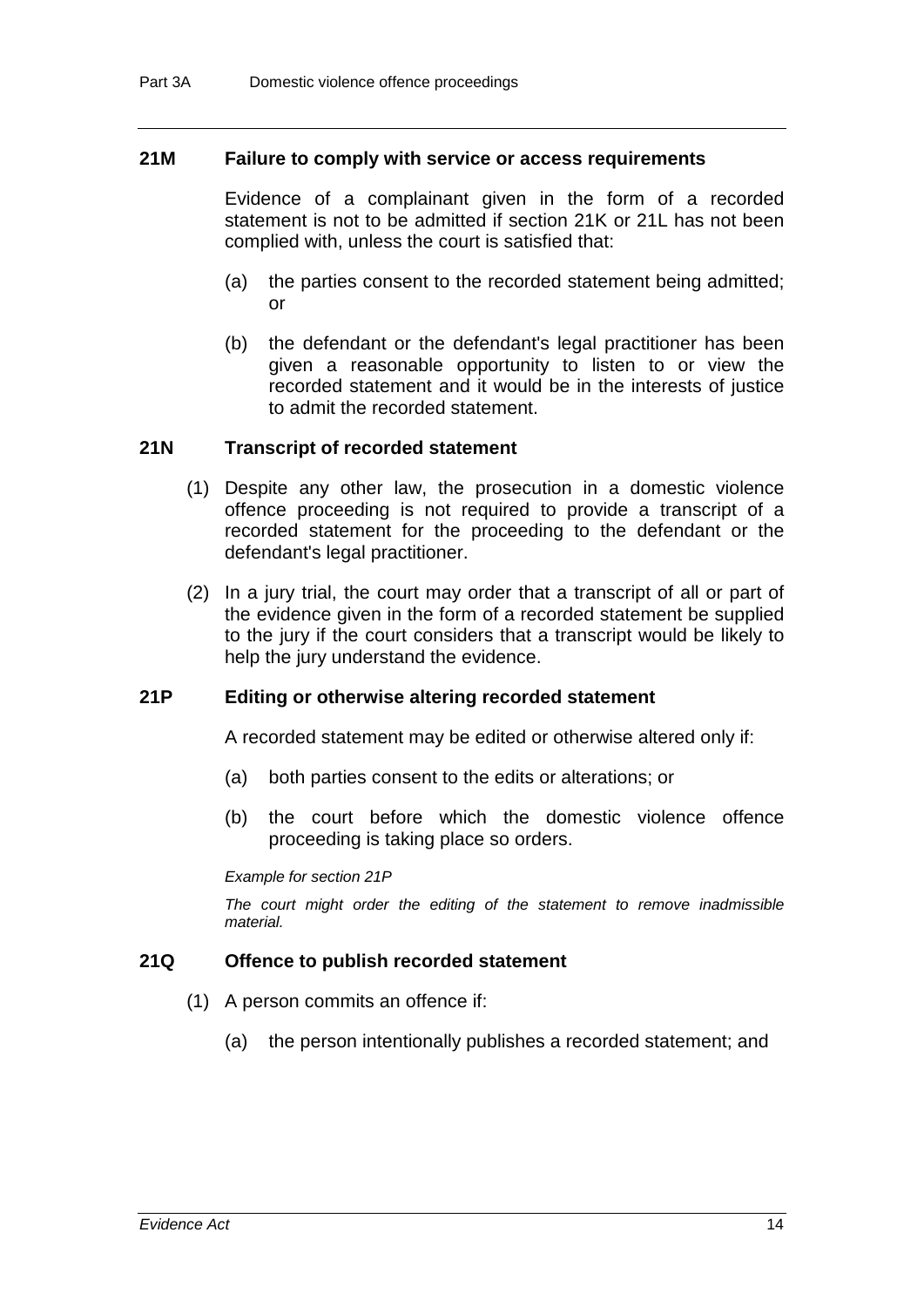(b) the person does not have authority to publish the recorded statement and the person is reckless in relation to that circumstance.

Maximum penalty: 100 penalty units or imprisonment for 12 months.

- (2) For subsection (1), a person has authority to publish a recorded statement only if the person publishes the recorded statement in connection with:
	- (a) the investigation of, or a proceeding for, an offence in relation to which the recorded statement is prepared; or
	- (b) a rehearing, retrial or appeal in relation to the proceeding.
- (3) In this section:

*person* includes the complainant who made the recorded statement.

*publish* means communicate or disseminate information in a way or to an extent that makes it available to, or likely to come to the notice of, the public or a section of the public or anyone else not lawfully entitled to the information.

#### **21R Part does not affect other provisions**

This Part does not affect any other provisions of this Act.

*Example for section 21R*

*This Part does not affect the operation of Part 3 in relation to the complainant as a vulnerable witness.*

# **Part 4 Miscellaneous rules of evidence**

#### **24 Evidentiary certificate by reporting scientist**

- (1) This section applies to a criminal proceeding.
- (2) A certificate purporting to be signed by a reporting scientist and stating any of the following matters is evidence of the matter:
	- (a) that a stated thing was received at a stated laboratory on a stated day;
	- (b) that the thing was tested at the laboratory on a stated day or between stated days;
	- (c) that a stated DNA profile has been obtained from the thing;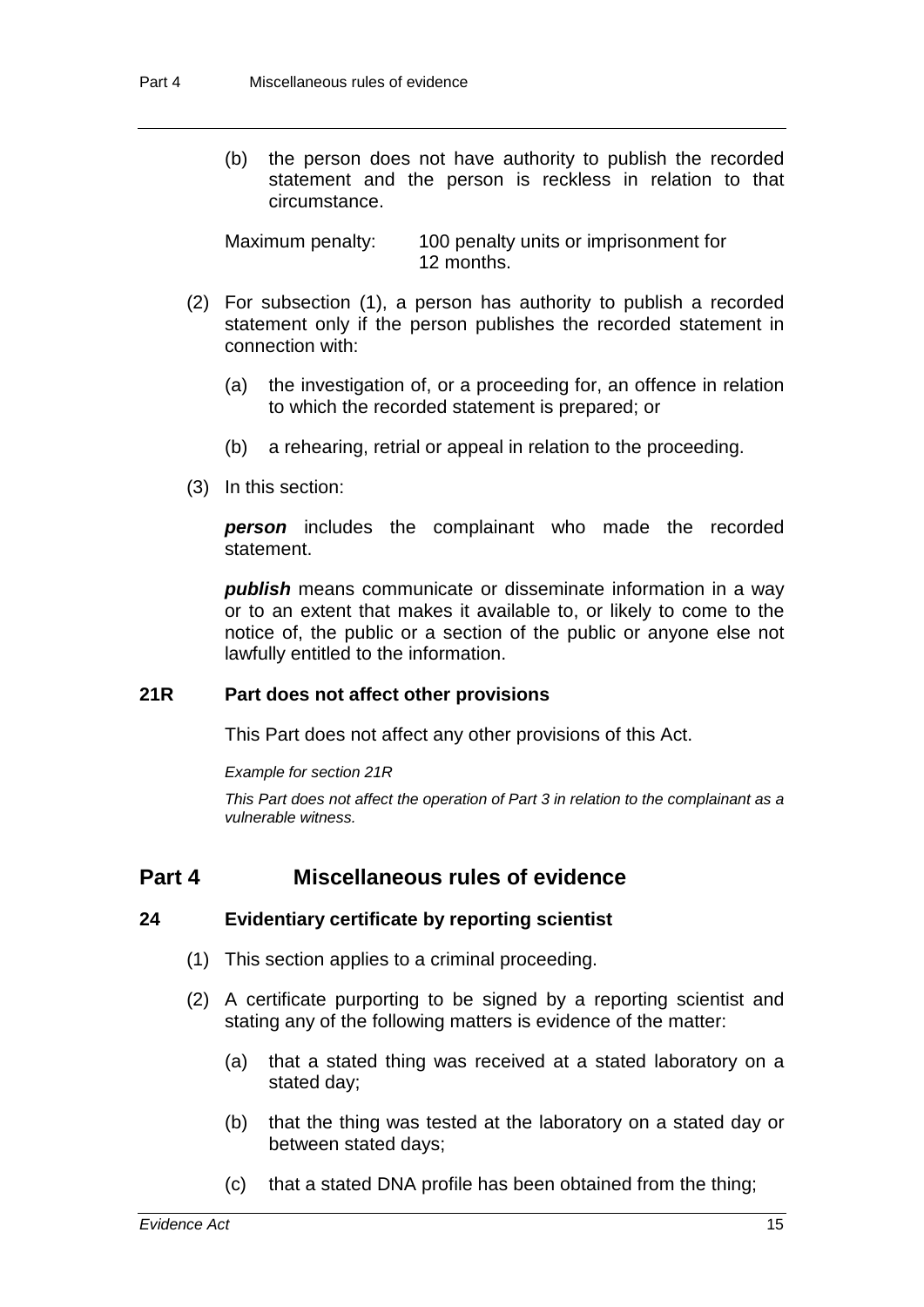- (d) that the reporting scientist:
	- (i) examined the laboratory's records relating to the receipt, storage and testing of the thing, including any test process that was done by someone other than the reporting scientist; and
	- (ii) confirms the records indicate all quality assurance procedures for the receipt, storage and testing of the thing that were in place in the laboratory at the time of the test were complied with.
- (3) If a party intends to rely on the certificate, the party must:
	- (a) at least 15 business days before the hearing day, give a copy of the certificate to each other party; and
	- (b) at the hearing, call the reporting scientist to give evidence unless the parties agree otherwise.
- (4) If the Commissioner of Police receives a written request from a party for a copy of the laboratory's records relating to the receipt, storage and testing of the thing, the Commissioner must give the party a copy of the records within 7 business days after receiving the request.
- (5) If a party intends to challenge a matter stated in the certificate, the party must, at least 3 business days before the hearing day, give the Commissioner of Police and each other party written notice of the matter to be challenged.
- (6) A party challenging a matter stated in the certificate may, with the leave of the court, require the party relying on the certificate to call any person involved in the receipt, storage or testing of the thing to give evidence at the hearing.
- (7) The court may give leave only if satisfied:
	- (a) an irregularity may exist in relation to the receipt, storage or testing of the thing about which the person to be called is able to give evidence; and
	- (b) it is in the interests of justice that the person be called to give evidence.
- (8) Any equipment used in testing the thing at the laboratory is to be taken to have given accurate results in the absence of evidence to the contrary.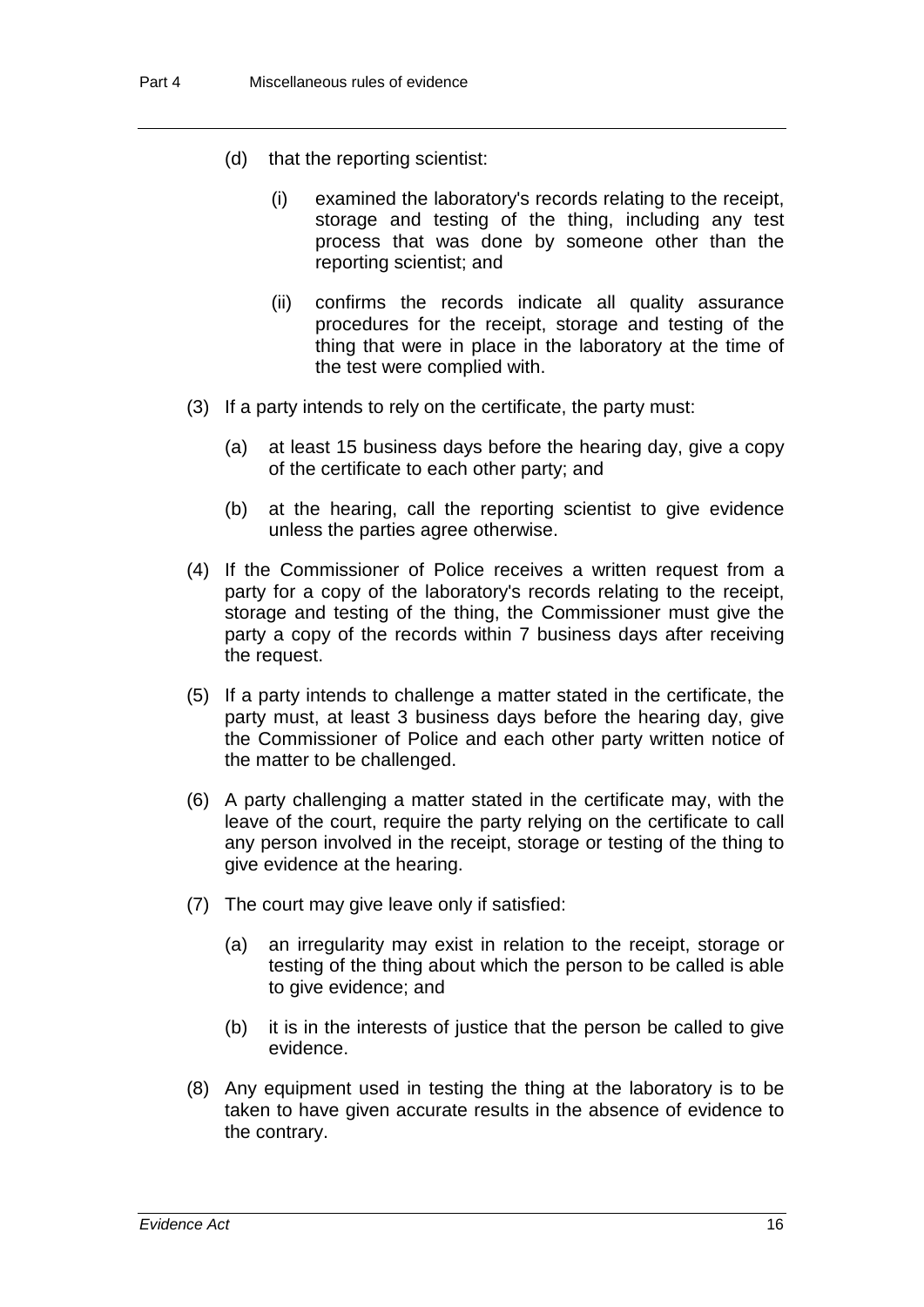- (9) A document required to be given under this section may be given personally or by post, facsimile or another form of electronic communication.
- (10) On application made to it, the court may, before or after a time fixed under this section expires, extend or abridge the time by an order fixing, extending or abridging the time, whether or not the application is made before the time expires.
- (11) In this section:

*business day* means a day that is not:

- (a) a Saturday or Sunday; or
- (b) a day that is declared to be a public holiday under the *Public Holidays Act*.

*criminal proceeding*, see Part 1 of the Dictionary at the end of the Evidence (NUL) Act.

*DNA profile* means the result from a DNA analysis.

*hearing day* means the day fixed for the start of the hearing of a proceeding.

*laboratory* means a forensic science laboratory of the Commonwealth or a State or Territory.

*records*, of a laboratory, means records in the possession of the Commissioner of Police or to which the Commissioner has access.

*reporting scientist* means a person who holds a prescribed qualification.

# **26E Exception to rule against hearsay evidence**

- (1) In a proceeding arising from a charge of a sexual offence or a serious violence offence, the court may, despite the rule against hearsay evidence, admit evidence of a statement made by a child to another person as evidence of facts in issue if the Court considers the evidence of sufficient probative value to justify its admission.
- (2) In a preliminary examination under Part V, Division 1 of the *Local Court (Criminal Procedure) Act*, the child whose evidence is admitted under subsection (1) cannot be cross-examined in relation to the statement.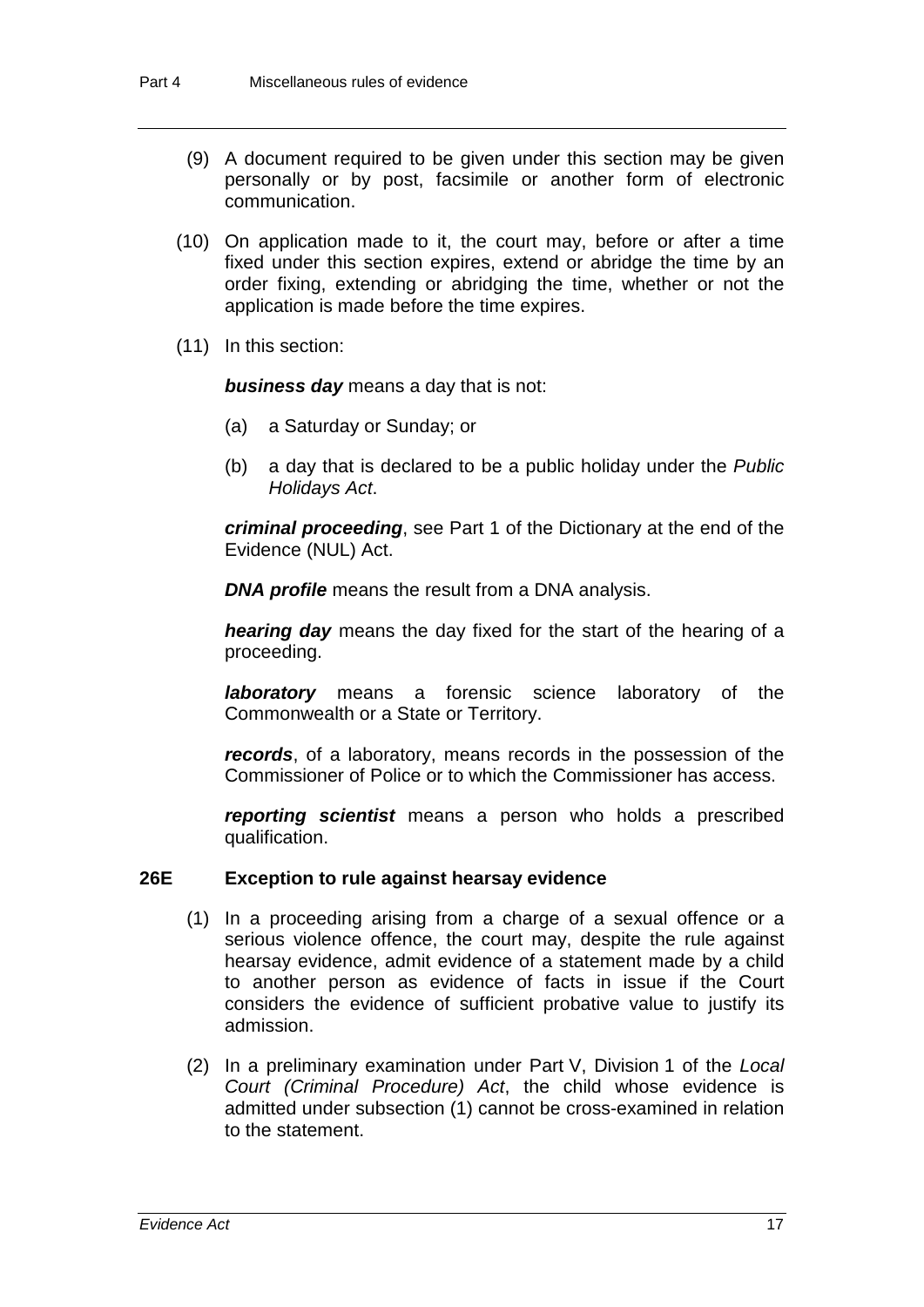(3) An accused person cannot be convicted solely on the basis of hearsay evidence admitted under subsection (1).

# **Part 5 Communication links**

# **Division 1 Preliminary matters**

# **49 Interpretation**

In this Part:

*audio link* means facilities (including telephone) that enable audio communication between persons at different places.

*audiovisual link* means facilities (including closed-circuit television) that enable audio and visual communication between persons at different places.

*communication link* means an audiovisual link, audio link or visual link.

*interstate entity* means:

- (a) a court of a participating State; or
- (b) a person or body authorised by or under a law of a participating State to take evidence on oath or affirmation;

that is authorised by the provisions of an Act of that State in terms substantially corresponding to Divisions 3 and 4 to direct that evidence be taken or submissions be made by audio link or audiovisual link from the Territory.

*interstate proceeding* means a proceeding in or before an interstate entity.

*participating State* means a State or Territory in which provisions of an Act in terms substantially corresponding to Divisions 3 and 4 are in force.

*Territory entity* means any of the following:

- (a) a court;
- (b) a coroner;
- (c) a person or body authorised by or under a law of the Territory to take evidence on oath;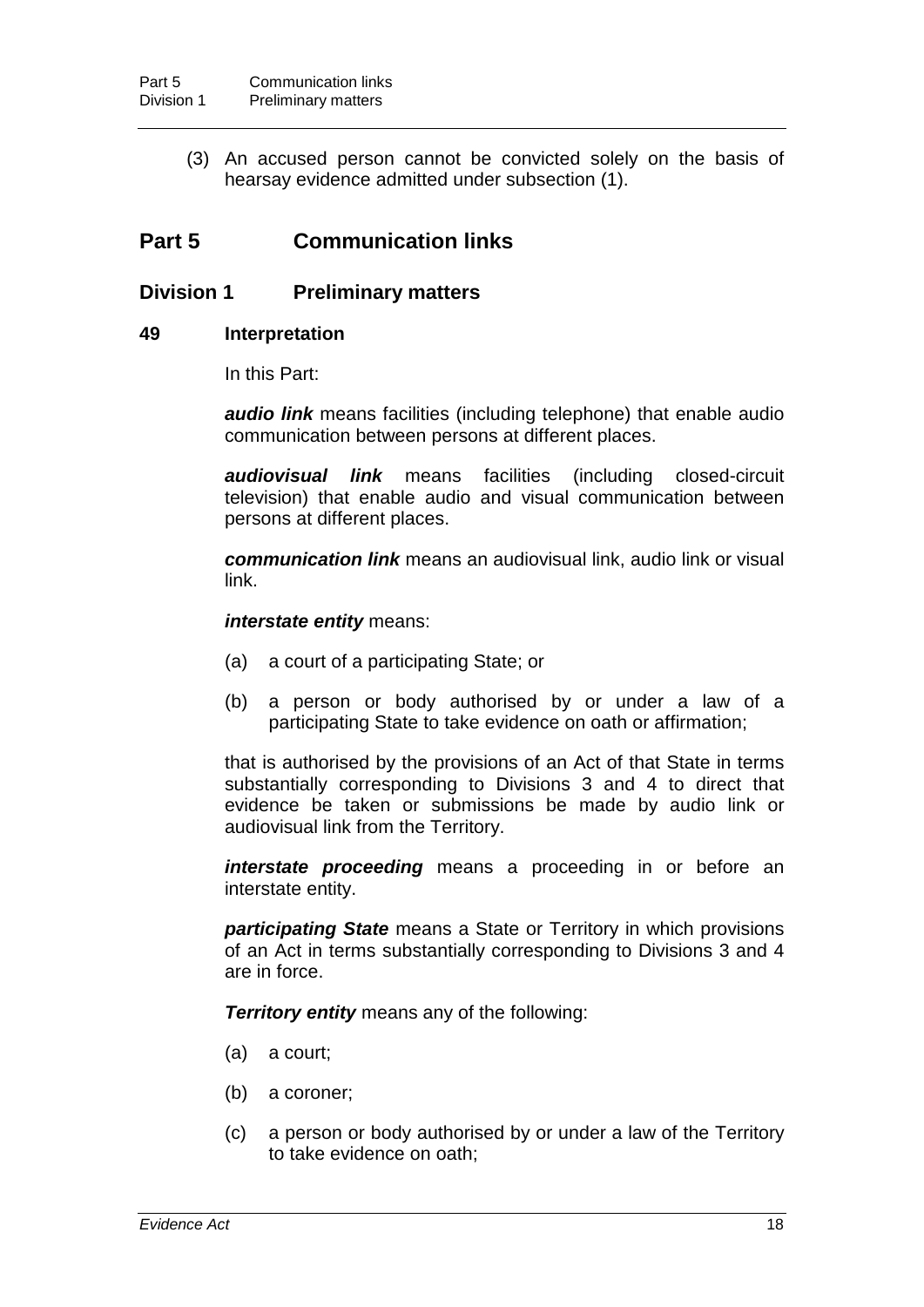(d) in this Division and Division  $2 - a$  person acting judicially, including the holder of a statutory office or a public sector employee with authority to examine evidence.

**Territory proceeding** means a proceeding in or before a Territory entity.

*visual link* means facilities that enable visual communication between persons at different places.

# **49B Application of Part**

Nothing in this Part prevents a person who is within or outside the Territory or Australia from appearing before or giving evidence or making submissions to a Territory entity for the purposes of a proceeding in the Territory in a manner provided for under:

- (a) another law of the Territory; or
- (b) a rule, regulation or matter of practice made under a law of the Territory.

#### **49C Procedural rules**

A Territory entity may make rules or otherwise determine procedures for or with respect to:

- (a) appearance; or
- (b) giving of evidence in a proceeding; or
- (c) making a submission in a proceeding;

by a communication link provided for in this Part, including rules or procedures in respect of failure of a link.

# **Division 2 Use of communication links generally**

#### **49D Application of Division**

- (1) This Division applies to any Territory proceeding.
- (2) Nothing in this Division limits the application of Division 3 or 4 to a proceeding.
- (3) Nothing in Division 3 or 4 limits the application of this Division to a proceeding.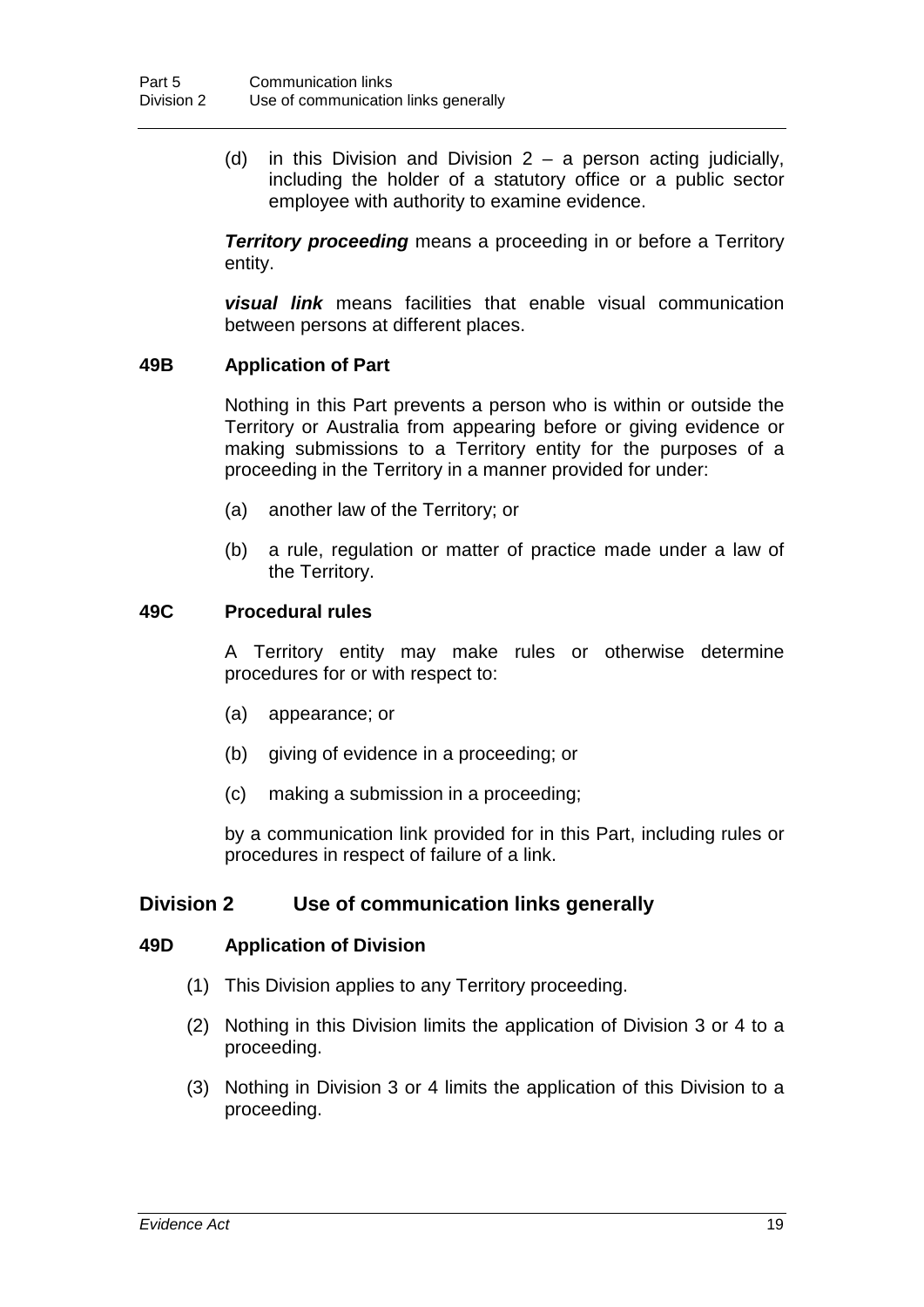# **49E Territory entity may take evidence from another place**

- (1) A Territory entity may, of its own motion or on the application of a party to a proceeding, direct (conditionally or unconditionally) that a person (whether or not a party to the proceeding) appear before, or give evidence or make a submission to, the entity by a communication link from any place within or outside the Territory (including outside Australia) that is outside the place where the entity is sitting.
- (2) The entity must not make the direction unless it is satisfied that:
	- (a) the necessary facilities are available or can reasonably be made available; and
	- (b) the evidence can more conveniently be given, or the appearance or submission can more conveniently be made, from the other place.
- (3) Without limiting the matters to which the entity may have regard, the entity must have regard to whether the making of the direction would be unfair to any person.
- (4) The entity may at any time vary or revoke an order made under this Division, either of its own motion or on application of a party to the proceeding.
- (5) A requirement by or under an Act that a person is to be present, or is to attend or be brought, before a Territory entity is to be taken to be satisfied if he or she is present, attends or is brought before the entity by way of a communication link in accordance with this Division.

#### **49F Appearance, giving evidence or making submissions by audiovisual link**

A person must not appear, evidence must not be given and a submission must not be made, by audiovisual link under this Division unless:

- (a) the place where a Territory entity is sitting (*place A*); and
- (b) the place where the person would appear, the evidence would be given or the submission would be made (*place B*);

are equipped with audiovisual link facilities that enable:

(c) all appropriate persons who are at place A to see and hear all appropriate persons at place B; and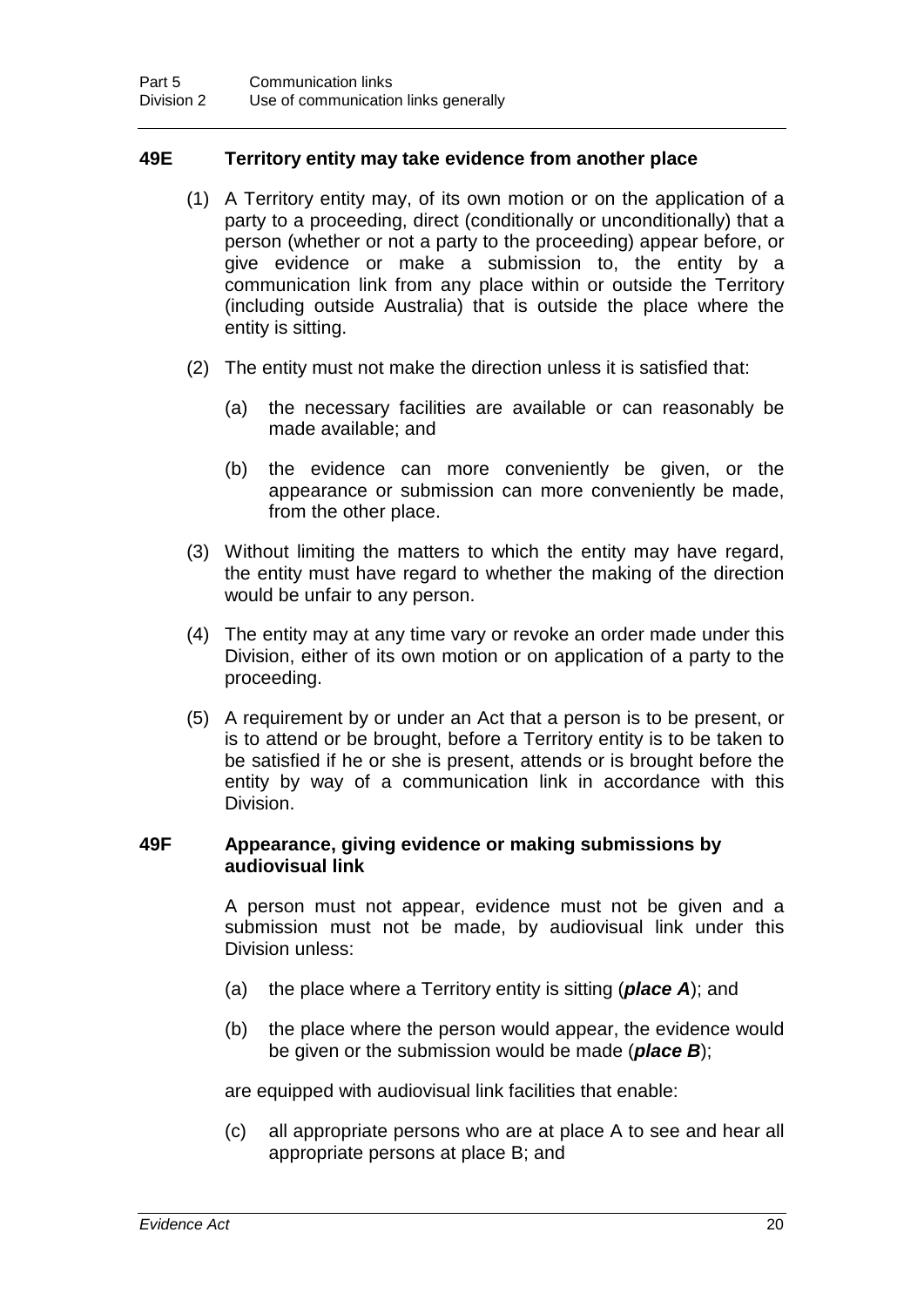(d) all appropriate persons who are at place B to see and hear all appropriate persons at place A.

#### **49G Appearance, giving evidence or making submissions by audio link**

A person must not appear, evidence must not be given and a submission must not be made, by audio link under this Division, unless:

- (a) the place where a Territory entity is sitting (*place A*); and
- (b) the place where the person would appear, evidence would be given or the submission would be made (*place B*);

are equipped with audio link facilities that enable:

- (c) all appropriate persons who are at place A to hear all appropriate persons at place B; and
- (d) all appropriate persons who are at place B to hear all appropriate persons at place A.

# **49H Appearance, giving evidence or making submissions by visual link**

A person must not appear, evidence must not be given and a submission must not be made, by visual link under this Division unless:

- (a) the place where a Territory entity is sitting (*place A*); and
- (b) the place where the person would appear, the evidence would be given or the submission would be made (*place B*);

are equipped with visual link facilities that enable:

- (c) all appropriate persons who are at place A to see all appropriate persons at place B; and
- (d) all appropriate persons who are at place B to see all appropriate persons at place A.

# **49I Premises to be considered part of place where entity is sitting**

(1) Despite any provision to the contrary, any place at which a communication link is being used in accordance with this Division for the purpose of a person appearing before, or giving evidence or making a submission to, a Territory entity is taken to be part of the place where the entity is sitting for the purpose of conducting the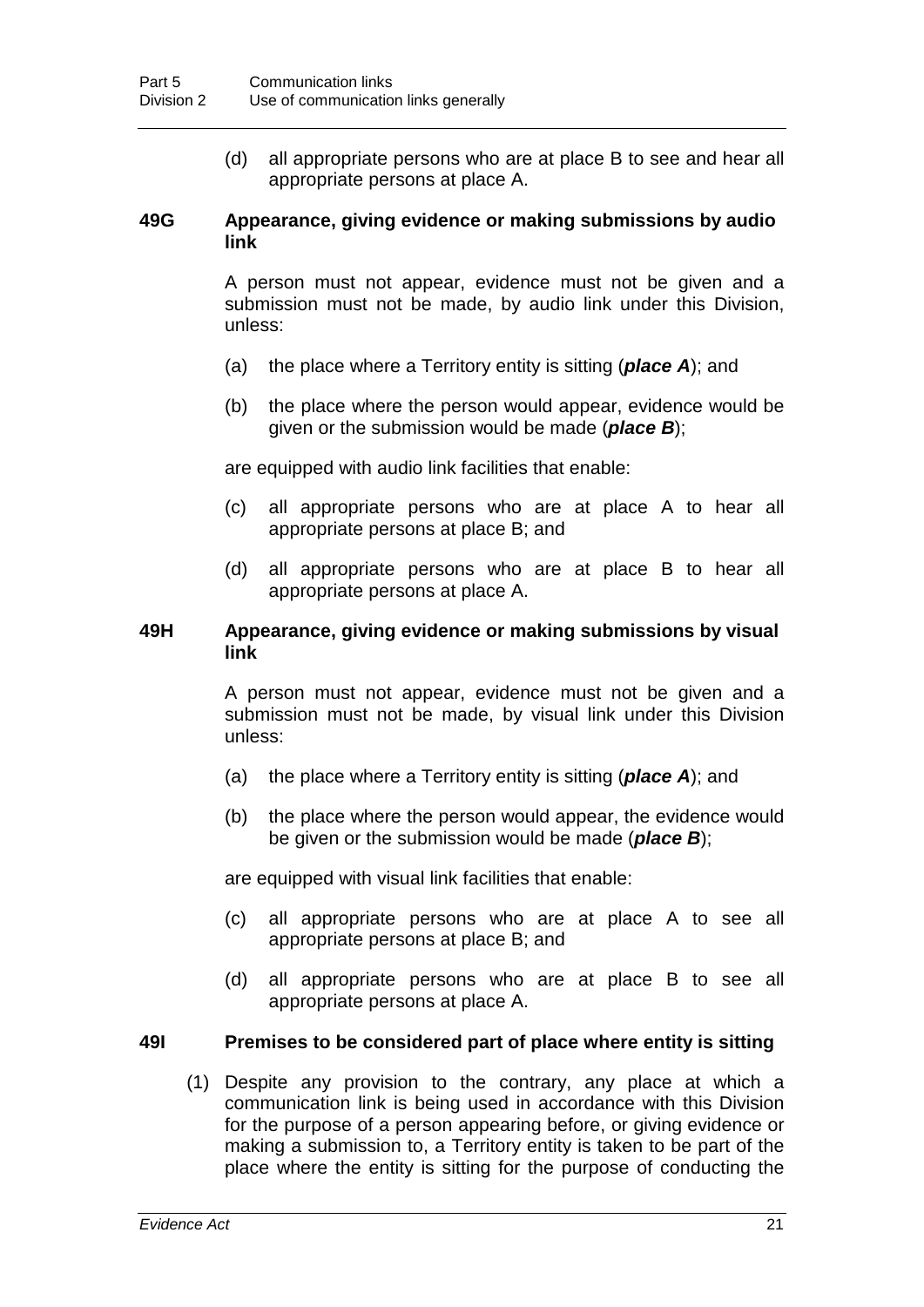proceeding.

- (2) Subsection (1) has effect, for example, for the purposes of the laws relating to evidence, procedure, contempt of court and perjury.
- (3) Subsection (1) also has the effect that any offence committed at the place where the person appearing before the entity or giving the evidence or making the submission is located is to be taken to have been committed at the place where the entity is sitting for the purposes of the laws in force in the Territory.
- (4) If a communication link fails in relation to a proceeding, the entity may:
	- (a) adjourn the proceeding; or
	- (b) make other orders as are appropriate in the circumstances as if a person present at the place at which the communication link is located were in the presence of the entity.

# **49J Expenses**

If a Territory entity directs that a person appear, evidence be taken, or submissions be made, by a communication link from a person under this Division, the entity may make the orders it considers just for payment of the expenses incurred.

# **49K Administration of oaths**

An oath to be taken by a person giving evidence by a communication link under this Division may be administered:

- (a) by means of a communication link, as nearly as practicable in the same way as if the person were to give evidence in the place where the Territory entity is sitting; or
- (b) at the direction of, or on behalf of, the entity at the place where the person is giving the evidence, by a person authorised by the entity.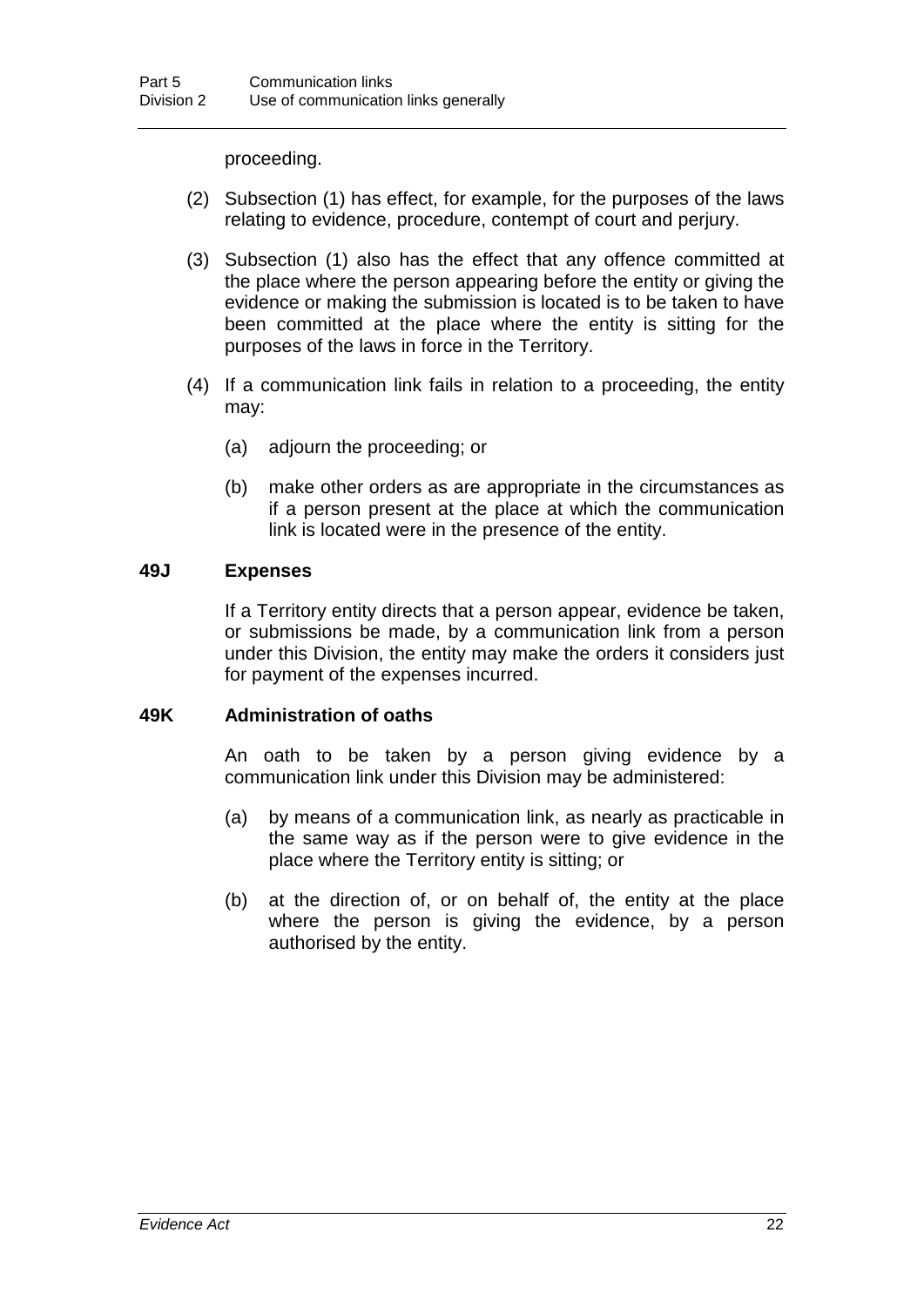# **49L Putting documents to remote person**

- (1) If in the course of examination of a person by a communication link it is necessary to put a document to the person, a Territory entity may permit the document to be put to the person:
	- (a) if the document is at the place where the entity is sitting:
		- (i) by transmitting by any means (including by the communication link itself) a video, electronic or other image of it to the place where the person is giving evidence or making a submission; and
		- (ii) by the image transmitted being then put to the person; or
	- (b) if the document is at the place where the person is giving evidence or making a submission:
		- (i) by putting the document to the person; and
		- (ii) by then transmitting by any means (including by the communication link itself) a video, electronic or other image of the document to the place where the entity is sitting.
- (2) A document put to a person in accordance with subsection (1) is admissible as evidence without proof that the transmitted video, electronic or other image of the document is a true copy of the document.

# **49M Putting objects to remote person**

- (1) If in the course of examination of a person by a communication link it is necessary to put an object, other than a document, to the person, a Territory entity may permit the object to be put to the person:
	- (a) if the object is at the place where the entity is sitting:
		- (i) by transmitting by any means (including by the communication link itself) a video, electronic or other image of the object to the place where the person is giving evidence or making a submission; and
		- (ii) by the image transmitted being then put to the person; or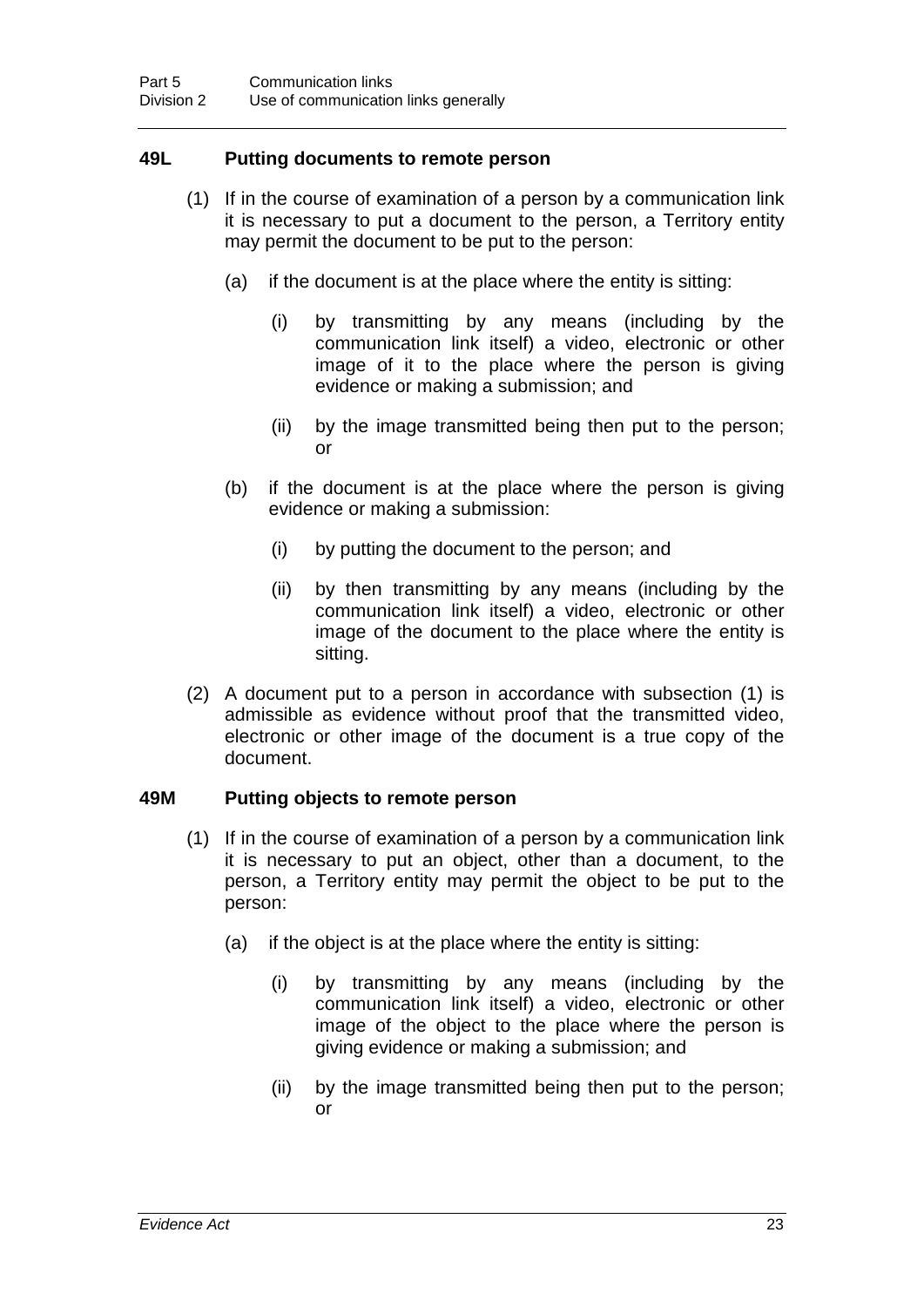- (b) if the object is at the place where the person is giving evidence or making a submission:
	- (i) by putting the object to the person; and
	- (ii) by then transmitting by any means (including by the communication link itself) a video, electronic or other image of the object to the place where the entity is sitting.
- (2) The entity may permit the video, electronic or other image of the object transmitted to the place where the entity is sitting, or any copy of that image, to be admissible as evidence of the object.

# **Division 3 Use of interstate audiovisual links or audio links in Territory proceedings**

#### **49N Application of Division**

This Division applies to any Territory proceeding.

#### **49P Territory entity may take evidence and submissions from outside Territory**

- (1) A Territory entity may, on the application of a party to a proceeding, direct that evidence be taken or submissions be made, by audiovisual link or audio link, from a participating State.
- (2) The entity must not make the direction unless it is satisfied that:
	- (a) the necessary facilities are available or can reasonably be made available; and
	- (b) the evidence or submission can more conveniently be given or made from the participating State.
- (3) Without limiting the matters to which the entity may have regard, the entity must have regard to whether the making of the direction would be unfair to any person.
- (4) The entity may exercise in the participating State, in connection with taking evidence or receiving submissions by audiovisual link or audio link, any of its powers that the court is permitted under the law of the participating State to exercise in the participating State.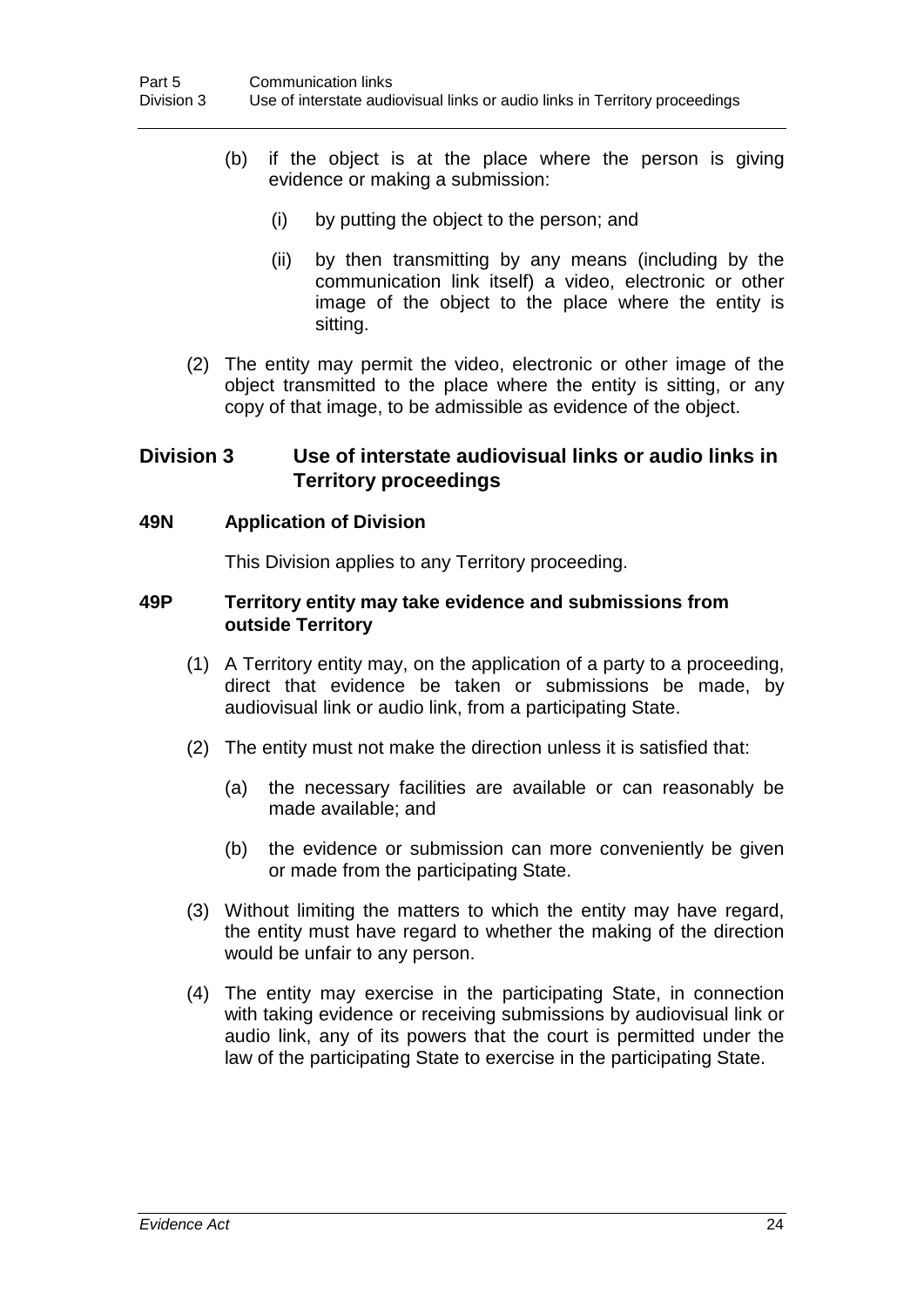#### **49Q Giving evidence or making submissions by audiovisual link**

Evidence must not be given, and a submission must not be made, by audiovisual link under this Division unless:

- (a) the place where a Territory entity is sitting (*place A*); and
- (b) the place where the evidence would be given or the submission would be made (*place B*);

are equipped with audiovisual link facilities that enable:

- (c) all appropriate persons who are at place A to see and hear all appropriate persons at place B; and
- (d) all appropriate persons who are at place B to see and hear all appropriate persons at place A.

#### **49R Giving evidence or making submissions by audio link**

Evidence must not be given, and a submission must not be made, by audio link under this Division, unless:

- (a) the place where a Territory entity is sitting (*place A*); and
- (b) the place where the evidence would be given or the submission would be made (*place B*);

are equipped with audio link facilities that enable:

- (c) all appropriate persons who are at place A to hear all appropriate persons at place B; and
- (d) all appropriate persons who are at place B to hear all appropriate persons at place A..

#### **49S Expenses**

If a Territory entity directs evidence to be taken, or submissions to be made, by audiovisual link or audio link from a person in a participating State, the entity may make the orders it considers just for payment of expenses incurred in connection with taking the evidence or making the submissions.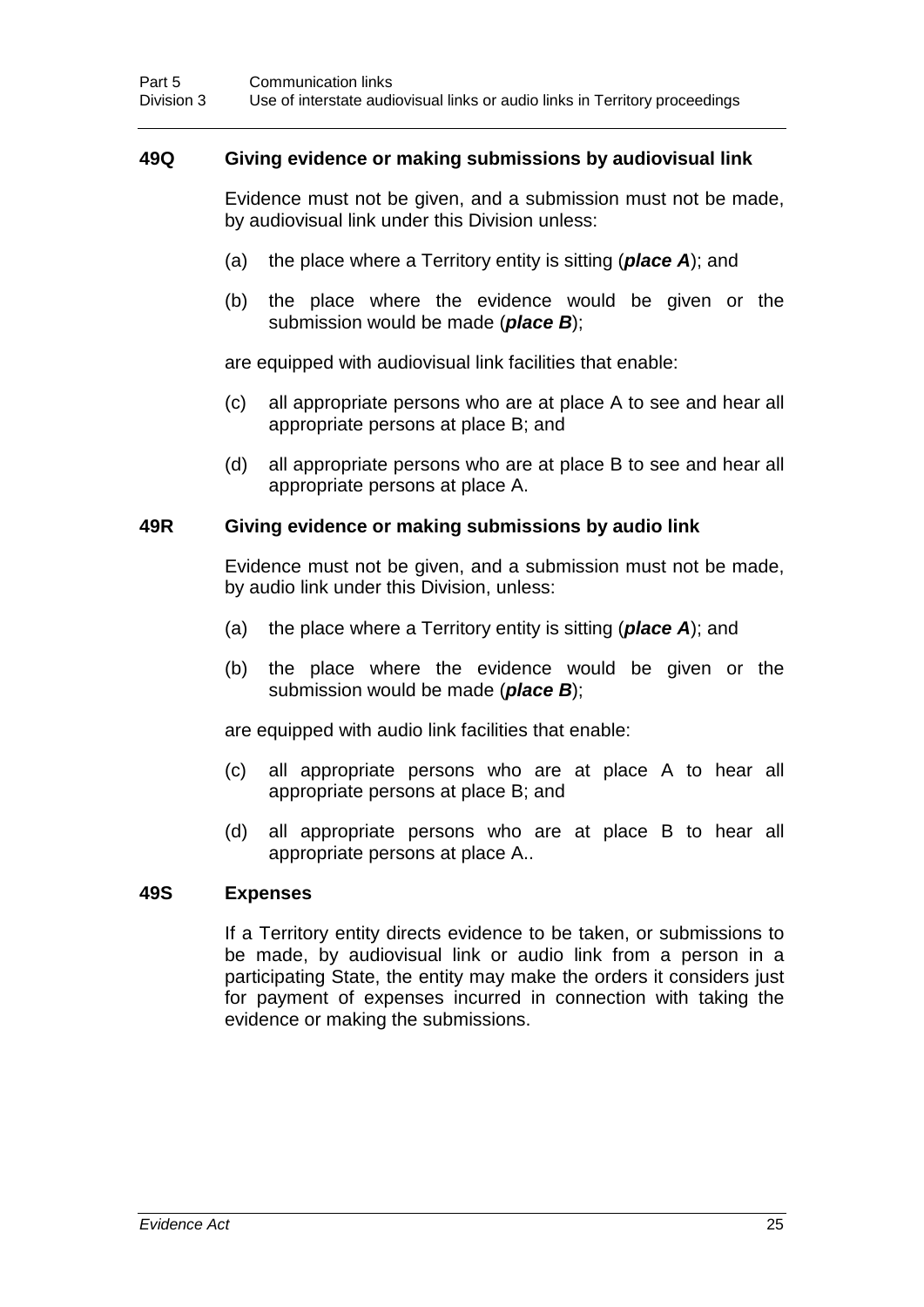# **49T Counsel entitled to practise**

A person who is entitled to practise as a legal practitioner in a participating State is entitled to practise as a barrister, solicitor or both:

- (a) in relation to the examination-in-chief, cross-examination or re-examination of a witness in the participating State whose evidence is being given by audiovisual link or audio link in a Territory proceeding; and
- (b) in relation to the making of submissions by audiovisual link or audio link from the participating State in a Territory proceeding.

# **Division 4 Use of interstate audiovisual links or audio links in interstate proceedings**

# **49U Application of Division**

This Division applies to any interstate proceeding.

#### **49V Interstate entity may take evidence or receive submissions from persons in Territory**

An interstate entity may, for the purposes of an interstate proceeding, take evidence or receive submissions, by audiovisual link or audio link from a person in the Territory.

# **49W Powers of interstate entity**

- (1) The interstate entity may, for the purposes of the proceeding, exercise in the Territory, in connection with taking evidence or receiving submissions by audiovisual link or audio link, any of its powers, except its powers:
	- (a) to punish for contempt; and
	- (b) to enforce or execute its judgments or process.
- (2) The laws of the participating State (including rules of court) that apply to the proceeding in that State also apply, by force of this subsection, to the practice and procedure of the interstate entity in taking evidence or receiving submissions, by audiovisual link or audio link from a person in the Territory.
- (3) For the purposes of the interstate entity exercising its powers, the place in the Territory where evidence is given or submissions are made is taken to be part of the place where the entity is sitting.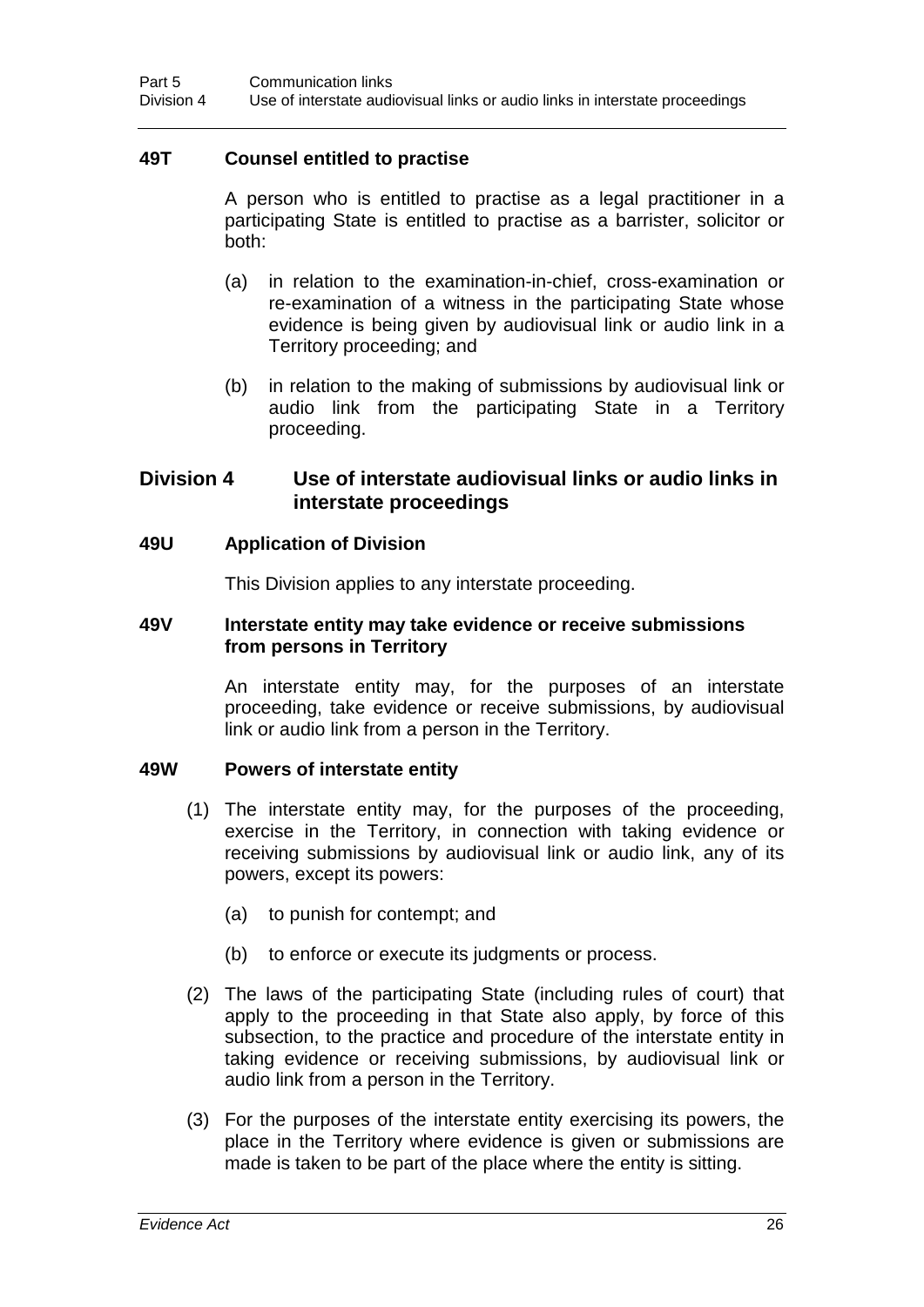# **49X Orders made by interstate entity**

Without limiting section 49W, the interstate entity may, by order:

- (a) direct that the proceeding, or a part of the proceeding, be conducted in private; or
- (b) require a person to leave a place in the Territory where the giving of evidence or the making of submissions is taking place or is going to take place; or
- (c) prohibit or restrict the publication of evidence given in the proceeding or of the name of a party to, or a witness in, the proceeding.

#### **49Y Enforcement of order**

- (1) An order of an interstate entity under this Division must be complied with.
- (2) Subject to rules of court, the order may be enforced by the Supreme Court of the Northern Territory as if the order were an order of that court.
- (3) Without limiting subsection (2), a person who contravenes the order:
	- (a) is taken to be in contempt of the Supreme Court of the Northern Territory; and
	- (b) is punishable accordingly;

unless the person establishes that the contravention should be excused.

#### **49Z Privileges, protection and immunity of participants in interstate proceedings**

- (1) A judge or other person presiding at or otherwise taking part in an interstate proceeding has, in connection with evidence being taken or submissions being received by audiovisual link or audio link from a person in the Territory, the same privileges, protection and immunity as a Supreme Court Judge.
- (2) A person appearing as a legal practitioner in an interstate proceeding has, in connection with evidence being taken or submissions being received by audiovisual link or audio link from a person in the Territory, the same protection and immunity as a barrister has in appearing for a party in a proceeding in the Supreme Court of the Northern Territory.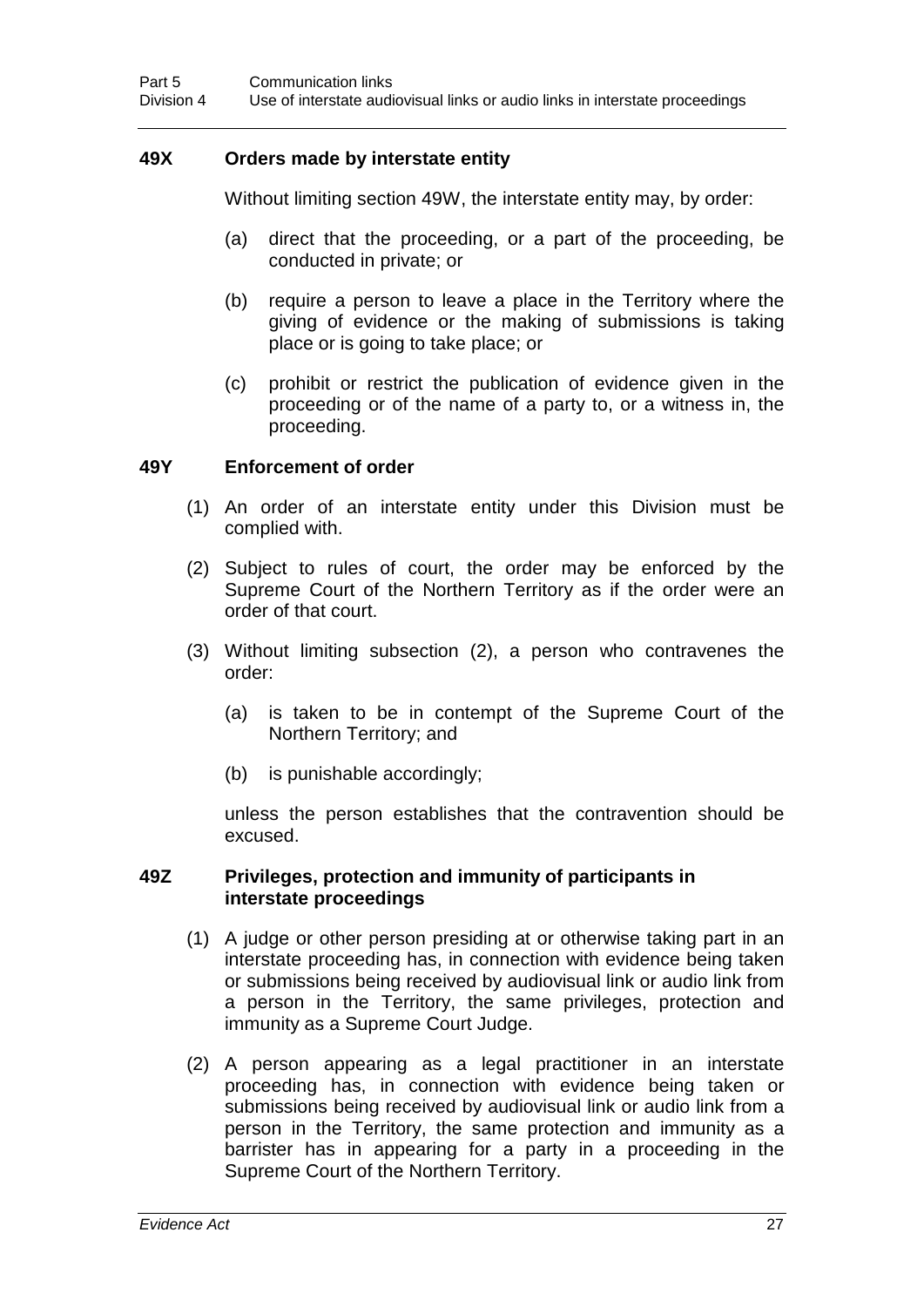(3) A person appearing as a witness in an interstate proceeding by audiovisual link or audio link from the Territory has the same protection as a witness in a proceeding in the Supreme Court of the Northern Territory.

# **49ZA Interstate entity may administer oath in Territory**

- (1) An officer of an interstate entity may, for the purpose of obtaining in the proceeding, by audiovisual link or audio link, the testimony of a person in the Territory, administer an oath or affirmation in accordance with the practice and procedure of the interstate entity.
- (2) Evidence given by a person on oath or affirmation so administered is, for the purposes of the law of the Territory, testimony given in a judicial proceeding.

# **49ZB Assistance to interstate entity**

An officer of a Territory entity may, at the request of an interstate entity:

- (a) attend at the place in the Territory where evidence is to be or is being taken, or submissions are to be or are being made, in the proceeding; and
- (b) take the action that the interstate entity directs to facilitate the proceeding; and
- (c) assist with the administering by an officer of the interstate entity of an oath or affirmation.

# **49ZC Contempt of interstate entity**

- (1) A person commits an offence if:
	- (a) the person intentionally engages in conduct; and
	- (b) the conduct results in contempt of the interstate entity (as defined in section 49ZD) and the person is reckless as to the result.

Maximum penalty: 100 penalty units or imprisonment for 6 months.

(2) It is a defence to a prosecution for an offence against subsection (1) if the defendant has a reasonable excuse.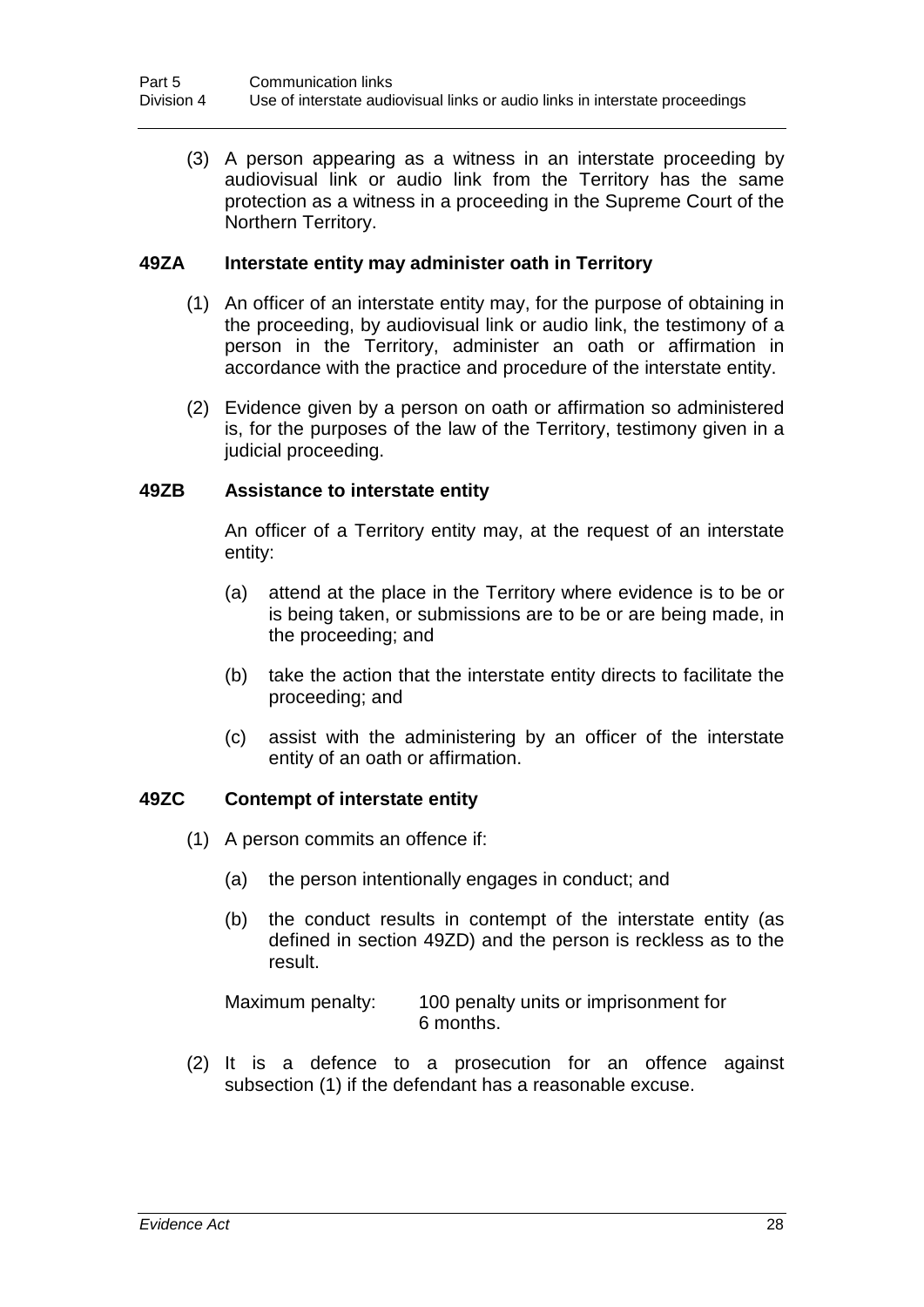# **49ZD Conduct constituting contempt of interstate entity**

- (1) A person's conduct results in *contempt* of the interstate entity if:
	- (a) the interstate entity has made an order requiring the person to do or not do something; and
	- (b) the order:
		- (i) was made orally to the person during proceedings; or
		- (ii) has been served on the person; and
	- (c) the person does not comply with the order.
- (2) Also, a person's conduct results in *contempt* of the interstate entity if the person, while evidence is being given or a submission is being made in the Territory, by audiovisual link or audio link, in an interstate proceeding:
	- (a) insults, threatens, intimidates or obstructs the following in relation to the person's performance of functions or exercise of powers under this Act:
		- (i) a judge or other person presiding at or otherwise taking part in the proceeding;
		- (ii) an Associate Judge or a Master, Registrar, Deputy Registrar or other officer of the interstate entity who is taking part in or assisting in the proceeding;
		- (iii) a person appearing in the proceeding as a legal practitioner;
		- (iv) a witness in the proceeding;
		- (v) a juror in the proceeding; or
	- (b) interrupts, obstructs or hinders a proceeding of the interstate entity; or
	- (c) engages in any other conduct that, under a law of the Territory, would constitute contempt in the face of the court if the interstate proceeding were a Territory proceeding.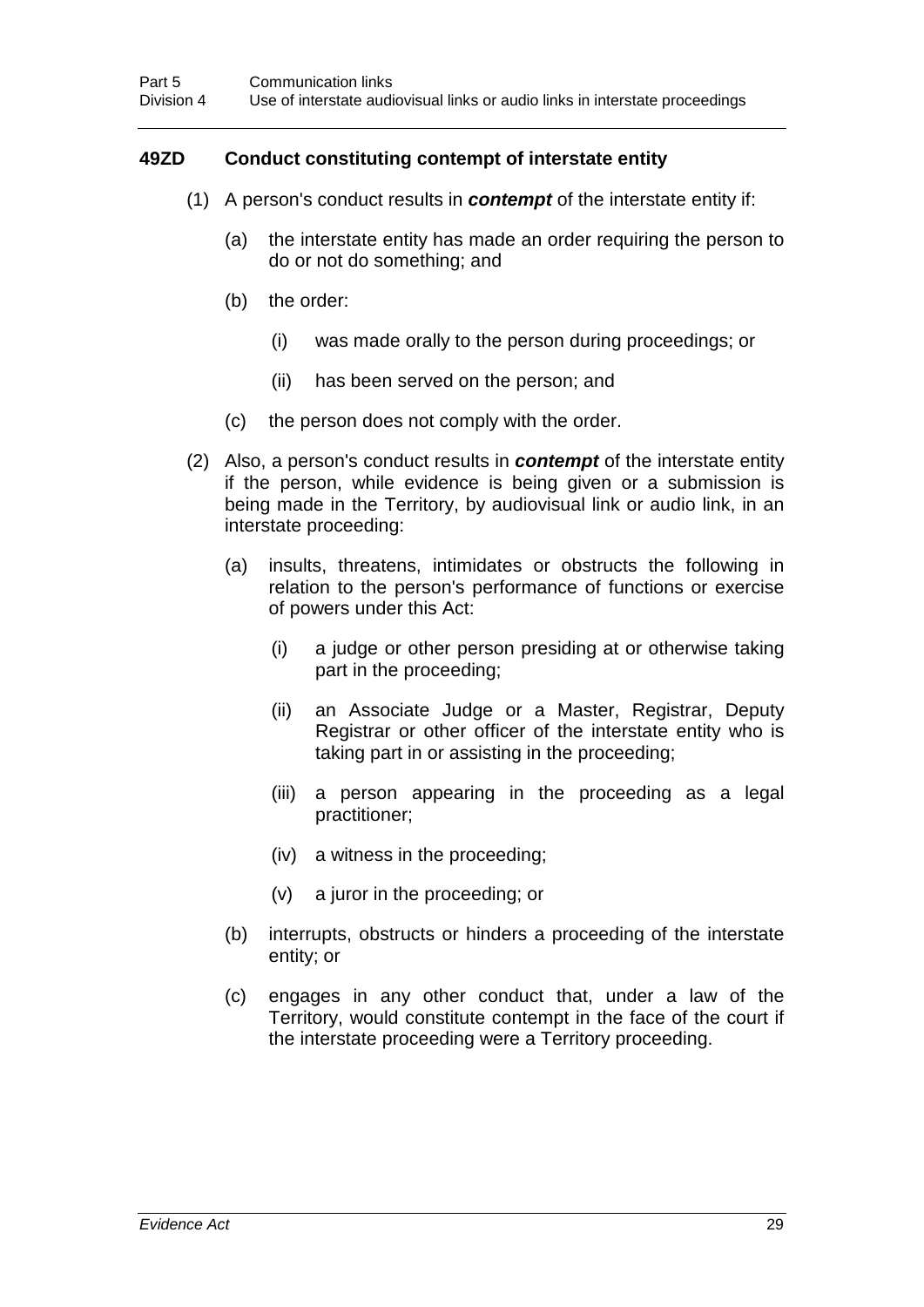# **Part 6 Evidence on commission**

# **Division 1 Taking outside Territory of evidence for Territory proceedings**

# **50 Order for taking of evidence**

- (1) This section applies to any proceeding before the Supreme Court or the Local Court, other than a proceeding in which the court in question is exercising jurisdiction conferred on or vested in it by an Act of the Commonwealth.
- (2) Where on the application of a party to any proceeding to which this section applies it appears to the court that it is in the interests of justice to do so, the court may in its discretion make in relation to a person outside the Territory an order:
	- (a) for the examination of the person on oath at any place outside the Territory before a judge or justice of the peace, an officer of the court, or such other person as the court may appoint; or
	- (b) for the issue of a commission for the examination of the person on oath at any place outside the Territory; or
	- (c) for the issue to an appropriate judicial authority of a place outside the Territory of a letter of request to take, or cause to be taken, the person's evidence.
- $(3)$  In subsection  $(2)(c)$ :

*appropriate* judicial authority means:

- (a) in relation to a place in Australia (including a place in any external Territory of the Commonwealth for the government of which as a Territory provision is made by any Act of the Commonwealth) – a court or authority prescribed as such for that place; and
- (b) in relation to any other place an authority appearing to the court to be appropriate having regard to the law of that place.
- (4) In determining whether it is in the interests of justice to make an order under subsection (2) in relation to the taking of evidence of a person, the matters to which the court shall have regard include:
	- (a) whether the person is willing or able to come to the Territory to give evidence in the proceeding; and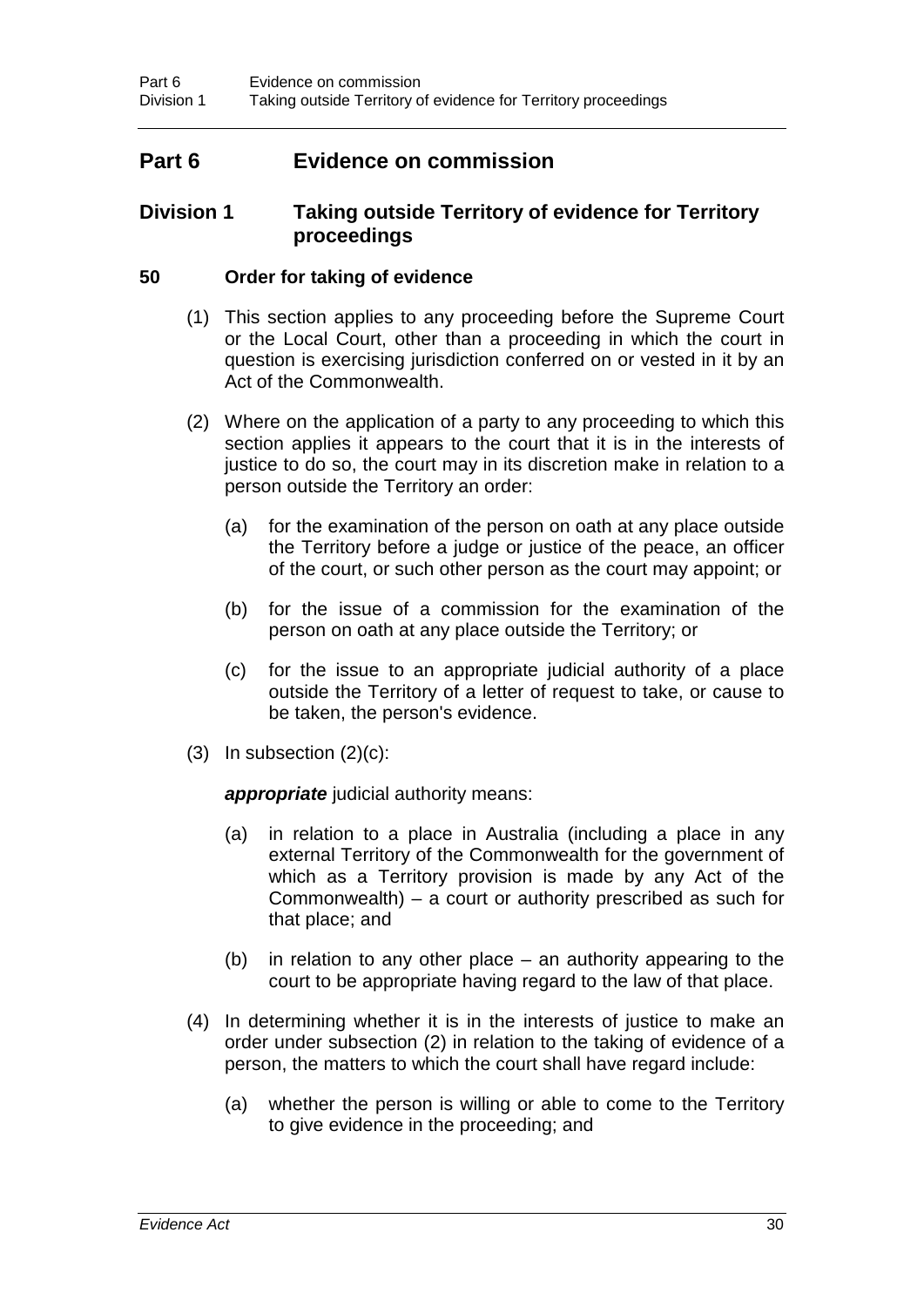- (b) whether the person will be able to give evidence material to any issue to be tried in the proceeding; and
- (c) whether, having regard to the interests of the parties to the proceeding, justice will be better served by granting the order or refusing it.
- (5) Where a court makes an order within subsection (2)(a) or (b), it may in its discretion (at the time of making the order or at a subsequent time) give such directions as it thinks just relating to the procedure to be followed in and in relation to the examination, including directions as to the time, place and manner of the examination and any other matter that the court thinks relevant.
- (6) Where a court makes an order within subsection (2)(c), it may in its discretion include in the order a request as to any matter relating to the taking of the person's evidence, including:
	- (a) the examination, cross-examination or re-examination of the person, whether his or her evidence is given orally, upon affidavit or otherwise; and
	- (b) the attendance of the legal representative of each party to the proceeding in which the order is made, and the participation of those persons in the examination in appropriate circumstances; and
	- (c) any prescribed matter.

# **51 Admissibility of evidence**

- (1) Subject to subsection (2), the court by which an order is made under section 50(2) may on such terms as it thinks fit permit a party to the proceeding in which the order is made to tender as evidence in the proceeding:
	- (a) the evidence of a person taken in an examination held as a result of the order; or
	- (b) a record of that evidence.
- (2) Evidence of a person so tendered is not admissible if:
	- (a) it appears to the satisfaction of the court at the hearing of the proceeding that the person is in the Territory and able to attend the hearing; or
	- (b) the evidence would not have been admissible had it been given or produced at the hearing of the proceeding.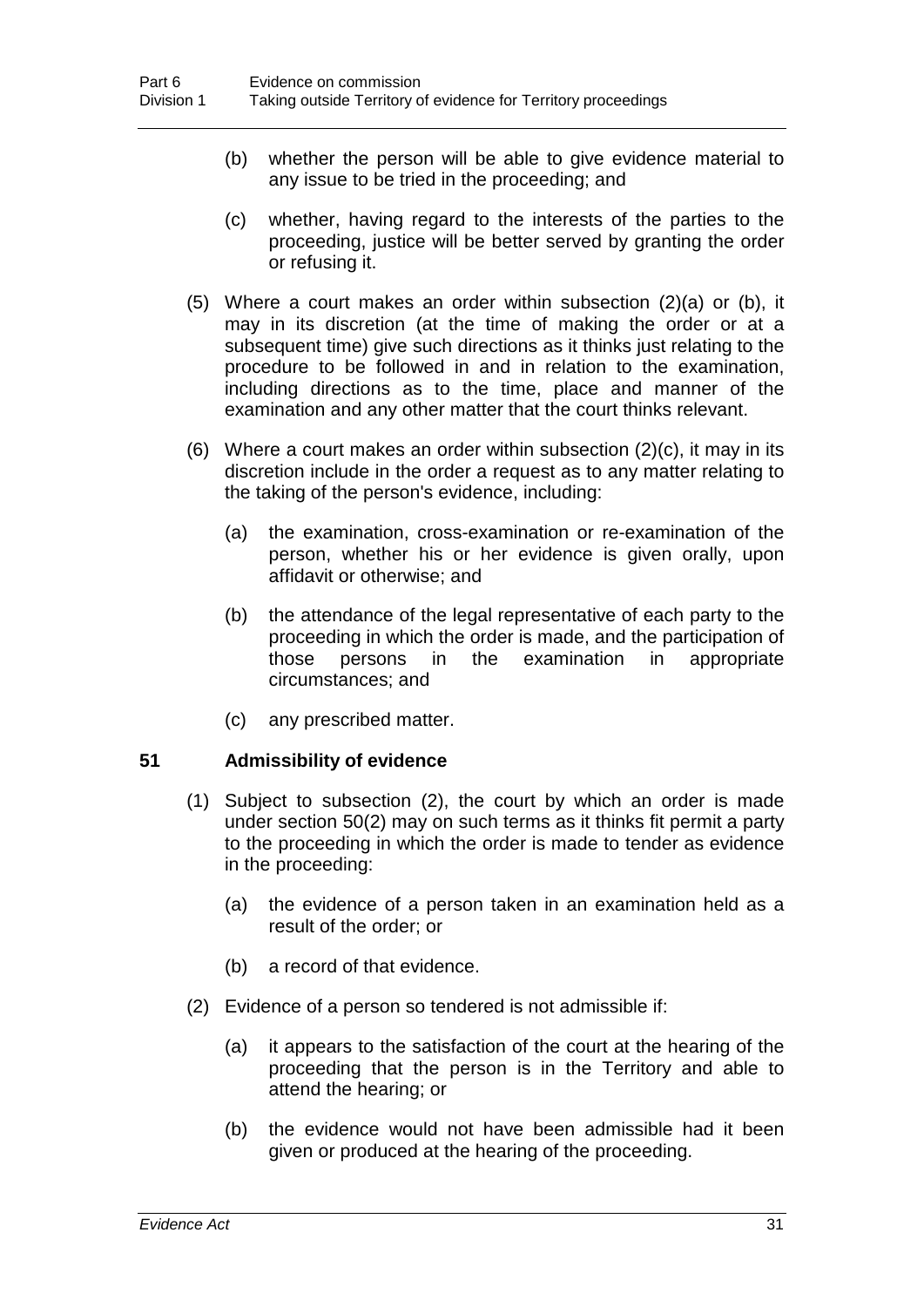- (3) Where it is in the interests of justice to do so, the court may in its discretion exclude from a proceeding evidence taken in an examination held as a result of an order under section 50(2), notwithstanding that the evidence is otherwise admissible.
- (4) This section does not affect the power of a court in a criminal proceeding to exclude evidence that has been obtained illegally or would, if admitted, operate unfairly against the defendant.
- (5) In this section:

*examination* includes any proceeding for the taking of a person's evidence conducted in relation to a letter of request issued pursuant to an order within section 50(2)(c), and a reference to evidence taken in an examination includes a reference to:

- (a) a document produced at the examination; and
- (b) answers made, whether in writing or orally and reduced to writing, to any written interrogatories presented at the examination.

# **Division 2 Taking within Territory of evidence for proceedings elsewhere**

# **52 Application to Supreme Court for order to obtain evidence**

- (1) Where an application is made to the Supreme Court for an order for evidence to be obtained in the Territory, and the Supreme Court is satisfied:
	- (a) that the application is made in pursuance of a request issued by or on behalf of a court or tribunal exercising jurisdiction in a place outside the Territory, and relates to evidence to be obtained for the purposes of proceedings in a civil or commercial matter which have been instituted before that court or tribunal, or whose institution before that court or tribunal is contemplated; or
	- (b) that the application is made in pursuance of a request issued by or on behalf of a court of a place elsewhere in Australia (including a place in any external Territory of the Commonwealth for the government of which as a Territory provision is made by any Act of the Commonwealth), or by or on behalf of a court in New Zealand, and relates to evidence to be obtained for the purposes of proceedings in relation to the commission of an offence or alleged offence which have been instituted in or before that court, or whose institution in or before that court is contemplated;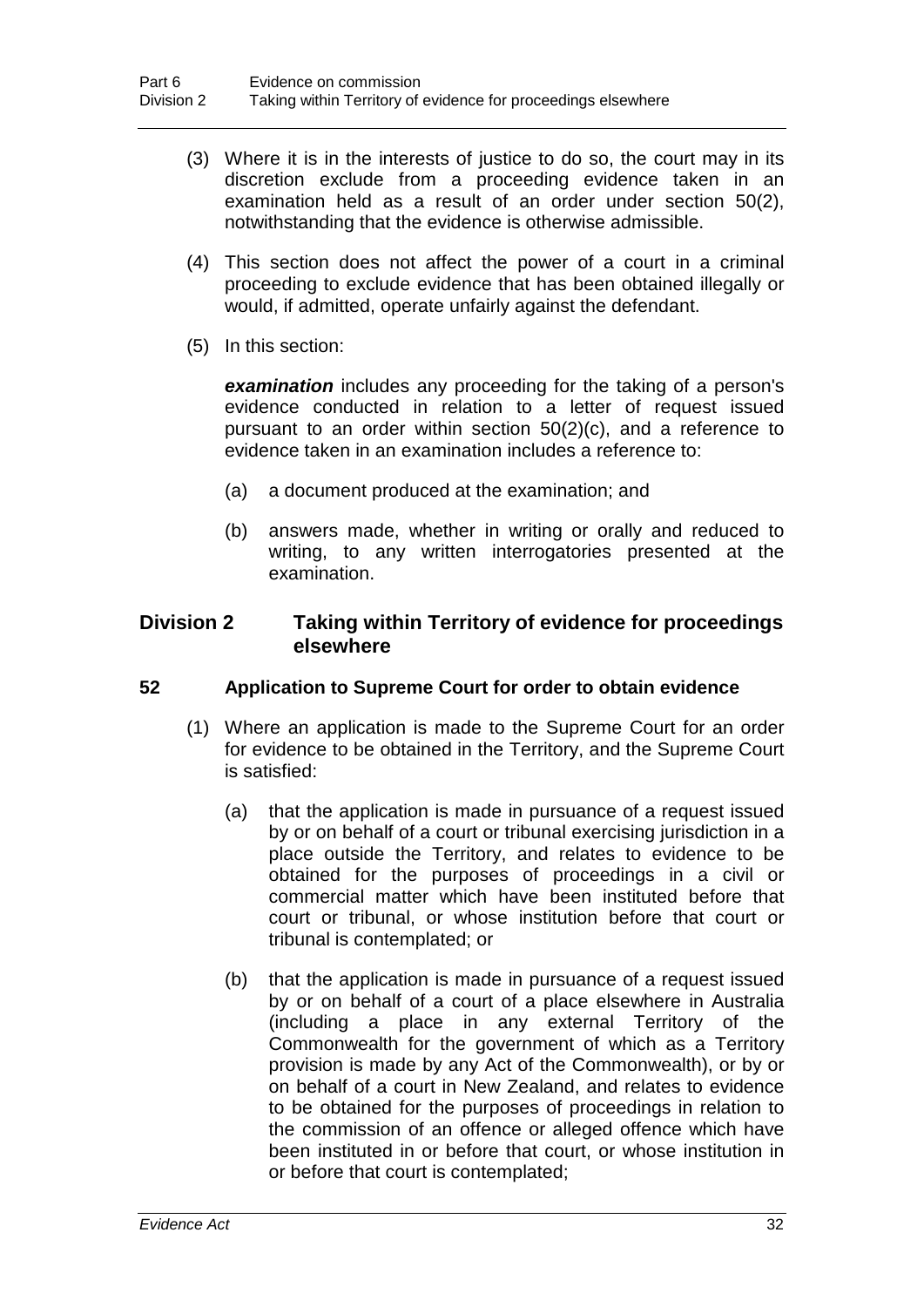the Supreme Court may give effect to the application in accordance with section 53.

(2) The references in subsection (1) to a request issued by or on behalf of a court or tribunal include references to any commission, order or other process so issued.

# **53 Power of Supreme Court to give effect to application**

- (1) The Supreme Court has power on any such application as is mentioned in section 52(1) to make by order such provision for obtaining evidence in the Territory as may appear to the Supreme Court to be appropriate for the purpose of giving effect to the request in pursuance of which the application is made.
- (2) An order under this section may require a specified person to take such steps as the Supreme Court may consider appropriate for that purpose.
- (3) Without limiting the generality of subsections (1) and (2), an order under this section may in particular make provision for:
	- (a) the examination of witnesses, either orally or in writing; and
	- (b) the production of documents; and
	- (c) the inspection, photographing, preservation, custody or detention of any property, the taking of samples of any property, and the carrying out of any experiments on or with any property (*property* including in this paragraph any land, chattel or other corporeal property of any description); and
	- (d) the medical examination of any person; and
	- (e) without limiting paragraph (d), the taking and testing of samples of blood from any person.
- (4) An order under this section shall not require any particular steps to be taken unless they are steps which can be required to be taken by way of obtaining evidence for the purposes of proceedings in the Supreme Court (whether or not proceedings of the same description as those to which the application for the order relates).
- (5) Subsection (4) does not preclude the making of an order requiring a person to give testimony (either orally or in writing) otherwise than on oath, where this is asked for by the court or tribunal pursuant to whose request the application for the order was made.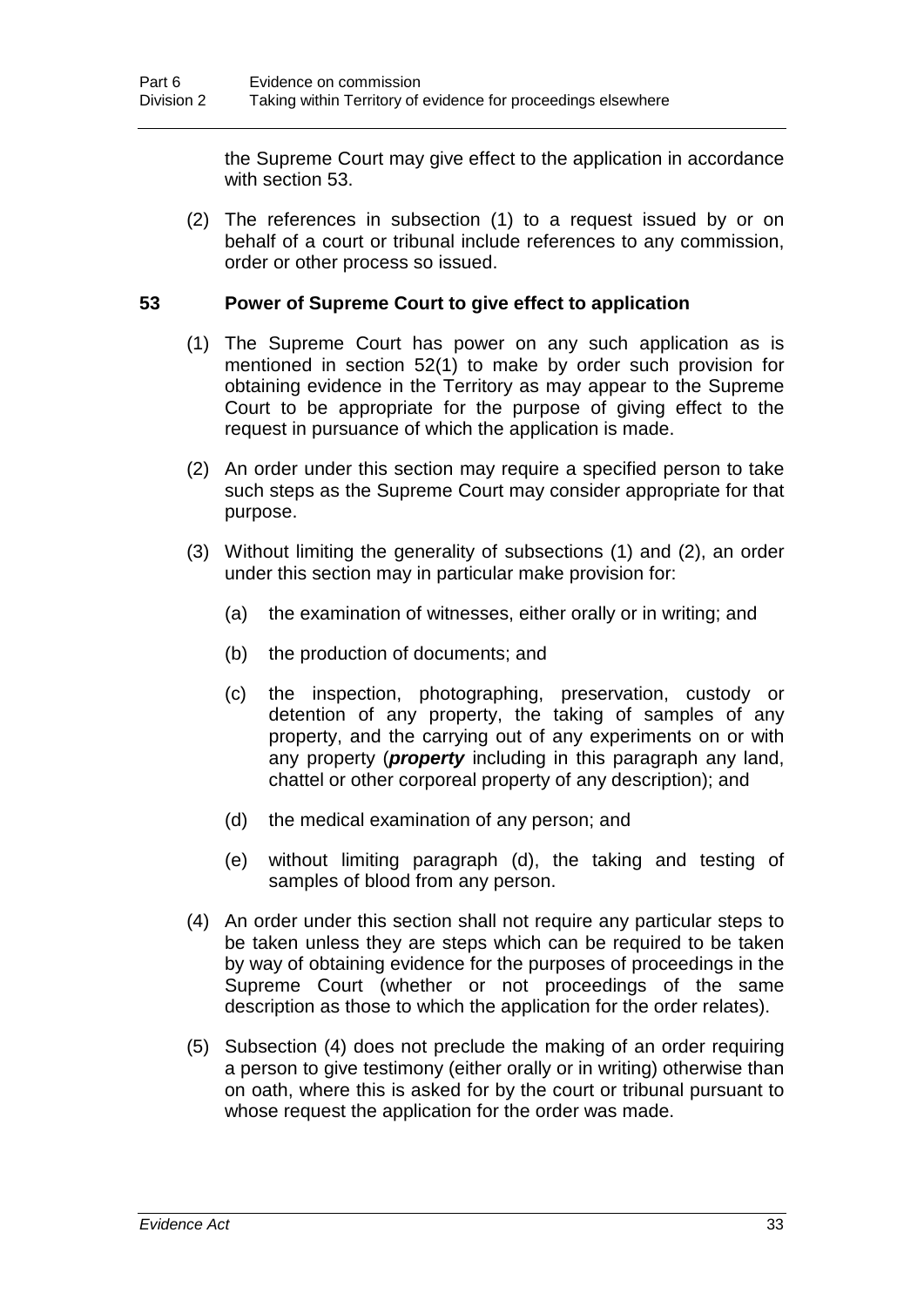- (6) An order under this section shall not require a person:
	- (a) to state what documents relevant to the proceedings to which the application for the order relates are or have been in his or her possession, custody or power; or
	- (b) to produce any documents other than particular documents specified in the order and appearing to the Supreme Court to be, or to be likely to be, in his or her possession, custody or power.
- (7) If an order under this section requires a person to attend at a place:
	- (a) section 194 of the *Evidence (NUL) Act* applies as if the order were a summons to attend; and
	- (b) the person is entitled to payment for other expenses and loss of time on attendance as a witness in a proceeding before the Supreme Court.

#### **54 Privilege of witnesses**

- (1) A person shall not be compelled by virtue of an order under section 53 to give any evidence which he or she could not be compelled to give:
	- (a) in similar proceedings in the Territory; or
	- (b) in similar proceedings in the place in which jurisdiction is exercised by the court or tribunal pursuant to whose request the application for the order was made.
- (2) Subsection (1)(b) does not apply unless the claim of the person in question to be exempt from giving evidence is:
	- (a) supported (whether unconditionally or subject to conditions that are fulfilled) by a statement contained in the request; or
	- (b) conceded by the applicant for the order.
- (3) Where such a claim by a person is not so supported or conceded, he or she may (subject to the other provisions of this section) be required to give the evidence to which the claim relates, but that evidence shall not be transmitted to the court or tribunal in question if that court or tribunal, on the matter being referred to it, upholds the claim.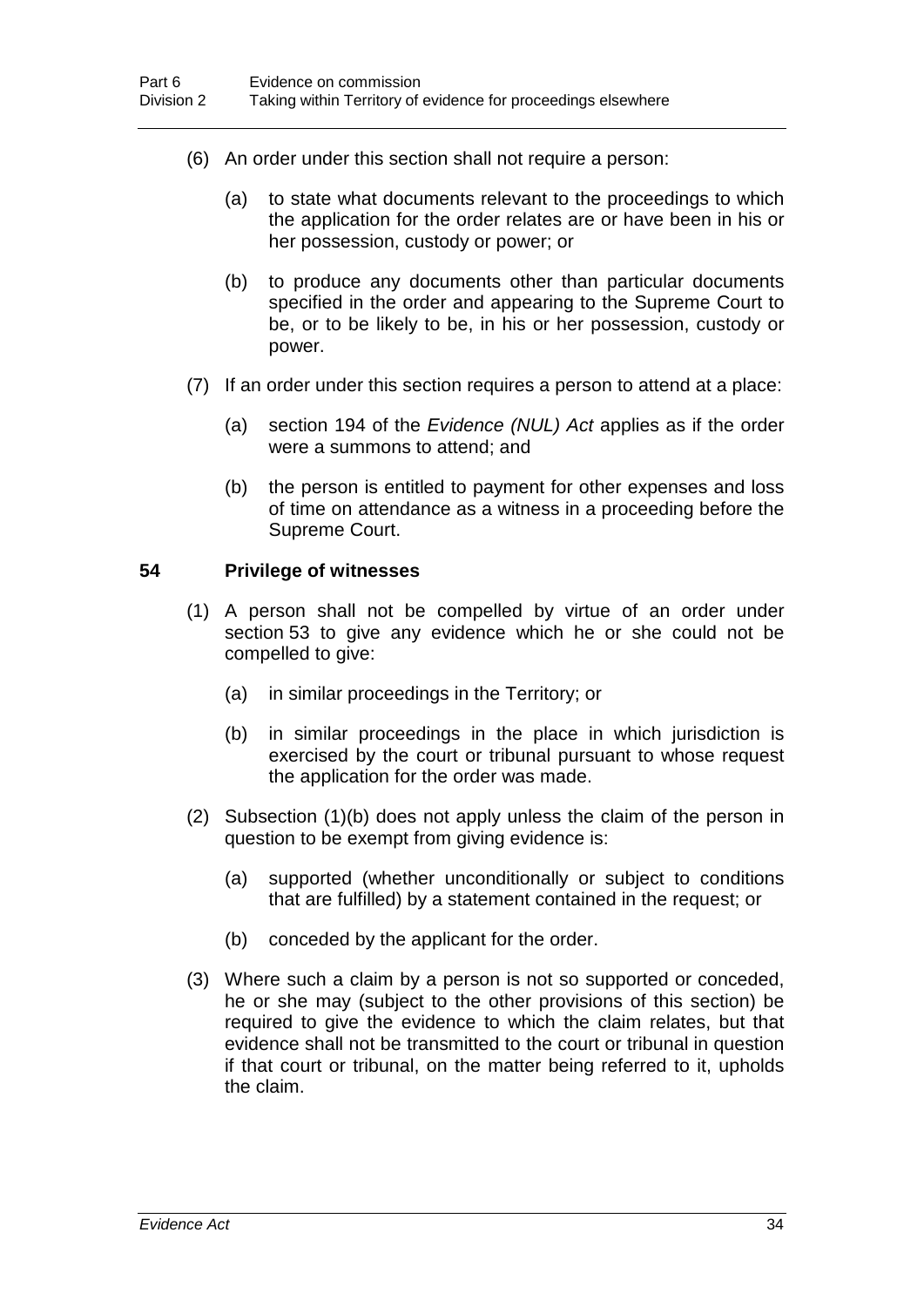(4) In this section, references to giving evidence include references to answering any question and producing any document, and the reference in subsection (3) to the transmission of evidence given by a person shall be construed accordingly.

# **55 Misleading testimony**

- (1) A person who, in giving any testimony (either orally or in writing) otherwise than on oath where required to do so by an order under section 53, commits an offence if:
	- (a) the person intentionally gives testimony to the court or tribunal; and
	- (b) the person knows the testimony is misleading.

Maximum penalty: Imprisonment for 14 years.

(2) In this section:

*misleading*, in relation to testimony, means testimony that is misleading in a material particular or because of the omission of a material particular.

# **Part 7 Confidential information**

#### **56 Definitions**

In this Part:

*committal proceedings* means a preliminary examination under Part V of the *Local Court (Criminal Procedure) Act*.

# *confidential communication* means:

- (a) a communication, whether oral or written, made in confidence by a victim to a counsellor or to a victim by a counsellor in the course of the relationship of counsellor and client and includes:
	- (i) a communication that is not made in connection with the sexual offence or alleged sexual offence or a condition arising from the sexual offence or alleged sexual offence; and
	- (ii) a communication made in the presence of a parent or carer of the victim or any other person who is present to facilitate communication between the victim and the counsellor or to otherwise further the counselling of the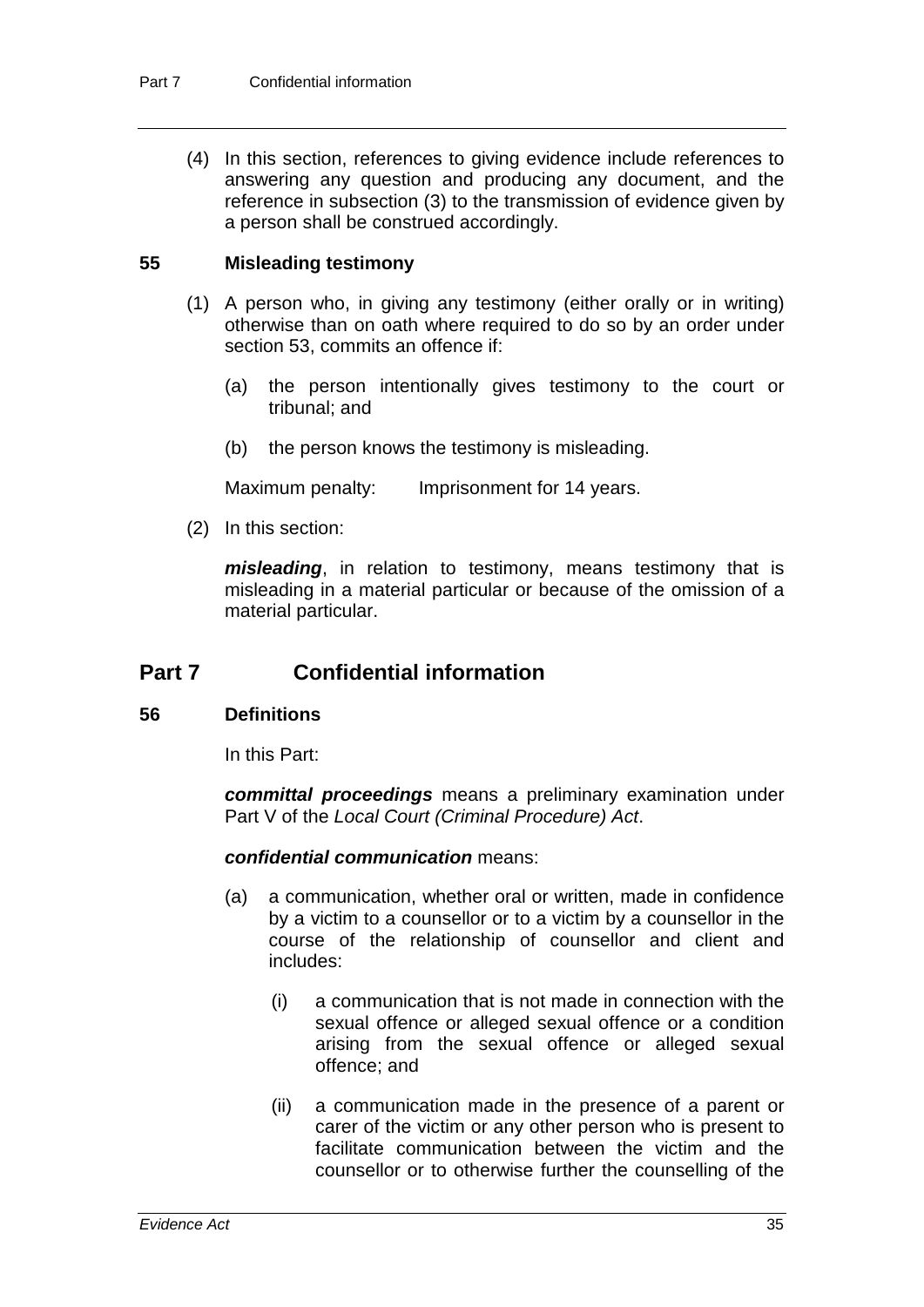victim; or

- (b) a communication, whether oral or written, made about the victim to the counsellor by the parent, carer or other person referred to in paragraph (a)(ii) or by the counsellor to the parent, carer or other person; or
- (c) a communication referred to in paragraph (a) or (b) that is made before or after the acts constituting the sexual offence committed against the victim occurred or are alleged to have occurred; or
- (d) a record (including an electronic record) kept by a party to a confidential communication or any other person of the confidential communication or of any observation, opinion, advice, recommendation or other matter relating to the confidential communication; or
- (e) part of a confidential communication.

*counsellor* means a person who is treating a victim for an emotional, psychological or psychiatric condition.

*harm* includes physical bodily harm, financial loss, stress or shock, damage to reputation or shame, humiliation, fear or other emotional, psychological or psychiatric harm.

#### *party to a confidential communication* means:

- (a) the victim to whom the confidential communication relates; or
- (b) the counsellor to whom or by whom the confidential communication is made; or
- (c) a parent, carer or other person referred to in paragraph (a)(ii) of the definition of *confidential communication*.

*victim* means a victim or alleged victim of a sexual offence.

# **56A Application of Part**

- (1) Subject to subsection (2), this Part applies in relation to a confidential communication whenever made.
- (2) This Part applies in relation to the following criminal proceedings:
	- (a) committal proceedings in respect of a sexual offence;
	- (b) the hearing of a charge for a sexual offence;
	- (c) a trial in respect of a sexual offence;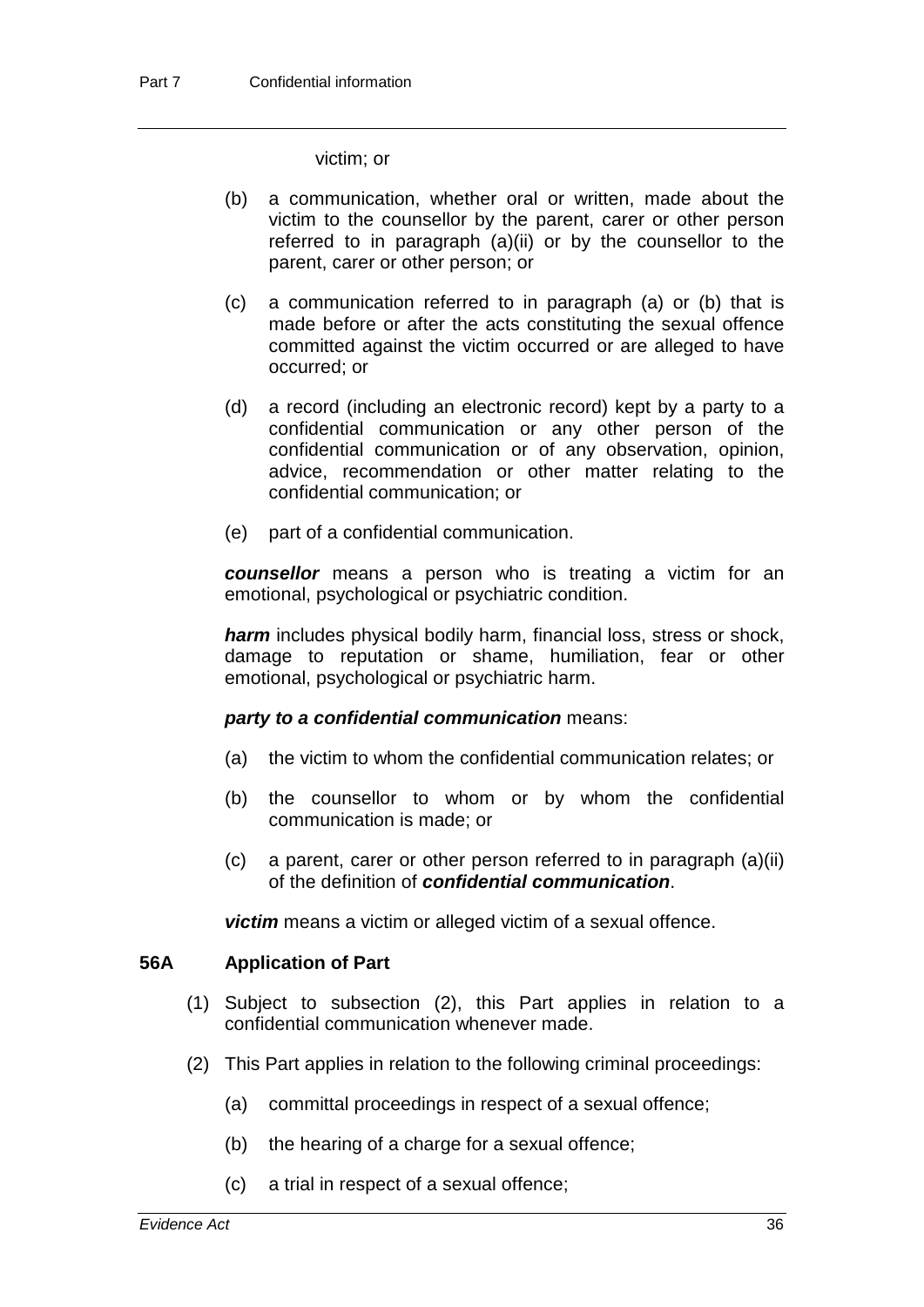where those proceedings are commenced after the commencement of this Part, regardless of when the offence is alleged to have been committed.

- (3) For the purposes of subsection (2):
	- (a) committal proceedings commence on the committal mention date; and
	- (b) the hearing of a charge commences on the taking of a formal plea from the accused; and
	- (c) a trial commences on the arraignment of the accused.

#### **56B Protection of confidential communications**

- (1) A confidential communication is a privileged communication to the extent provided by this section.
- (2) Evidence that discloses a confidential communication:
	- (a) is not to be subject to discovery or any other form of pre-hearing or pre-trial disclosure or inspection; and
	- (b) is not admissible in committal proceedings; and
	- (c) is not to be adduced or produced as evidence at the hearing of a charge or at a trial except with the leave of the court.

#### **56C Notice of intention to apply for leave to adduce or produce evidence of confidential communication**

A party to criminal proceedings who intends to apply for leave to adduce or produce evidence of a confidential communication must give reasonable notice in writing of that intention to:

- (a) the court; and
- (b) each other party to the proceedings; and
- (c) each party to the confidential communication who is not a party to the proceedings.

# **56D Procedural matters relating to application for leave**

(1) An application for leave to adduce or produce evidence of a confidential communication is to be heard in the absence of the jury (if any).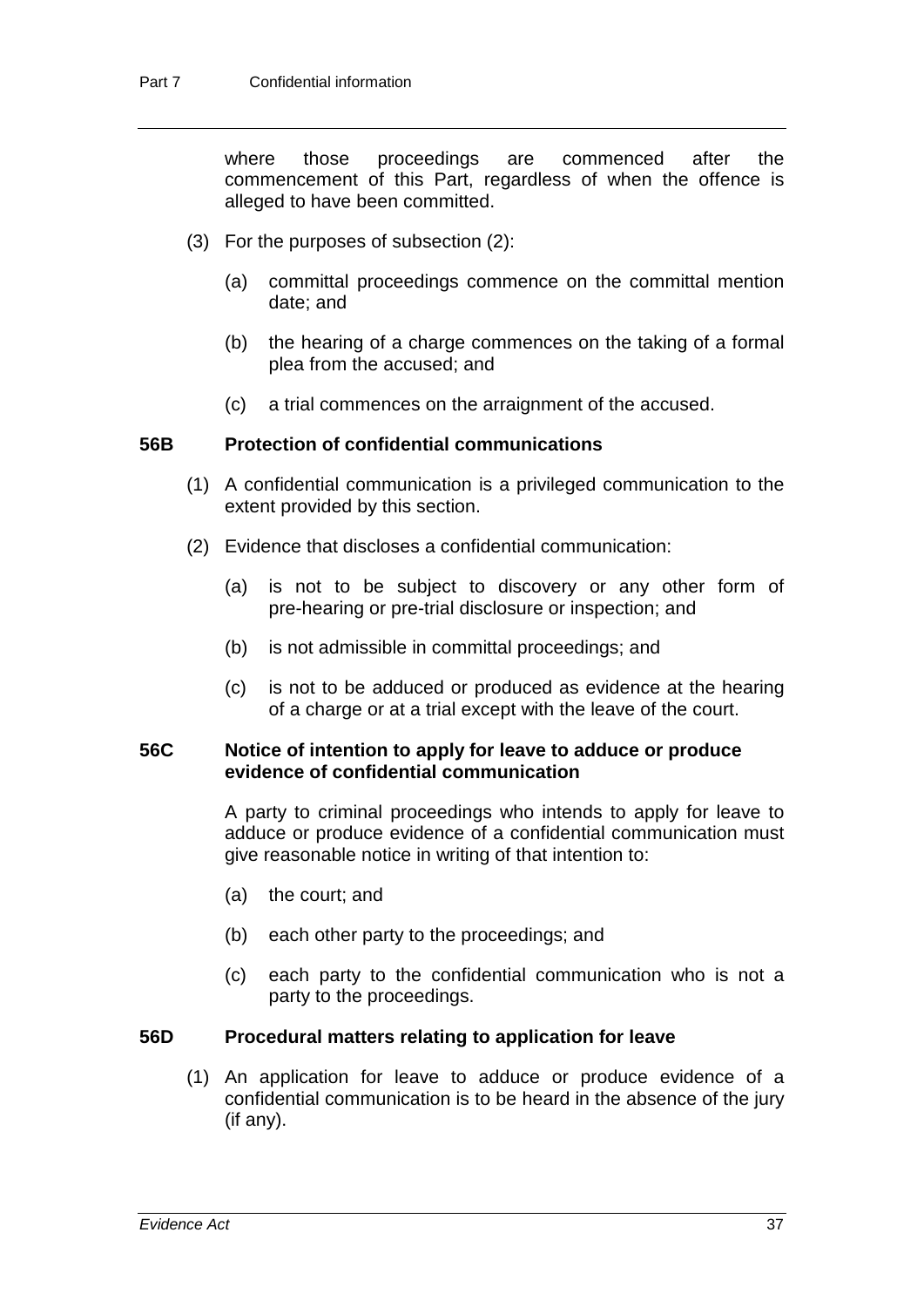- (2) A party to the confidential communication may appear at the hearing of the application for leave if the party:
	- (a) is not also a party to the criminal proceedings in which the evidence is sought to be adduced or produced; and
	- (b) is unlikely to be a witness in those proceedings; and
	- (c) is given leave by the court to appear at the hearing.
- (3) If the evidence to which the application for leave relates is a document or record, the court may order that the document or record be produced to it and may inspect the document or record but the court must not make the document or record available to, or disclose its contents to, the applicant for leave.
- (4) For the purposes of determining the application for leave, the court may order the counsellor:
	- (a) to provide written answers to questions; or
	- (b) to produce documents or records relating to the confidential communication; or
	- (c) to appear for oral examination.
- (5) Evidence that is not to be adduced or produced in a criminal proceeding because of section 56A(2) is not admissible in the hearing of an application for leave.

# **56E Giving leave to adduce or produce evidence of confidential communication**

- (1) A court must not give leave to adduce or produce evidence of a confidential communication unless satisfied:
	- (a) that the evidence will, either by itself or together with other evidence that has been or will be adduced or produced, have substantial probative value in respect of a fact in issue; and
	- (b) that other evidence of a similar or greater probative value in respect of the matters to which the confidential communication relates is not available; and
	- (c) that the public interest in preserving the confidentiality of confidential communications and protecting the victim from harm is substantially outweighed by the public interest in admitting into evidence information, or the contents of a document or record, that is of substantial probative value.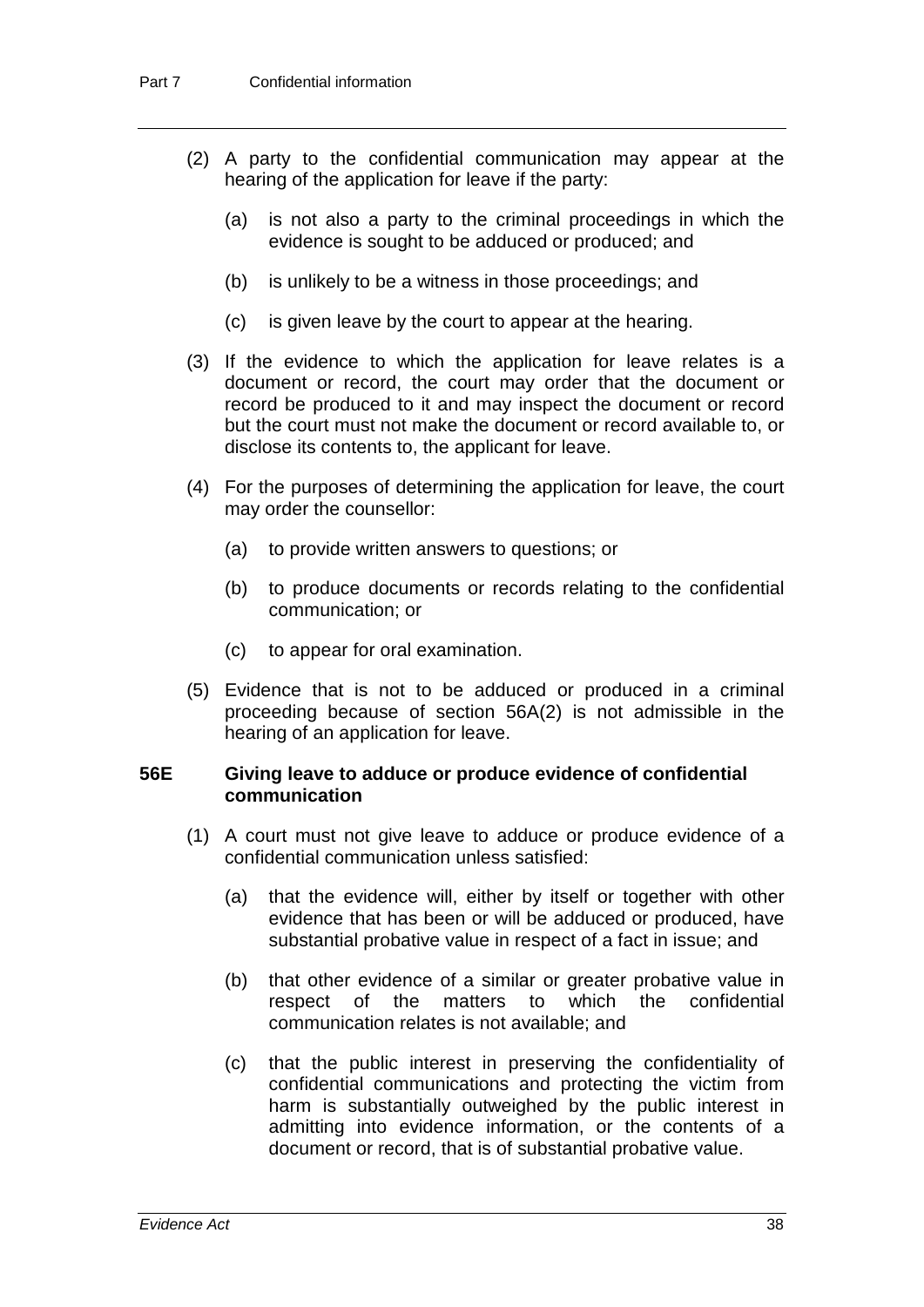- (2) Without limiting the matters the court may take into account for the purposes of subsection (1)(c), the court must take into account the likelihood, nature and extent of the harm that could be caused to the victim if the evidence is adduced or produced.
- (3) In giving leave to adduce or produce evidence of a confidential communication, the court may:
	- (a) allow evidence of part only of the confidential communication to be adduced or produced; or
	- (b) specify the manner in which the evidence is to be adduced or produced.
- (4) The court must state its reasons for giving or refusing to give leave to adduce or produce evidence of a confidential communication.

# **56F Limitation on privilege under this Part**

- (1) Nothing in this Part prevents the adducing or producing of:
	- (a) evidence with the consent of a victim or, if the victim is under 14 years of age, the consent of a person the court considers appropriate to give consent; or
	- (b) evidence of information acquired by a medical practitioner or a registered nurse from a physical examination of a victim in connection with the commission or alleged commission of the sexual offence, including evidence of communications between the practitioner or nurse and the victim during the examination; or
	- (c) evidence of a criminal fraud or perjury.
- (2) In this section:

*registered nurse* means a person registered under the Health Practitioner Regulation National Law:

- (a) to practise in the nursing and midwifery profession as a nurse (other than as a student); and
- (b) in the registered nurses division of that profession.

#### **56G Ancillary orders where evidence of confidential communication to be adduced or produced**

(1) Where the leave of the court or consent under section 56F(a) is given to adduce or produce evidence of a confidential communication, the court may take action to limit the harm likely to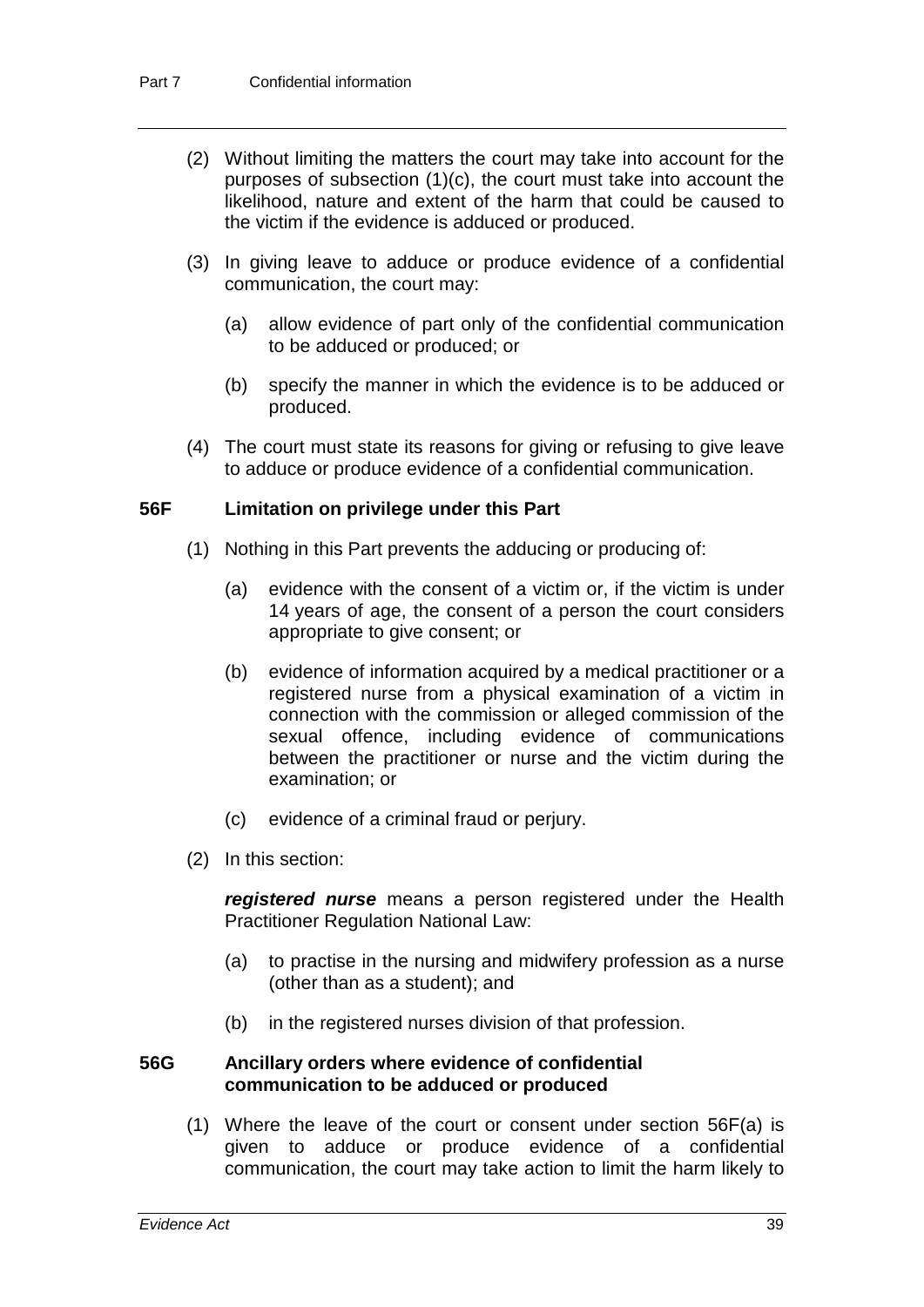be caused to the victim or any other person because of the disclosure of the confidential communication.

- (2) The action the court may take includes but is not limited to making one or more of the following orders:
	- (a) an order that all or part of the evidence of the confidential communication be adduced or produced in camera;
	- (b) an order relating to the production and inspection of a document that in the opinion of the court is necessary to protect the safety and welfare of the victim, the counsellor or any other person who was a party to the confidential communication;
	- (c) an order relating to the suppression of publication of all or part of the evidence of the confidential communication that in the opinion of the court is necessary to protect the safety and welfare of the victim, the counsellor or any other person who was a party to the confidential communication;
	- (d) an order relating to the disclosure of information about the victim, the counsellor or any other person who was a party to the confidential communication (including information that enables a person to ascertain the party's private, business or official address, email address or telephone number) that in the opinion of the court is necessary to protect the party's safety and welfare.

# **Part 8 Publication of evidence**

#### **57 Prohibition of the publication of evidence and of names of parties and witnesses**

- (1) Where it appears to any court:
	- (a) that the publication of any evidence given or used or intended to be given or used, in any proceeding before the court, is likely to offend against public decency; or
	- (b) that, for the furtherance of, or otherwise in the interests of, the administration of justice, it is desirable to prohibit the publication of the name of any party or intended party to, or witness or intended witness in, the proceeding;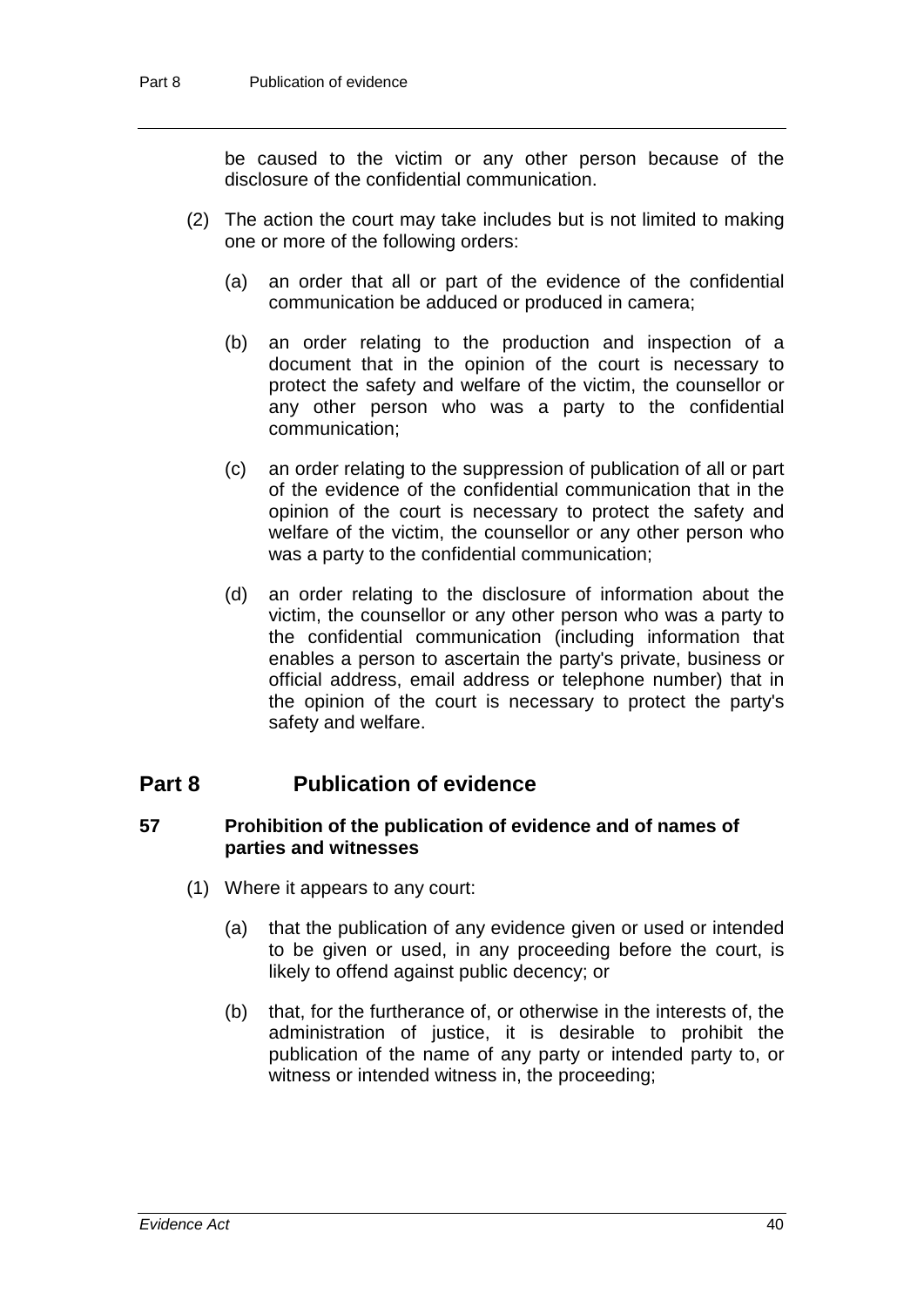the court may, either before or during the course of the proceeding or thereafter, make an order:

- (i) directing that the persons specified (by name or otherwise) by the court, or that all persons, except the persons so specified, shall absent themselves from the place wherein the Court is being held while the evidence is being given; or
- (ii) forbidding the publication of the evidence, or any specified part thereof, or of any report or account of the evidence, or any specified part thereof, either absolutely or subject to such conditions, or in such terms or form, or in such manner, or to such extent, as the court approves; or
- (iii) forbidding the publication of the name of any such party or witness.
- (2) Where the court makes an order under subsection (1)(iii), the publication of any reference or allusion to any party or witness, the name of whom is by the order forbidden to be published, shall, if the reference or allusion is, in the opinion of the court hearing the complaint for the alleged offence, intended or is sufficient to disclose the identity of the party or witness, be deemed to be a publication of the name of the party or witness.
- (3) When the court makes an order under subsection (1)(ii) or (iii), forbidding the publication of any evidence or any report or account of any evidence, or the publication of any name, the court shall report the fact to the Director of Public Prosecutions, and shall embody in its report a statement of:
	- (a) the evidence or name, as the case may be, by the order forbidden to be published; and
	- (b) the circumstances in which the order was made.

#### **58 Temporary prohibition of the publication of evidence where witnesses ordered out of court**

Where, in the course of any proceeding before any court, witnesses are ordered out of court, and it appears to the court that, for the furtherance or otherwise in the interests of the administration of justice, it is desirable to prohibit for any period the publication of any evidence given or used in the proceeding, the court may make an order forbidding, for such period as the court thinks fit, the publication of the evidence or any specified part thereof.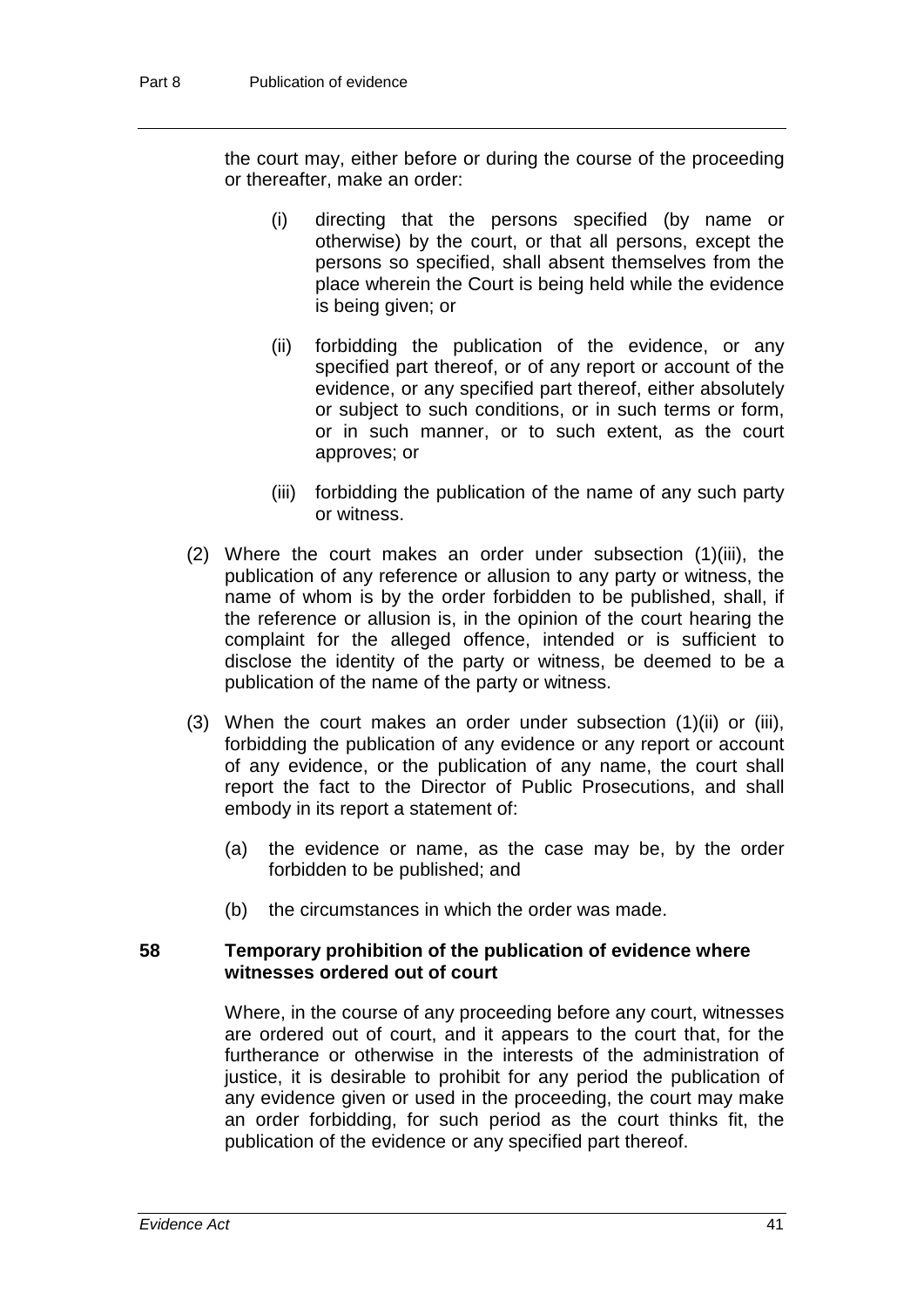#### **59 Contravention of order**

A person to whom an order under section 57 or 58 relates commits an offence if:

- (a) the person intentionally engages in conduct; and
- (b) the conduct results in a contravention of the order and the person is reckless as to the result.

Maximum penalty: 40 penalty units or imprisonment for 12 months.

# **Part 9 Other matters**

#### **62 Proof of** *public place* **in certain cases**

- (1) Whenever in any proceeding in the Local Court, in respect of any offence, it is an essential ingredient of the offence that the place (where any fact or matter occurred or was done) should be a public place, an allegation, in the complaint or information, that the place (specified as that in which the fact or matter charged occurred or was done) was a public place, shall be prima facie evidence that the place was a public place.
- (2) The court may, if it thinks fit, and at any stage of the proceeding, permit evidence to be called with respect to the question whether the place was a public place.

#### **62A Proof of place being within local government area etc.**

- (1) In any complaint or information an allegation that any place is within a local government area or a town is prima facie evidence of the fact so alleged.
- (2) In this section:

*place* includes:

- (a) any place, public or private, however described in the complaint or information; and
- (b) the whole or any part of:
	- (i) a street, road or other thoroughfare; or
	- (ii) a building or structure.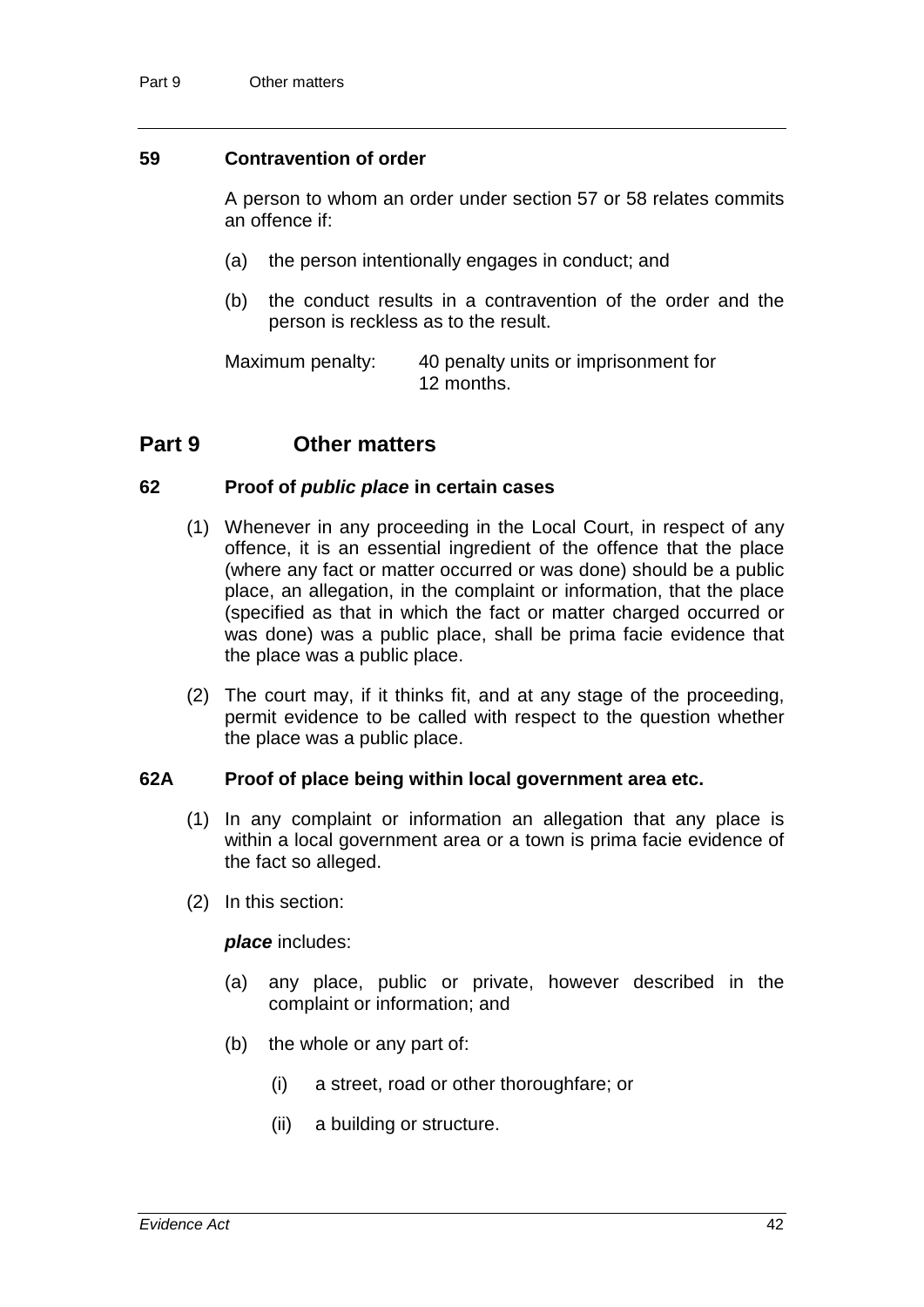# **65 Regulations**

The Administrator may make regulations, not inconsistent with this Act, prescribing matters:

- (a) required or permitted by this Act to be prescribed; or
- (b) necessary or convenient to be prescribed for carrying out or giving effect to this Act.

# **Part 10 Transitional provisions**

# **Division 1 Transitional matters for Evidence Legislation (Authorised Persons) Amendment Act 2009**

# **66 Savings – authorised officers**

- (1) An act of a person purportedly done as an authorised person because of an approval mentioned in the repealed regulation is taken to have been validly done by an authorised person for Part IIA of this Act.
- (2) The amendments made to this Act by the *Evidence Legislation (Authorised Persons) Amendment Act 2009* do not affect any decision of a court made before the commencement of this section.
- (3) In this section:

*repealed regulation* means regulation 4 of the *Evidence Regulations* as in force before its repeal by section 7 of the *Evidence Legislation (Authorised Persons) Amendment Act 2009*.

# **Division 2 Transitional matters for Evidence (National Uniform Legislation) (Consequential Amendments) Act 2012**

#### **67 Definitions**

In this Division:

*commencement day* means the day on which section 4 of the Evidence (NUL) Act commences.

*Consequentials Act* means the *Evidence (National Uniform Legislation) (Consequential Amendments) Act 2012*.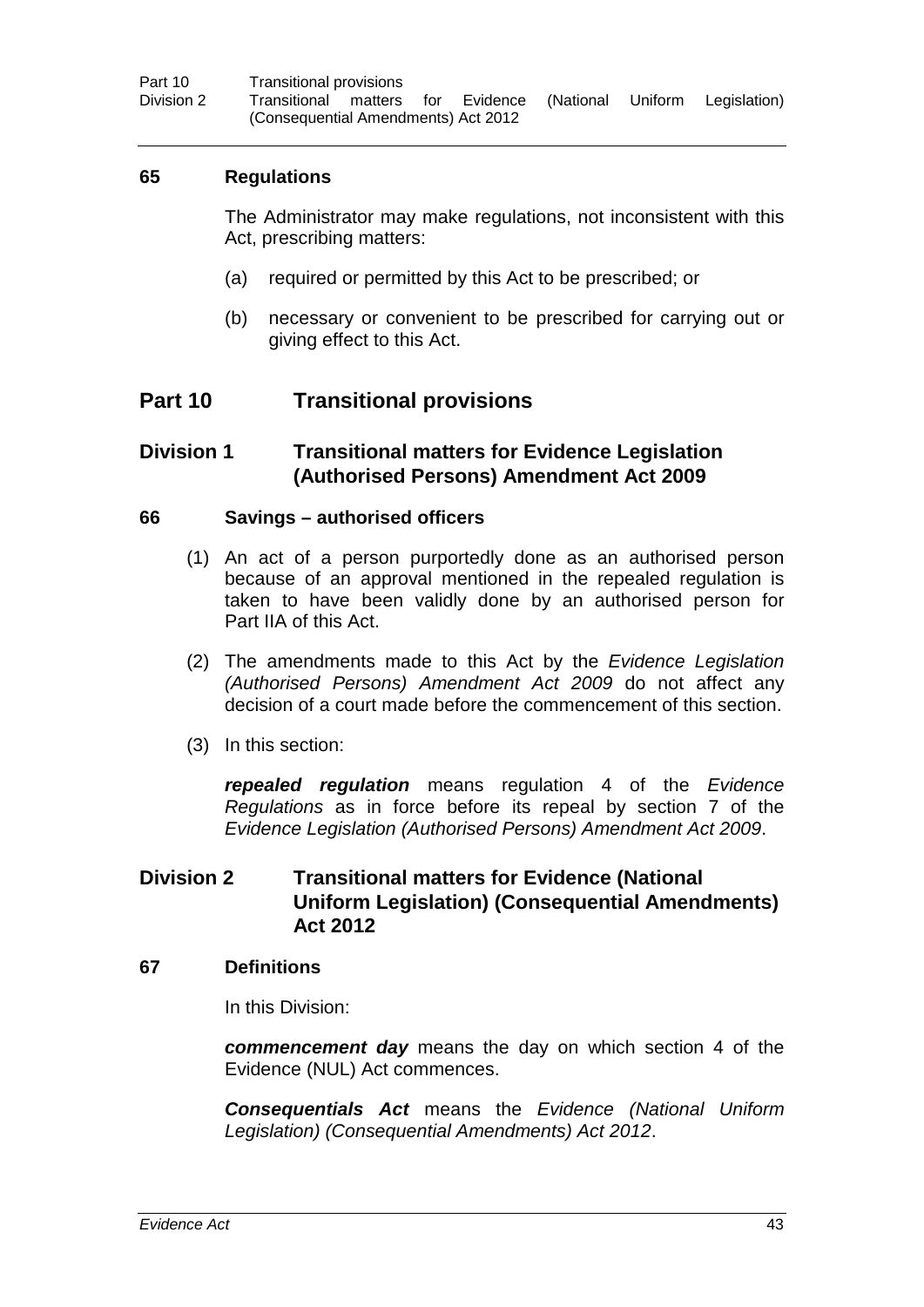*proceeding* includes part of a proceeding or something relating to a proceeding.

#### **68 Application of this Act linked to application of Evidence (NUL) Act**

- (1) If the Evidence (NUL) Act applies in relation to a proceeding, this Act, as amended by the Consequentials Act, applies in relation to the proceeding.
- (2) If the Evidence (NUL) Act does not apply in relation to a proceeding, this Act as in force immediately before the commencement day applies in relation to the proceeding as if the Consequentials Act had not commenced.
- (3) If subsection (2) applies in relation to a proceeding, any law amended or repealed by Part 4 or 5 of the Consequentials Act that is relevant to the proceeding continues to apply in relation to the proceeding as it was in force immediately before the commencement day as if the Consequentials Act had not commenced.

#### *Note for section 68*

*Chapter 6, and in particular section 199, of the Evidence (NUL) Act sets out the proceedings in relation to which the Evidence (NUL) Act does and does not apply.*

# **Division 3 Justice Legislation Amendment (Vulnerable Witnesses) Act 2016**

# **69 Definitions**

In this Division:

*amending Act* means the *Justice Legislation Amendment (Vulnerable Witnesses) Act 2016*.

*commencement day* means the commencement of Part 3 of the amending Act.

# **70 Proceeding already commenced**

- (1) If a proceeding commenced before the commencement day, the amending Act applies to that part of the proceeding that takes place on or after the commencement day.
- (2) However, subsection (1) does not apply in relation to a trial or hearing in the proceeding that commenced before the commencement day and:
	- (a) continued on or after the commencement day; or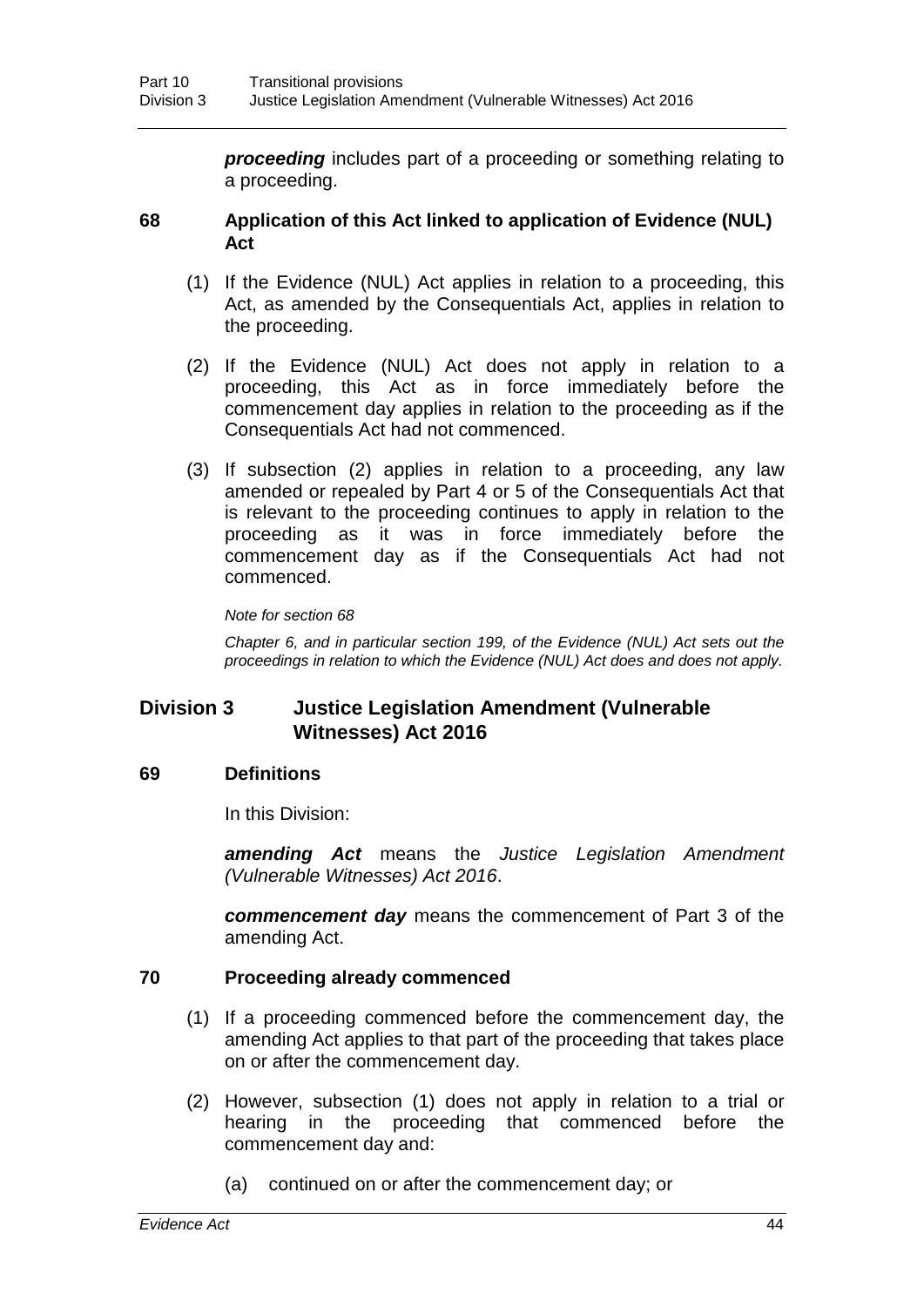- (b) was adjourned until the commencement day or after the commencement day.
- (3) The provisions of this Act, as in force immediately before the commencement, apply to a trial or hearing mentioned in subsection (2).

# **71 Offence provisions – before and after commencement day**

- (1) The offence provisions, as amended by the amending Act, apply only in relation to offences committed after the commencement day.
- (2) The offence provisions, as in force before the commencement day, continue to apply in relation to offences committed before the commencement day.
- (3) For this section, if any of the conduct constituting an offence occurred before the commencement day, the offence is taken to have been committed before the commencement day.
- (4) In this section:

*offence provisions* means the provisions of this Act that create or relate to offences committed against this Act (including in relation to criminal responsibility, defences and penalties).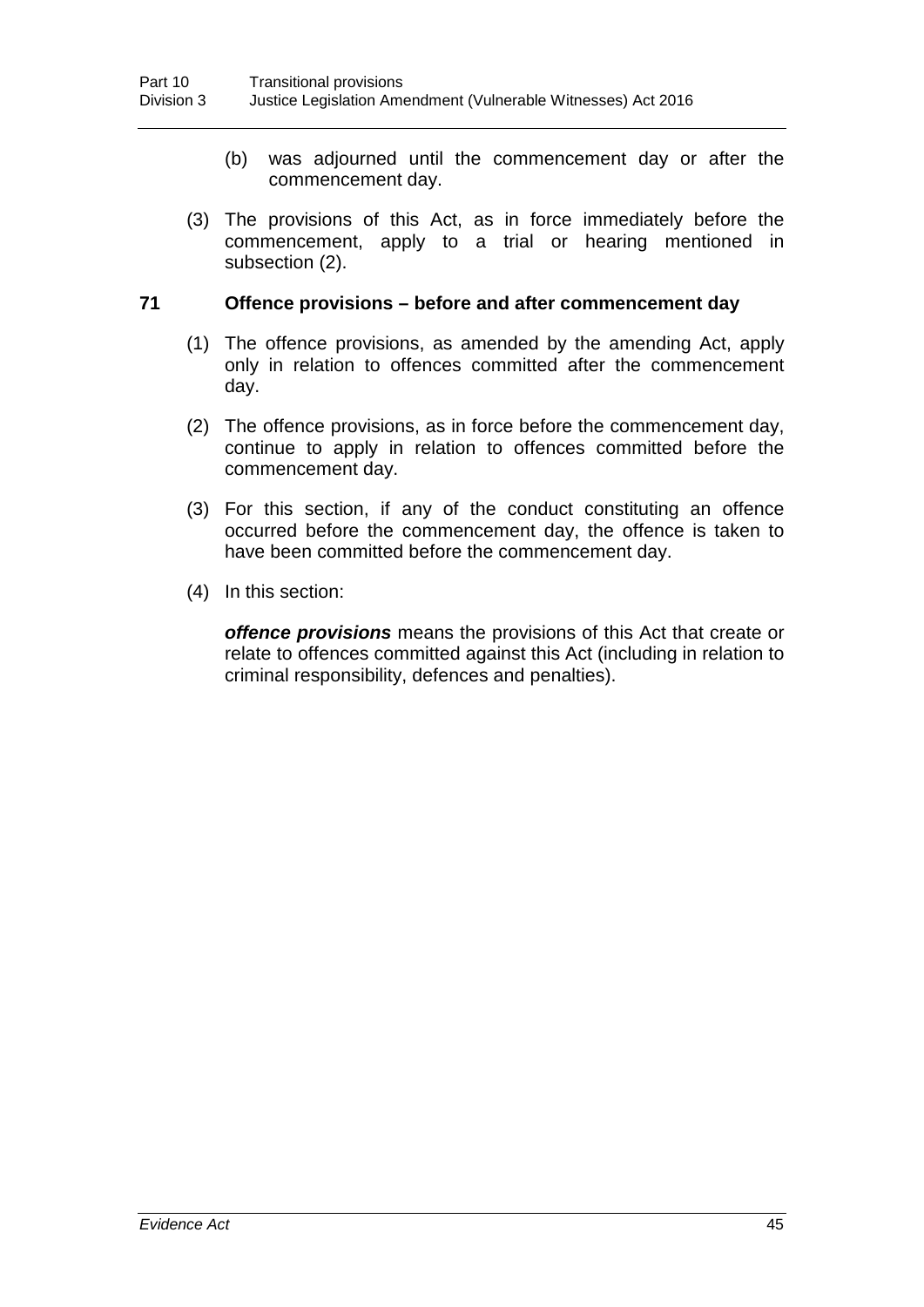#### **ENDNOTES**

**1 KEY**

Key to abbreviations

amd = amended od = order<br>
app = appendix **butch** on = omitted app = appendix<br>bl = bv-law biteday = 0 minutes = 0 minutes<br>bl = bv-law = 0 minutes **bl = by-law**<br>**ch = Chapter ch = Chapter r** = regulation/rule<br> **cl** = clause **rate regulation r** = remainder **cl = clause rem = remainder**  $exp = exp$ **ires/expired**<br>**f** = forms **f = forms s = section** *Gaz* = *Gazette* **sch** = Schedule<br>
hdg = heading **sch** = Subdivis **hdg = heading**<br>
ins = inserted<br> **sdiv = Subdivision**<br>
SL = Subordinate L **nc = not commenced**

**renum = renumbered**<br>rep = repealed ins = inserted<br> **ins = inserted**<br> **if = long title**<br> **if = long title**<br> **if = long title**<br> **if = long title lt = long title sub = substituted**

# **2 LIST OF LEGISLATION**

# *Evidence Ordinance 1939* **(Act No. 18, 1939)**

| Assent date | 3 August 1939 |
|-------------|---------------|
| Commenced   | 3 August 1939 |

*Evidence Ordinance (No. 2) 1939* **(Act No. 24, 1939)** Assent date 16 November 1939<br>Commenced 16 November 1939 16 November 1939 (s 2)

#### *Evidence Ordinance 1960* **(Act No. 1, 1961)** Assent date 8 February 1961<br>Commenced 8 February 1961 8 February 1961

#### *Evidence Ordinance 1965* **(Act No. 64, 1965)** Assent date 17 December 1965<br>Commenced 14 February 1966 (s 14 February 1966 (s 2)

# *Evidence Ordinance 1967* **(Act No. 30, 1967)**

| Assent date | 23 August 1967 |
|-------------|----------------|
| Commenced   | 23 August 1967 |

# *Evidence Ordinance 1970* **(Act No. 47, 1970)**

Assent date 3 December 1970<br>Commenced 18 Dec 1970 (s 2. 18 Dec 1970 (s 2, s 2 *Records of Depositions Ordinance 1970* (Act No. 44, 1970) and *Gaz* No. 50A, 18 December 1970, p 365)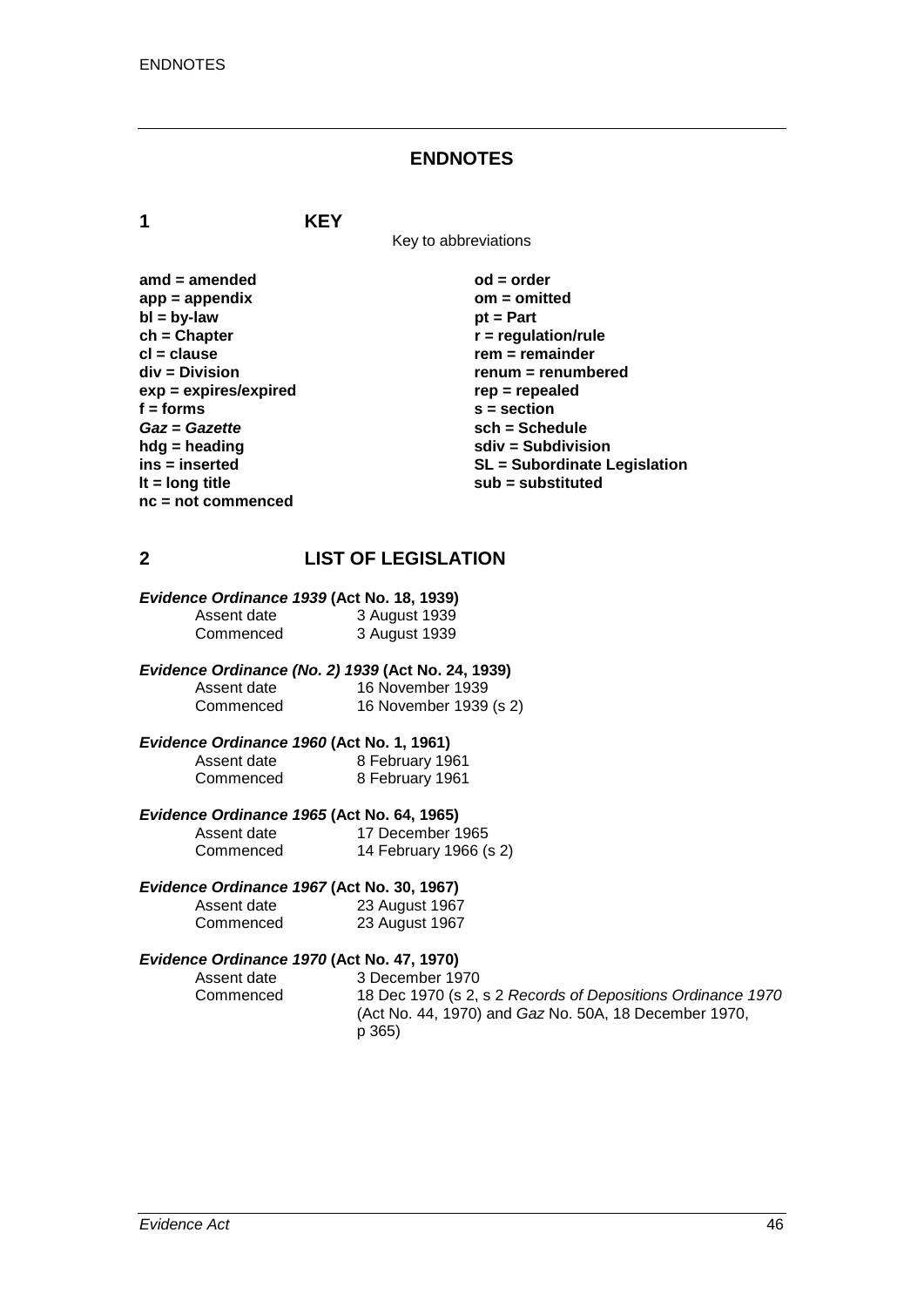|                                                | Assent date                                      | Ordinances Revision Ordinance 1973 (Act No. 87, 1973)<br>11 December 1973                   |
|------------------------------------------------|--------------------------------------------------|---------------------------------------------------------------------------------------------|
|                                                | Commenced                                        | 11 December 1973 (s 12(2))                                                                  |
|                                                | <b>Amending Legislation</b>                      |                                                                                             |
|                                                | Assent date                                      | Ordinances Revision Ordinance 1974 (Act No. 34, 1974)<br>26 August 1974                     |
|                                                | Commenced                                        | 11 December 1973 (s 3(2))                                                                   |
|                                                |                                                  | Ordinances Revision Ordinance (No. 2) 1974 (Act No. 69, 1974)                               |
|                                                | Assent date<br>Commenced                         | 24 October 1974<br>11 December 1973 (s 3)                                                   |
|                                                |                                                  | Ordinances Revision Ordinance 1976 (Act No. 27, 1976)                                       |
|                                                | Assent date                                      | 28 June 1976                                                                                |
|                                                | Commenced                                        | ss 1, 2 and 6: 28 June 1976 (s 6(2));<br>ss 3 and 4: 11 December 1973; s 5: 24 October 1974 |
|                                                |                                                  | Transfer of Powers (Further Provisions) Ordinance 1977 (Act No. 51, 1977)                   |
|                                                | Assent date<br>Commenced                         | 9 December 1977<br>1 January 1978 (s 2)                                                     |
|                                                |                                                  | Transfer of Powers (Self-Government) Ordinance 1978 (Act No. 54, 1978)                      |
|                                                | Assent date                                      | 1 July 1978                                                                                 |
|                                                | Commenced                                        | 1 July 1978 (s 8)                                                                           |
|                                                | Law Officers Ordinance 1978 (Act No. 61, 1978)   |                                                                                             |
|                                                | Assent date<br>Commenced                         | 1 July 1978<br>1 July 1978                                                                  |
|                                                |                                                  | Statute Law Revision Act (No. 2) 1979 (Act No. 128, 1979)                                   |
|                                                | Assent date                                      | 15 October 1979                                                                             |
|                                                | Commenced                                        | 15 October 1979                                                                             |
|                                                | Evidence Amendment Act 1982 (Act No. 23, 1982)   |                                                                                             |
|                                                | Assent date<br>Commenced                         | 27 April 1982<br>27 April 1982                                                              |
|                                                |                                                  |                                                                                             |
|                                                |                                                  | Evidence (Criminal Code) Amendment Act 1983 (Act No. 61, 1983)                              |
|                                                | Assent date                                      | 28 November 1983                                                                            |
|                                                | Commenced                                        | 1 January 1984 (s 2, s 2 Criminal Code Act 1983 (Act No. 47,                                |
|                                                |                                                  | 1983), Gaz G46, 18 November 1983, p 11 and Gaz G8,<br>26 February 1986, p 5)                |
| Evidence Amendment Act 1984 (Act No. 20, 1984) |                                                  |                                                                                             |
|                                                | Assent date                                      | 12 July 1984                                                                                |
|                                                | Commenced                                        | 1 August 1984 (Gaz S40, 1 August 1984)                                                      |
|                                                | Statute Law Revision Act 1985 (Act No. 49, 1985) |                                                                                             |
|                                                | Assent date<br>Commenced                         | 1 October 1985<br>1 October 1985                                                            |
|                                                |                                                  |                                                                                             |
|                                                | Assent date                                      | Law Officers Amendment Act (No. 2) 1986 (Act No. 48, 1986)<br>10 December 1986              |
|                                                | Commenced                                        | 19 December 1986 (Gaz S87, 17 December 1986)                                                |
|                                                |                                                  |                                                                                             |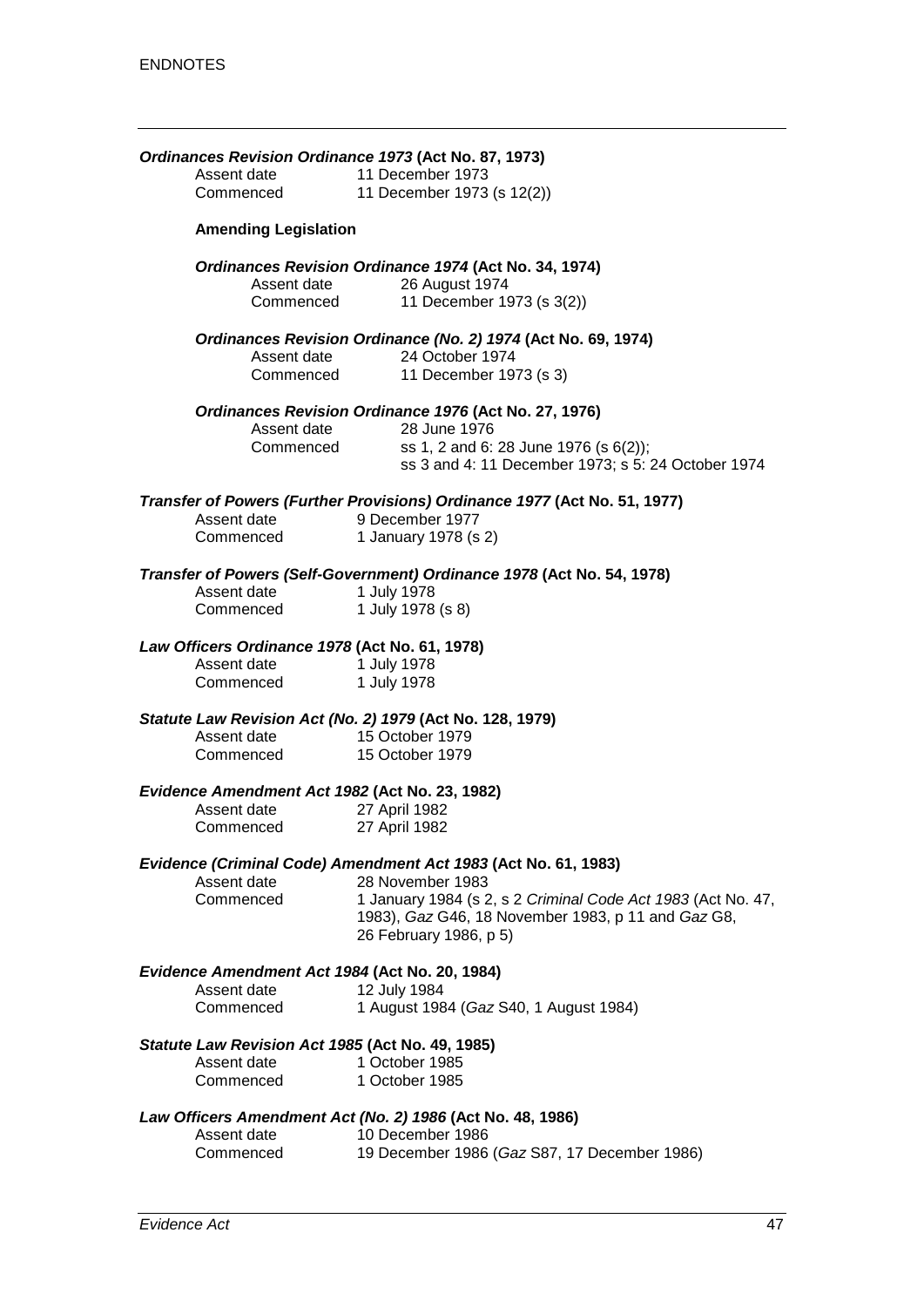|       | Statute Law Revision Act 1989 (Act No. 60, 1989) |                                                                                                                            |
|-------|--------------------------------------------------|----------------------------------------------------------------------------------------------------------------------------|
|       | Assent date                                      | 2 October 1989                                                                                                             |
|       | Commenced                                        | 2 October 1989                                                                                                             |
|       |                                                  |                                                                                                                            |
| 1990) |                                                  | Director of Public Prosecutions (Consequential Amendments) Act 1990 (Act No. 29,                                           |
|       | Assent date                                      | 11 June 1990                                                                                                               |
|       | Commenced                                        | 21 January 1991 (s 2, s 2 Director of Public Prosecutions Act<br>1990 (Act No. 35, 1990) and Gaz G2, 16 January 1991, p 9) |
|       | Evidence Amendment Act 1990 (Act No. 36, 1990)   |                                                                                                                            |
|       | Assent date                                      | 22 June 1990                                                                                                               |
|       | Commenced                                        | 9 July 1990 (Gaz S42, 6 July 1990)                                                                                         |
|       | Assent date                                      | Financial Institutions (NT) (Consequential Amendments) Act 1992 (Act No. 23, 1992)<br>2 June 1992                          |
|       | Commenced                                        | 1 July 1992 (s 2, s 2 Financial Institutions (NT) Act 1992 (Act                                                            |
|       |                                                  | No. 22, 1992) and Gaz S35, 30 June 1992)                                                                                   |
|       |                                                  | Local Government (Consequential Amendments) Act 1993 (Act No. 84, 1993)                                                    |
|       | Assent date                                      | 31 December 1993                                                                                                           |
|       | Commenced                                        | 1 June 1994 (s 2, s 2 Local Government Act 1993 (Act No. 83,<br>1993) and Gaz S35, 20 May 1994)                            |
|       | Evidence Amendment Act 1994 (Act No. 3, 1994)    |                                                                                                                            |
|       | Assent date                                      | 16 March 1994                                                                                                              |
|       | Commenced                                        | 1 August 1994 (Gaz G29, 20 July 1994, p 2)                                                                                 |
|       |                                                  | Evidence Amendment Act (No. 2) 1994 (Act No. 16, 1994)                                                                     |
|       | Assent date                                      | 14 April 1994                                                                                                              |
|       | Commenced                                        | 1 August 1994 (Gaz G29, 20 July 1994, p 2)                                                                                 |
|       | Assent date                                      | Sentencing (Consequential Amendments) Act 1996 (Act No. 17, 1996)                                                          |
|       |                                                  | 19 April 1996                                                                                                              |
|       | Commenced                                        | s 7: 19 April 1996; rem: 1 July 1996 (s 2, s 2 Sentencing<br>Act 1995 (Act No. 39, 1995) and Gaz S15, 13 June 1996)        |
|       | Evidence Amendment Act 1999 (Act No. 20, 1999)   |                                                                                                                            |
|       | Assent date 5 May 1999                           |                                                                                                                            |
|       | Commenced                                        | 16 June 1999 (Gaz G23, 16 June 1999, p 2)                                                                                  |
|       | Statute Law Revision Act 1999 (Act No. 27, 1999) |                                                                                                                            |
|       | Assent date                                      | 18 June 1999                                                                                                               |
|       | Commenced                                        | 18 June 1999                                                                                                               |
|       | Assent date                                      | Corporations Reform (Consequential Amendments NT) Act 2001 (Act No. 17, 2001)<br>29 June 2001                              |
|       | Commenced                                        | 15 July 2001 (s 2, s 2 Corporations Act 2001 (Cth Act No. 50,                                                              |
|       |                                                  | 2001) and Cth Gaz S285, 13 July 2001)                                                                                      |
|       | Evidence Amendment Act 2001 (Act No. 37, 2001)   |                                                                                                                            |
|       | Assent date                                      | 19 July 2001                                                                                                               |
|       | Commenced                                        | 26 September 2001 (Gaz G38, 26 September 2001, p 4)                                                                        |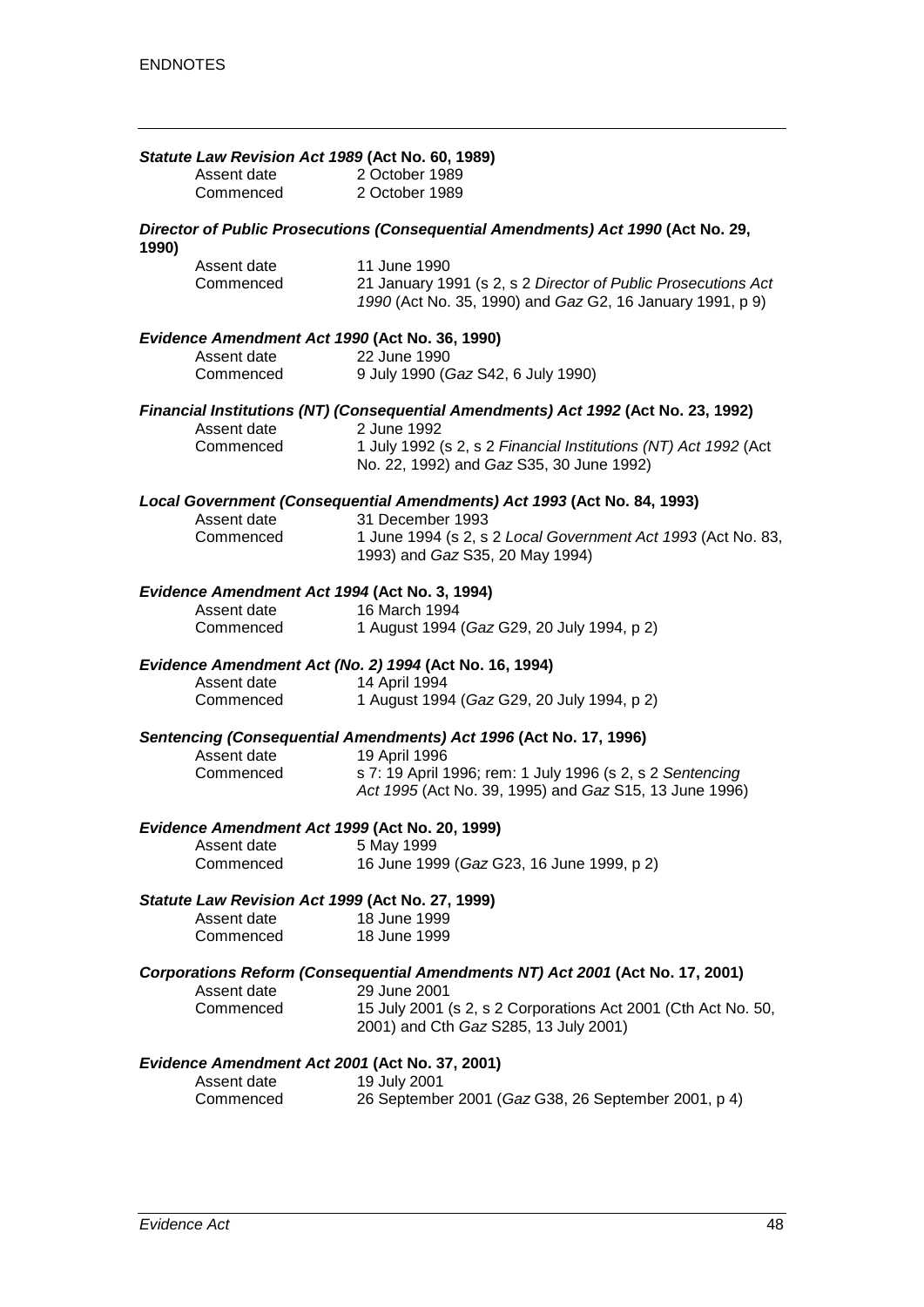|             | Statute Law Revision (Financial Provisions) Act 2002 (Act No. 38, 2002)                                                                                                                                                             |
|-------------|-------------------------------------------------------------------------------------------------------------------------------------------------------------------------------------------------------------------------------------|
| Assent date | 13 September 2002                                                                                                                                                                                                                   |
| Commenced   | 30 October 2002 (Gaz G43, 30 October 2002, p 3)                                                                                                                                                                                     |
|             | Evidence Amendment Act 2003 (Act No. 43, 2003)                                                                                                                                                                                      |
| Assent date | 7 July 2003                                                                                                                                                                                                                         |
| Commenced   | 1 January 2004 (Gaz G50, 17 December 2003, p 2)                                                                                                                                                                                     |
| Assent date | Evidence Reform (Children and Sexual Offences) Act 2004 (Act No. 56, 2004)<br>4 November 2004                                                                                                                                       |
| Commenced   | 8 December 2004 (Gaz G49, 8 December 2004, p 3)                                                                                                                                                                                     |
|             | Youth Justice (Consequential Amendments) Act 2005 (Act No. 33, 2005)                                                                                                                                                                |
| Assent date | 22 September 2005                                                                                                                                                                                                                   |
| Commenced   | 1 August 2006 (s 2, s 2 Youth Justice Act 2005 (Act No. 32,<br>2005) and Gaz G30, 26 July 2006, p 3)                                                                                                                                |
|             | Statute Law Revision Act 2005 (Act No. 44, 2005)                                                                                                                                                                                    |
| Assent date | 14 December 2005                                                                                                                                                                                                                    |
| Commenced   | 14 December 2005                                                                                                                                                                                                                    |
|             | Antisocial Behaviour (Miscellaneous Amendments) Act 2006 (Act No. 2, 2006)                                                                                                                                                          |
| Assent date | 8 March 2006                                                                                                                                                                                                                        |
| Commenced   | 14 June 2006 (Gaz G24, 14 June 2006, p 3)                                                                                                                                                                                           |
| 2006)       | Evidence and Other Legislation (Witness Assistance) Amendment Act 2006 (Act No. 32,                                                                                                                                                 |
| Assent date | 3 November 2006                                                                                                                                                                                                                     |
| Commenced   | 3 November 2006                                                                                                                                                                                                                     |
| Assent date | Evidence of Children Amendment Act 2007 (Act No. 16, 2007)<br>18 September 2007                                                                                                                                                     |
| Commenced   | 10 October 2007 (Gaz G41, 10 October 2007, p 4)                                                                                                                                                                                     |
|             | Care and Protection of Children Act 2007 (Act No. 37, 2007)                                                                                                                                                                         |
| Assent date | 12 December 2007                                                                                                                                                                                                                    |
| Commenced   | Ch 1 and pts 3.3 and 5.1: 7 May 2008 (Gaz G18, 7 May 2008,<br>p 4); Ch 2 (exc pt 2.1, div 6 and s 127), Ch 3, pts 3.1 and 3.2<br>(exc s 187) and Ch 5, pts 5.2 to 5.6: 8 December 2008 (Gaz<br>G47, 26 November 2008, p 6); rem: nc |
|             | Local Government (Consequential Amendments) Act 2008 (Act No. 28, 2008)                                                                                                                                                             |
| Assent date | 14 November 2008                                                                                                                                                                                                                    |
| Commenced   | 1 July 2008 (s 2)                                                                                                                                                                                                                   |
|             | Evidence Legislation (Authorised Persons) Amendment Act 2009 (Act No. 4, 2009)                                                                                                                                                      |
| Assent date | 12 March 2009                                                                                                                                                                                                                       |
| Commenced   | ss 3 and 4(1): 16 October 2007; rem: 12 March 2009 (s 2)                                                                                                                                                                            |
|             | Statute Law Revision Act 2009 (Act No. 25, 2009)                                                                                                                                                                                    |
| Assent date | 1 September 2009                                                                                                                                                                                                                    |
| Commenced   | 16 September 2009 (Gaz G37, 16 September 2009, p 3)                                                                                                                                                                                 |
|             | Justice Legislation Amendment (Penalties) Act 2010 (Act No. 12, 2010)                                                                                                                                                               |
| Assent date | 20 May 2010                                                                                                                                                                                                                         |
| Commenced   | 1 July 2010 (Gaz G24, 16 June 2010, p 2)                                                                                                                                                                                            |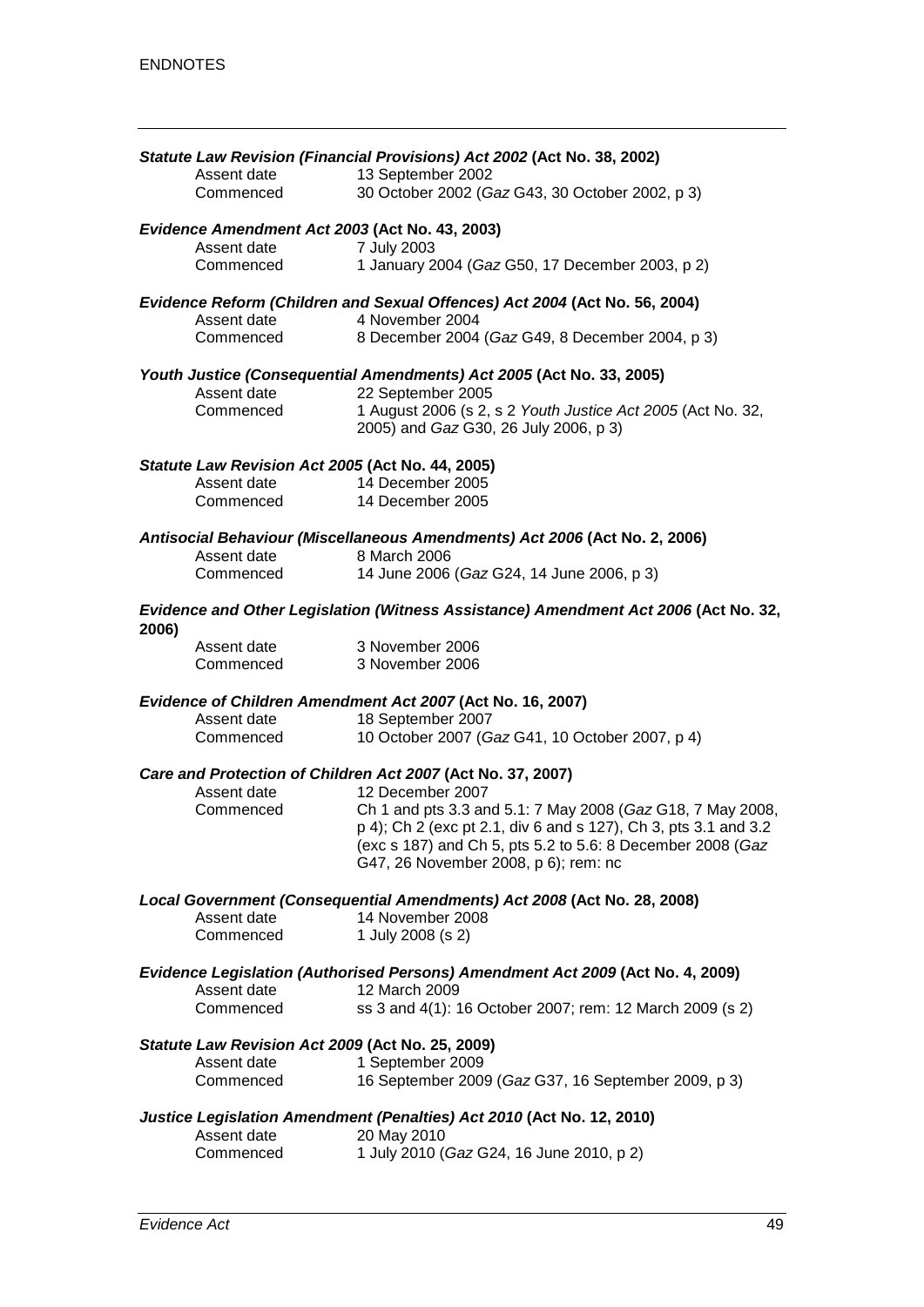| 2010)         | Health Practitioner (National Uniform Legislation) Implementation Act 2010 (Act No. 18, |                                                                                                                                                 |  |
|---------------|-----------------------------------------------------------------------------------------|-------------------------------------------------------------------------------------------------------------------------------------------------|--|
|               | Assent date<br>Commenced                                                                | 20 May 2010<br>1 July 2010 (s 2)                                                                                                                |  |
| 2010)         |                                                                                         | Oaths, Affidavits and Declarations (Consequential Amendments) Act 2010 (Act No. 40,                                                             |  |
|               | Assent date<br>Commenced                                                                | 18 November 2010<br>1 March 2011 (s 2, s 2 Oaths, Affidavits and Declarations Act<br>2010 (Act No. 39, 2010) and Gaz G7, 16 February 2011, p 4) |  |
|               | 2011 (Act No. 19, 2011)                                                                 | Alcohol Reform (Substance Misuse Assessment and Referral for Treatment Court) Act                                                               |  |
|               | Assent date<br>Commenced                                                                | 20 May 2011<br>1 July 2011 (Gaz G23, 8 June 2011, p 6)                                                                                          |  |
| No. 23, 2012) |                                                                                         | Evidence (National Uniform Legislation) (Consequential Amendments) Act 2012 (Act                                                                |  |
|               | Assent date<br>Commenced                                                                | 21 November 2012<br>1 January 2013 (Gaz G51, 19 December 2012, p 4)                                                                             |  |
|               |                                                                                         | Local Government Amendment Act 2013 (Act No. 28, 2013)                                                                                          |  |
|               | Assent date<br>Commenced                                                                | 8 November 2013<br>8 November 2013                                                                                                              |  |
|               |                                                                                         | Statute Law Revision Act 2014 (Act No. 38, 2014)                                                                                                |  |
|               | Assent date<br>Commenced                                                                | 13 November 2014<br>13 November 2014                                                                                                            |  |
|               |                                                                                         | Justice Legislation Amendment (Vulnerable Witnesses) Act 2016 (Act No. 2, 2016)                                                                 |  |
|               | Assent date<br>Commenced                                                                | 2 March 2016<br>23 March 2016 (Gaz G12, 23 March 2016, p 6)                                                                                     |  |
|               |                                                                                         | Local Court (Related Amendments) Act 2016 (Act No. 8, 2016)                                                                                     |  |
|               | Assent date<br>Commenced                                                                | 6 April 2016<br>1 May 2016 (s 2, s 2 Local Court (Repeals and Related<br>Amendments) Act 2016 (Act No. 9, 2016) and Gaz S34,<br>29 April 2016)  |  |
|               | Act 2017 (Act No. 6, 2017)                                                              | Justice Legislation Amendment (Body-worn Video and Domestic Violence Evidence)                                                                  |  |
|               | Assent date<br>Commenced                                                                | 5 April 2017<br>s 6 (ext ins 21H to 21R) and pt 4: 2 August 2017 (S55,<br>2 August 2017); rem: 26 April 2017 (Gaz G17, 26 April 2017,<br>p(6)   |  |
|               |                                                                                         | Supreme Court Amendment (Associate Judges) Act 2017 (Act No. 18, 2017)                                                                          |  |
|               | Assent date<br>Commenced                                                                | 5 September 2017<br>22 November 2017 (Gaz S84, 21 November 2017, p 1)                                                                           |  |
| 3             |                                                                                         | <b>SAVINGS AND TRANSITIONAL PROVISIONS</b>                                                                                                      |  |

s 5 *Evidence Amendment Act 2003* (Act No. 43, 2003)

s 18 *Evidence Reform (Children and Sexual Offences) Act 2004* (Act No. 56, 2004)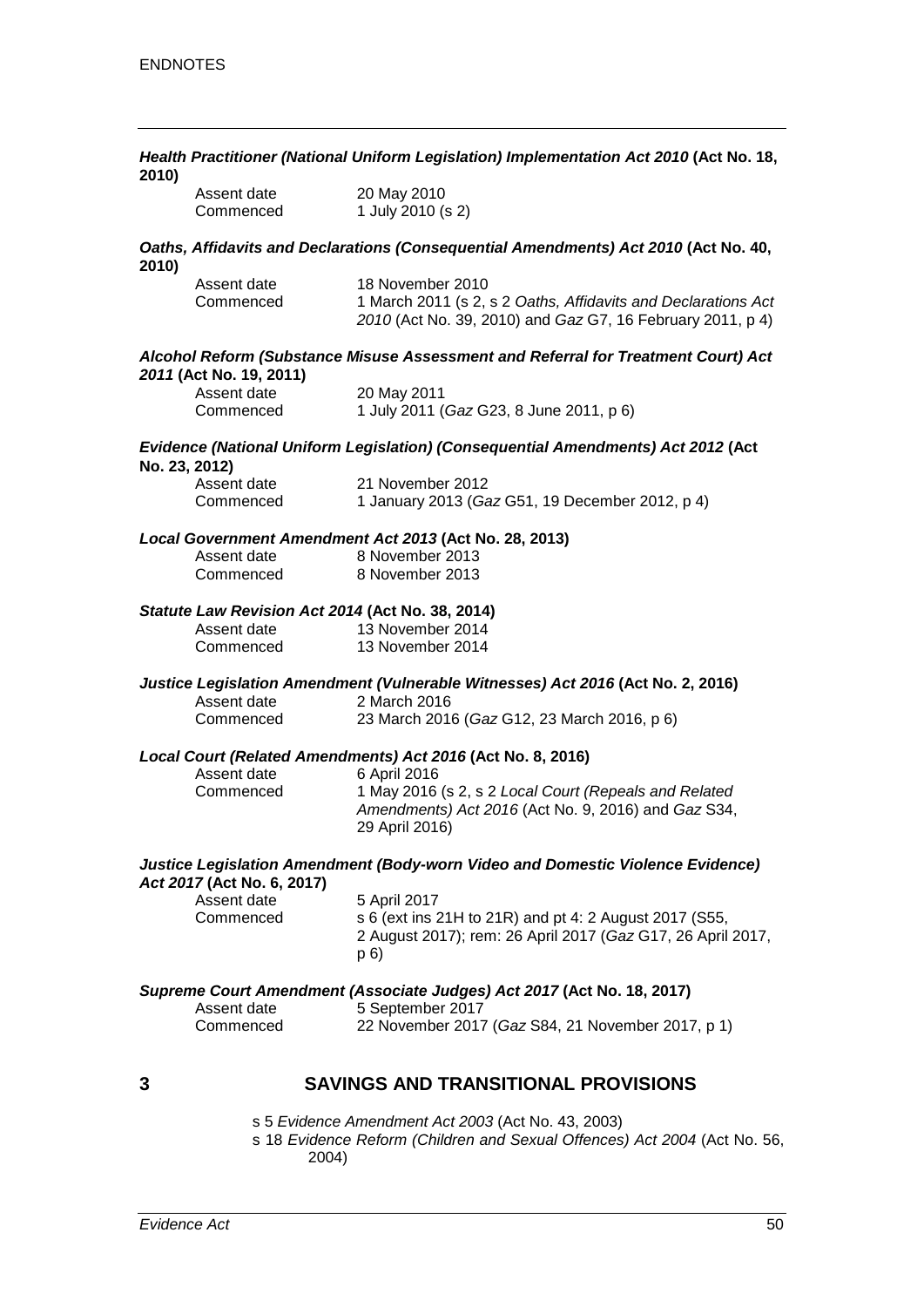#### **4 GENERAL AMENDMENTS**

General amendments of a formal nature (which are not referred to in the table of amendments to this reprint) are made by the *Ordinances Revision Ordinance 1973* (Act No. 87, 1973) (as amended) to the following provisions: ss 2, 8, 9, 14, 17, 21, 26A, 26D, 26H, 26J, 28, 29, 33, 37, 38, 42A 42B, 44, 45, 47, 48, 51, 52, 54, 55, 56, 57, 59 and First Schedule.

# **5 LIST OF AMENDMENTS**

| It             | amd No. 36, 1990, s 22; No. 23, 2012, s 6                                    |
|----------------|------------------------------------------------------------------------------|
| pt 1 hdg       | sub No. 23, 2012, s 7                                                        |
| s 1            | amd No. 36, 1990, s 22                                                       |
| s <sub>2</sub> | rep No. 23, 2012, s 8                                                        |
| s <sub>3</sub> | rep No. 128, 1979, s 37                                                      |
| s 4            | amd No. 30, 1967, s 2; No. 36, 1990, ss 4 and 22; No. 23, 1992, s 4; No. 37, |
|                | 2001, s 3; No. 38, 2002, s 6; No. 32, 2006, s 3; No. 23, 2012, s 9; No. 2,   |
|                | 2016, s 9; No. 6, 2017, s 4                                                  |
| s <sub>5</sub> | amd No. 36, 1990, s 22                                                       |
|                | sub No. 23, 2012, s 10                                                       |
| pt II hdg      | rep No. 23, 2012, s 10                                                       |
| s 6            | amd No. 17, 1996, s 6                                                        |
|                | sub No. 23, 2012, s 10                                                       |
| s 6A           | ins No. 2, 2016, s 10                                                        |
| pt 2 hdg       | ins No. 23, 2012, s 10                                                       |
| s 7            | amd No. 36, 1990, s 22                                                       |
|                | rep No. 23, 2012, s 10                                                       |
| s 8            | sub No. 1, 1961, s 2                                                         |
|                | rep No. 23, 2012, s 10                                                       |
| s 9            | amd No. 61, 1983, s 4; No. 36, 1990, s 22; No. 17, 1996, s 6                 |
|                | rep No. 23, 2012, s 10                                                       |
| s 9A           | ins No. 24, 1939, s 2                                                        |
|                | amd No. 1, 1961, s 3                                                         |
|                | rep No. 30, 1967, s 3                                                        |
| s 9B           | ins No. 24, 1939, s 2                                                        |
|                | rep No. 30, 1967, s 3                                                        |
| s 9C           | ins No. 24, 1939, s 2                                                        |
|                | sub No. 3, 1994, s 3                                                         |
|                | amd No. 27, 1999, s 15                                                       |
|                | rep No. 23, 2012, s 10                                                       |
| s 10           | amd No. 36, 1990, s 22                                                       |
|                | rep No. 23, 2012, s 10                                                       |
| s 11           | amd No. 61, 1978, s 4                                                        |
|                | rep No. 61, 1983, s 5                                                        |
| s 12           | amd No. 23, 2012, s 11                                                       |
| s 13           | amd No. 36, 1990, s 22                                                       |
|                | rep No. 23, 2012, s 12                                                       |
| $ss 14 - 15$   | rep No. 23, 2012, s 12                                                       |
| s 16           | amd No. 36, 1990, s 22                                                       |
|                | sub No. 56, 2004, s 4                                                        |
|                | rep No. 23, 2012, s 12                                                       |
| s 17           | sub No. 36, 1990, s 5                                                        |
|                | amd No. 12, 2010, s 3                                                        |
|                | rep No. 23, 2012, s 12                                                       |
| $ss 18 - 19$   | rep No. 23, 2012, s 12                                                       |
| s 20           | amd No. 47, 1970, s 3                                                        |
|                | rep No. 23, 2012, s 12                                                       |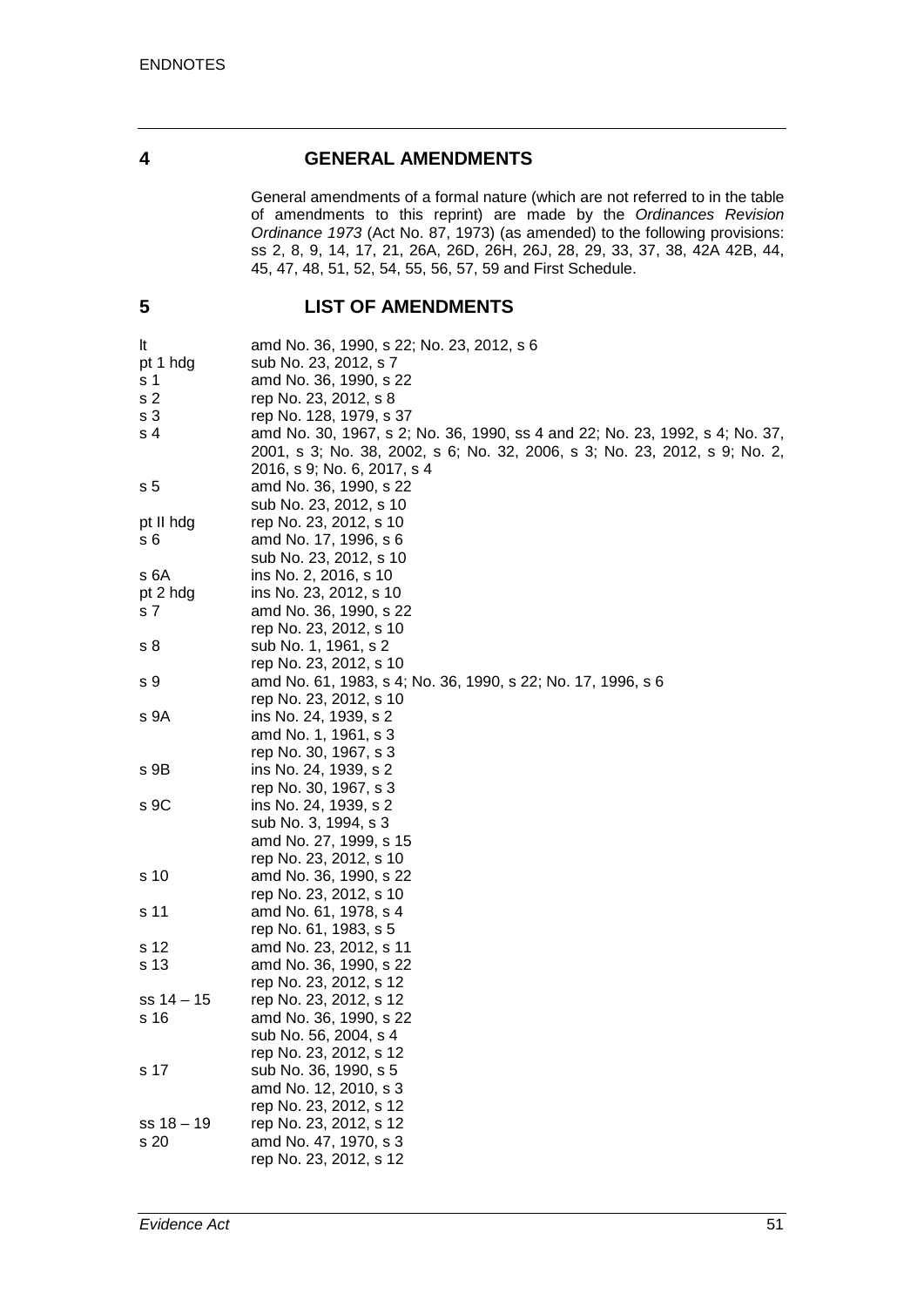| s 20A             | ins No. 32, 2006, s 4                                                                                                                                              |
|-------------------|--------------------------------------------------------------------------------------------------------------------------------------------------------------------|
| s 21              | rep No. 23, 2012, s 12<br>sub No. 36, 1990, s 6; No. 32, 2006, s 4                                                                                                 |
| pt IIA hdg        | rep No. 23, 2012, s 12<br>ins No. 16, 1994, s 3<br>rep No. 23, 2012, s 13                                                                                          |
| pt 3 hdg<br>s 21A | ins No. 23, 2012, s 13<br>ins No. 16, 1994, s 3<br>amd No. 37, 2001, s 5; No. 56, 2004, s 5; No. 33, 2005, s 5; No. 16, 2007,                                      |
| s 21B             | s 9; No. 4, 2009, s 4; No. 23, 2012, s 28; No. 2, 2016, s 11; No. 6, 2017, s 5<br>ins No. 16, 1994, s 3<br>amd No. 37, 2001, s 6                                   |
| s 21C             | sub No. 56, 2004, s 6; No. 16, 2007, s 10<br>amd No. 23, 2012, s 28; No. 2, 2016, s 12<br>ins No. 16, 1994, s 3<br>amd No. 37, 2001, s 7<br>sub No. 16, 2007, s 10 |
| s 21D             | amd No. 23, 2012, s 28; No. 2, 2016, s 13<br>ins No. 56, 2004, s 7<br>amd No. 16, 2007, s 11; No. 23, 2012, s 28; No. 2, 2016, s 14                                |
| ss 21E - 21F      | ins No. 16, 2007, s 12<br>amd No. 23, 2012, s 28                                                                                                                   |
| pt 3A hdg         | ins No. 6, 2017, s 6                                                                                                                                               |
| ss 21G - 27R      | ins No. 6, 2017, s 6                                                                                                                                               |
| pt III hdg        | rep No. 23, 2012, s 14                                                                                                                                             |
| pt 4 hdg          | ins No. 23, 2012, s 14                                                                                                                                             |
| $ss 22 - 23$      | rep No. 23, 2012, s 15                                                                                                                                             |
| s 24              | rep No. 36, 1990, s 22                                                                                                                                             |
|                   | ins No. 43, 2003, s 4                                                                                                                                              |
|                   | amd No. 23, 2012, s 28                                                                                                                                             |
| s 25              | amd No. 36, 1990, s 7                                                                                                                                              |
|                   | rep No. 23, 2012, s 15                                                                                                                                             |
| s 26              | rep No. 61, 1983, s 6                                                                                                                                              |
| s 26A             | ins No. 1, 1961, s 4                                                                                                                                               |
|                   | amd No. 17, 1996, s 6                                                                                                                                              |
|                   | rep No. 23, 2012, s 15                                                                                                                                             |
| s 26B             | ins No. 1, 1961, s 4                                                                                                                                               |
|                   | rep No. 36, 1990, s 22                                                                                                                                             |
| s 26C             | ins No. 1, 1961, s 4                                                                                                                                               |
|                   | amd No. 87, 1973, s 12; No. 36, 1990, s 22; No. 17, 1996, s 6                                                                                                      |
|                   | rep No. 23, 2012, s 15                                                                                                                                             |
| s 26D             | ins No. 1, 1961, s 4                                                                                                                                               |
|                   | rep No. 23, 2012, s 15                                                                                                                                             |
| s 26E             | ins No. 1, 1961, s 4                                                                                                                                               |
|                   | rep No. 36, 1990, s 22                                                                                                                                             |
|                   | ins No. 56, 2004, s 8                                                                                                                                              |
|                   | amd No. 16, 2007, s 13; No. 23, 2012, s 28; No. 8, 2016, s 45                                                                                                      |
| $ss 26F - 26H$    | ins No. 1, 1961, s 4                                                                                                                                               |
|                   | amd No. 36, 1990, s 22                                                                                                                                             |
| ss 26J – 26K      |                                                                                                                                                                    |
|                   | ins No. 1, 1961, s 4                                                                                                                                               |
|                   | rep No. 36, 1990, s 22                                                                                                                                             |
| s 26L             | ins No. 20, 1984, s 3                                                                                                                                              |
|                   | rep No. 23, 2012, s 15                                                                                                                                             |
| pt IV hdg         | rep No. 23, 2012, s 16                                                                                                                                             |
| s 27              | amd No. 87, 1973, s 12                                                                                                                                             |
|                   | sub No. 36, 1990, s 8                                                                                                                                              |
|                   | rep No. 23, 2012, s 16                                                                                                                                             |
| s 27A             | ins No. 36, 1990, s 9                                                                                                                                              |
|                   | rep No. 23, 2012, s 16                                                                                                                                             |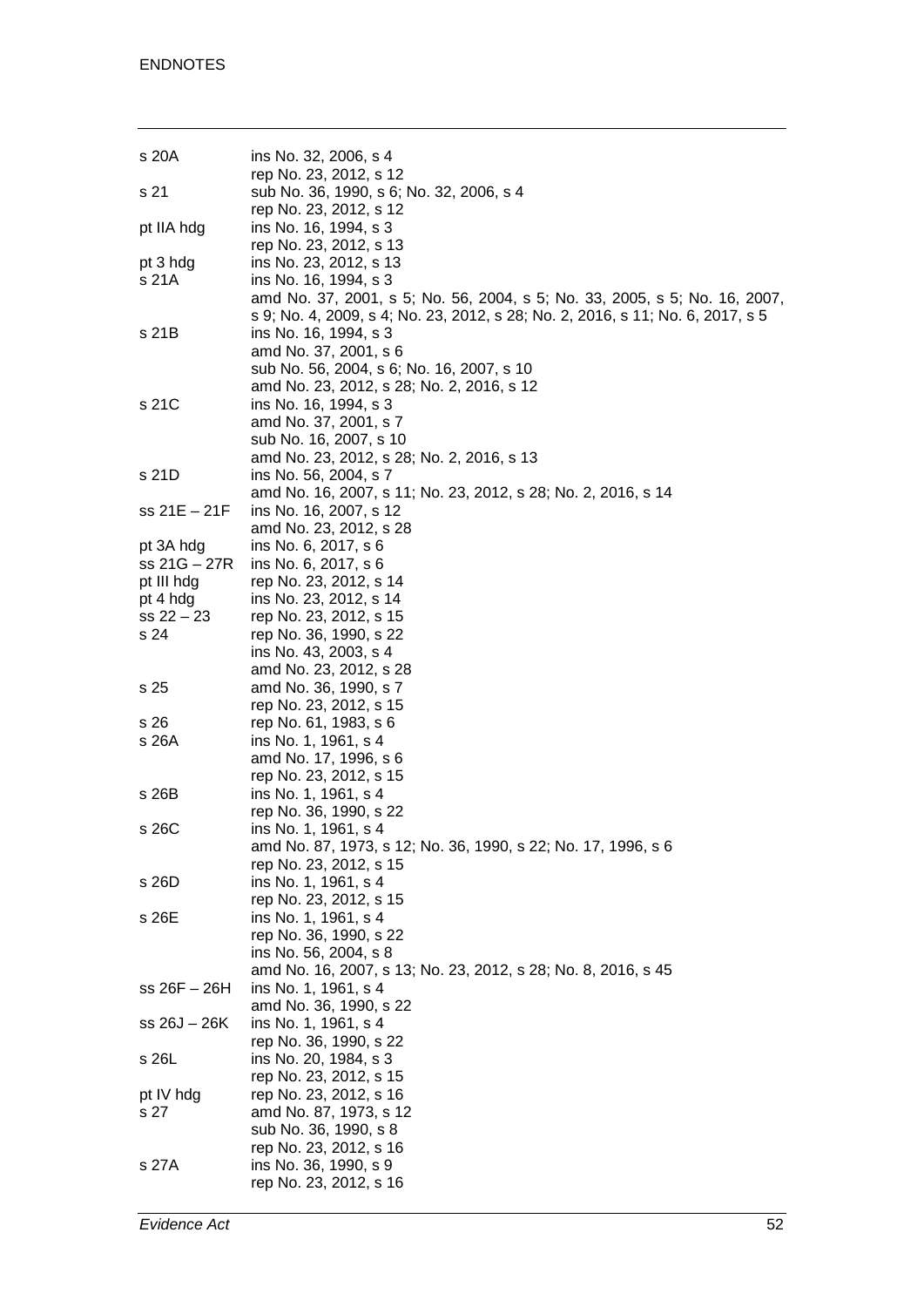| s 28<br>s 28A | rep No. 23, 2012, s 16<br>ins No. 1, 1961, s 5<br>amd No. 54, 1978, s 4                                        |
|---------------|----------------------------------------------------------------------------------------------------------------|
|               | sub No. 36, 1990, s 10<br>rep No. 23, 2012, s 16                                                               |
| s 28B         | ins No. 1, 1961, s 5<br>amd No. 87, 1973, s 12; No. 51, 1977, s 3; No. 54, 1978, s 4<br>rep No. 36, 1990, s 10 |
| ss 28C - 28D  | ins No. 1, 1961, s 5<br>amd No. 36, 1990, s 22<br>rep No. 23, 2012, s 16                                       |
| s 29          | amd No. 64, 1965, s 3<br>sub No. 36, 1990, s 11                                                                |
| s 30          | rep No. 23, 2012, s 16<br>amd No. 87, 1973, s 12<br>sub No. 36, 1990, s 12                                     |
| s 30A         | rep No. 23, 2012, s 16<br>ins No. 1, 1961, s 6<br>rep No. 36, 1990, s 22                                       |
| s 31          | rep No. 36, 1990, s 22                                                                                         |
| s 32          | amd No. 36, 1990, s 13; No. 17, 1996, s 6<br>rep No. 23, 2012, s 16                                            |
| s 33          | amd No. 36, 1990, s 22; No. 17, 1996, s 6<br>rep No. 23, 2012, s 16                                            |
| s 33A         | ins No. 1, 1961, s 7                                                                                           |
|               | amd No. 87, 1973, s 12; No. 17, 1996, s 6<br>rep No. 23, 2012, s 16                                            |
| s 34          | amd No. 36, 1990, s 22<br>rep No. 23, 2012, s 16                                                               |
| s 35          | amd No. 87, 1973, s 12                                                                                         |
| s 36          | rep No. 23, 2012, s 16<br>amd No. 1, 1961, s 8; No. 30, 1967, s 4; No. 47, 1970 s 4; No. 51, 1977, s 3;        |
|               | No. 54, 1978, s 4; No. 60, 1989, s 6<br>sub No. 36, 1990, s 14                                                 |
|               | rep No. 23, 2012, s 16                                                                                         |
| s 37          | amd No. 64, 1965, s 4<br>rep No. 36, 1990, s 22                                                                |
| s 38          | amd No. 64, 1965, s 5<br>rep No. 36, 1990, s 22                                                                |
|               | rep No. 23, 2012, s 16                                                                                         |
| s 39          |                                                                                                                |
| s 40          | amd No. 87, 1973, s 12; No. 60, 1989, s 6<br>rep No. 36, 1990, s 22                                            |
| s 41          | amd No. 87, 1973, s 12                                                                                         |
|               | rep No. 36, 1990, s 22                                                                                         |
| s 42          | amd No. 36, 1990, s 22                                                                                         |
| s 42A         | rep No. 23, 2012, s 16<br>ins No. 1, 1961, s 9                                                                 |
|               | amd No. 36, 1990, s 22                                                                                         |
|               | rep No. 23, 2012, s 16                                                                                         |
| s 42B         | ins No. 1, 1961, s 9                                                                                           |
|               | amd No. 51, 1977, s 3; No. 54, 1978, ss 3 and 4; No. 36, 1990, s 22; No. 17,                                   |
|               | 2001, s 21; No. 38, 2002, s 6                                                                                  |
|               | rep No. 23, 2012, s 16                                                                                         |
| pt IVA hdg    | ins No. 23, 1982, s 2                                                                                          |
| ss 42C – 42G  | rep No. 23, 2012, s 16<br>ins No. 23, 1982, s 2                                                                |
|               | rep No. 23, 2012, s 16                                                                                         |
| pt V hdg      | amd No. 38, 2002, s 6                                                                                          |
|               | rep No. 23, 2012, s 16                                                                                         |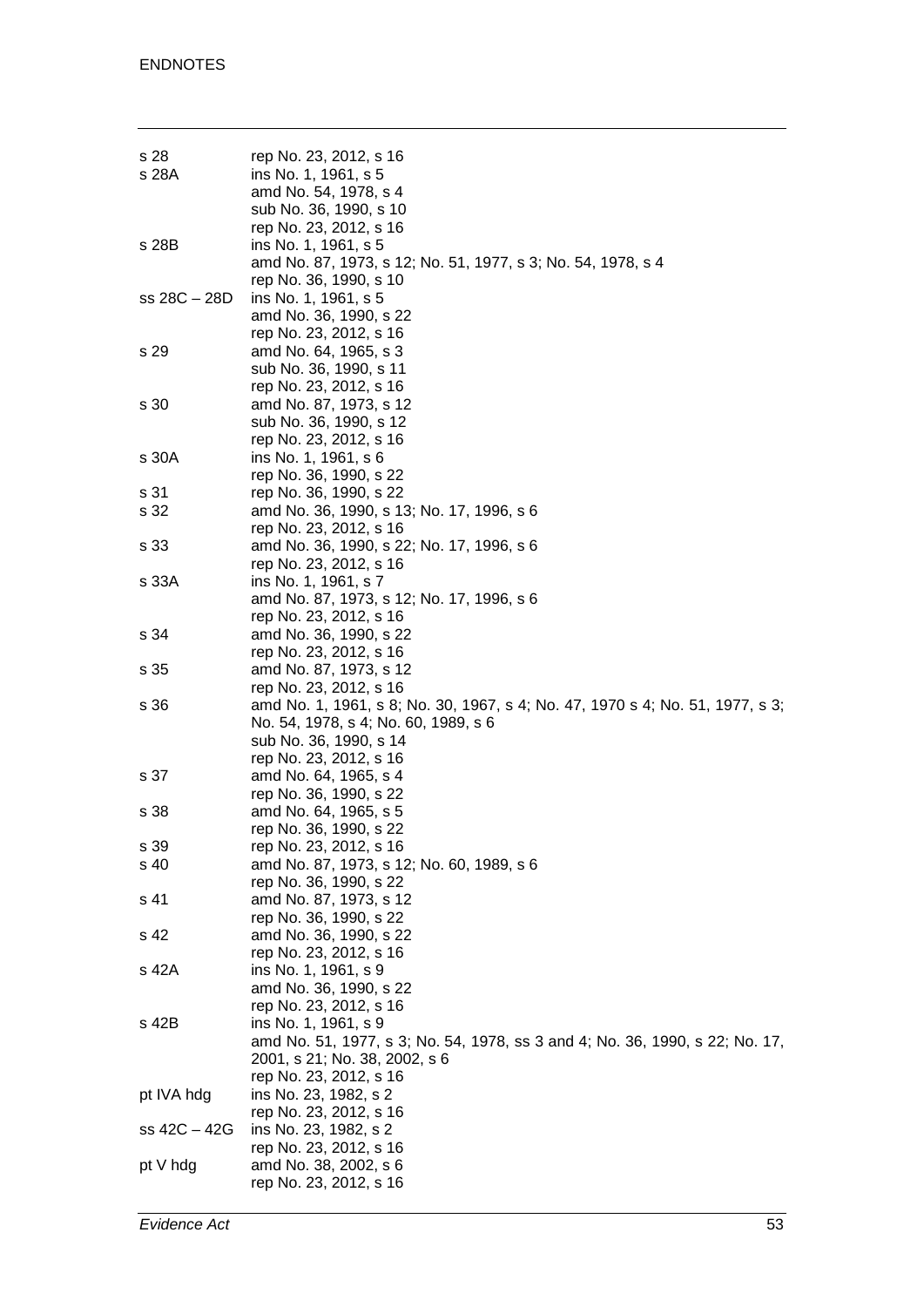| s 43             | sub No. 36, 1990, s 15<br>amd No. 38, 2002, s 6<br>rep No. 23, 2012, s 16                                                                                |
|------------------|----------------------------------------------------------------------------------------------------------------------------------------------------------|
| s 44             | amd No. 36, 1990, ss 16 and 22; No. 38, 2002, s 6<br>rep No. 23, 2012, s 16                                                                              |
| s 45             | sub No. 36, 1990, s 17<br>amd No. 38, 2002, s 6<br>rep No. 23, 2012, s 16                                                                                |
| s 45A            | ins No. 1, 1961 s 10<br>amd No. 38, 2002, s 6<br>rep No. 23, 2012, s 16                                                                                  |
| s 45B            | ins No. 1, 1961, s 10<br>amd No. 87, 1973, s 12; No. 38, 2002, s 6<br>rep No. 23, 2012, s 16                                                             |
| $ss$ 46 $-$ 48   | amd No. 36, 1990, s 22; No. 38, 2002, s 6<br>rep No. 23, 2012, s 16                                                                                      |
| pt VA hdg        | ins No. 20, 1999, s 3<br>rep No. 23, 2012, s 17                                                                                                          |
| pt 5 hdg<br>pt 5 | ins No. 23, 2012, s 17                                                                                                                                   |
| div 1 hdg        | ins No. 20, 1999, s 3<br>amd No. 23, 2012, s 28                                                                                                          |
| s 49             | amd No. 30, 1967, s 5<br>rep No. 36, 1990, s 22<br>ins No. 20, 1999, s 3<br>amd No. 2, 2006, s 24; No. 33, 2005, s 5; No. 37, 2007, s 338; No. 19, 2011, |
| s 49A            | s 46; No. 23, 2012, s 18<br>ins No. 20, 1999, s 3<br>rep No. 23, 2012, s 19                                                                              |
| ss 49B – 49C     | ins No. 20, 1999, s 3<br>amd No. 23, 2012, s 28                                                                                                          |
| pt 5             |                                                                                                                                                          |
| div 2 hdg        | ins No. 20, 1999, s 3                                                                                                                                    |
| ss 49D - 49J     | ins No. 20, 1999, s 3<br>amd No. 23, 2012, s 28                                                                                                          |
| s 49K            | ins No. 20, 1999, s 3<br>amd No. 40, 2010, s 42; No. 23, 2012, s 28                                                                                      |
| ss 49L – 49M     | ins No. 20, 1999, s 3<br>amd No. 23, 2012, s 28                                                                                                          |
| pt 5             |                                                                                                                                                          |
| div 3 hdg        | ins No. 20, 1999, s 3<br>amd No. 23, 2012, s 28                                                                                                          |
| ss 49N – 49T     | ins No. 20, 1999, s 3<br>amd No. 23, 2012, s 28                                                                                                          |
| pt 5             |                                                                                                                                                          |
| div 4 hdg        | ins No. 20, 1999, s 3<br>amd No. 23, 2012, s 28                                                                                                          |
| ss 49U - 49Y     | ins No. 20, 1999, s 3<br>amd No. 23, 2012, s 28                                                                                                          |
| s 49Z            | ins No. 20, 1999, s 3<br>amd No. 23, 2012, s 28; No. 8, 2016, s 45                                                                                       |
| ss 49ZA –        |                                                                                                                                                          |
| 49ZB             | ins No. 20, 1999, s 3<br>amd No. 23, 2012, s 28                                                                                                          |
| s 49ZC           | ins No. 20, 1999, s 3<br>amd No. 12, 2010, s 3; No. 23, 2012, s 28<br>sub No. 2, 2016, s 15                                                              |
| s 49ZD           | ins No. 2, 2016, s 15<br>amd No. 18, 2017, s 36                                                                                                          |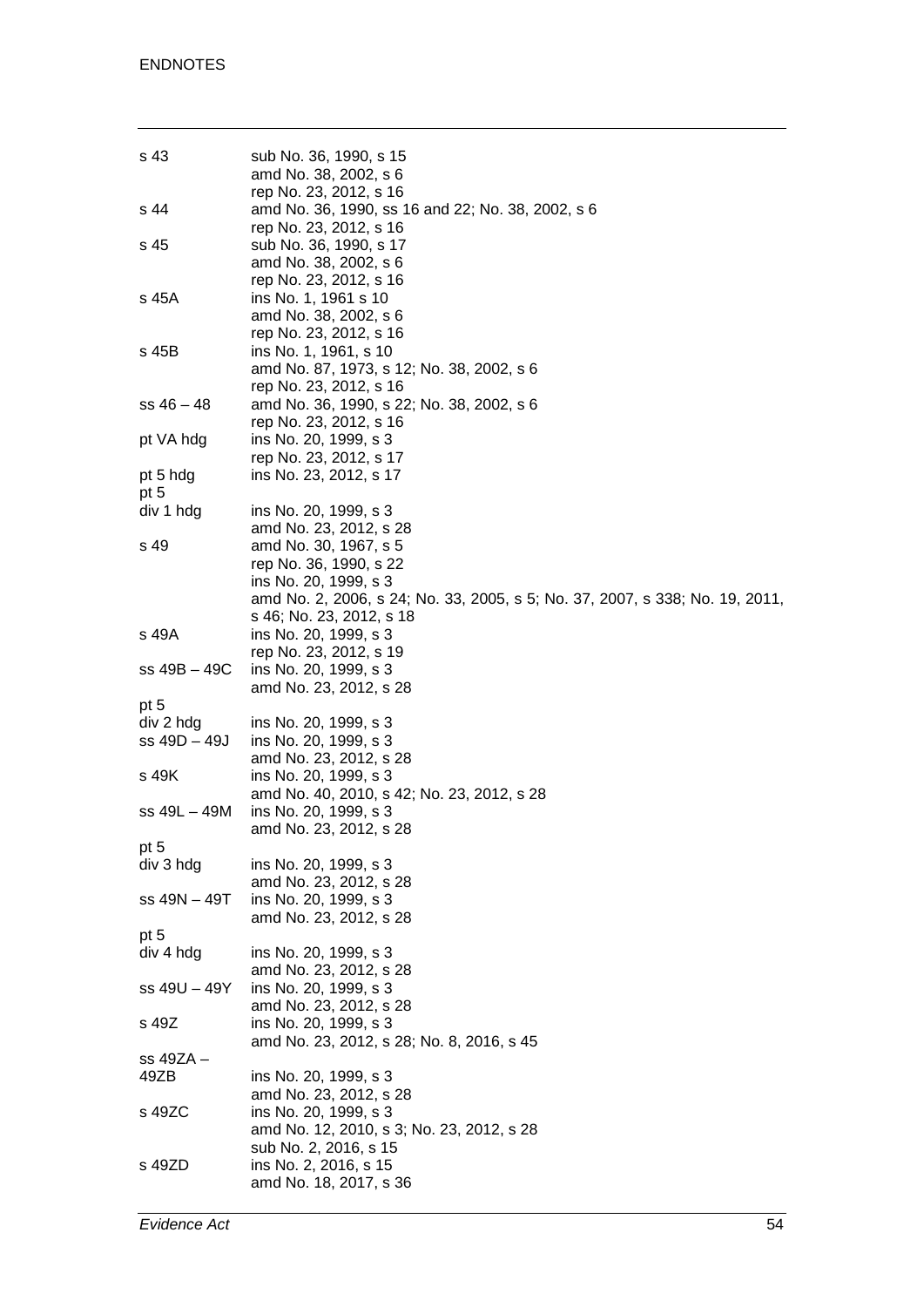| pt 6 hdg<br>pt 6 | sub No. 36, 1990, s 18; No. 23, 2012, s 20                                   |
|------------------|------------------------------------------------------------------------------|
| div 1 hdg        | sub No. 36, 1990, s 18                                                       |
| s 50             | amd No. 87, 1973, s 12                                                       |
|                  | sub No. 36, 1990, s 18                                                       |
|                  | amd No. 23, 2012, s 28; No. 8, 2016, s 45                                    |
| s 51             | sub No. 36, 1990, s 18                                                       |
|                  | amd No. 23, 2012, s 28                                                       |
| pt 6             |                                                                              |
| div 2 hdg        | sub No. 36, 1990, s 18                                                       |
| s 52             | sub No. 36, 1990, s 18                                                       |
|                  | amd No. 23, 2012, s 28                                                       |
| s 53             | amd No. 30, 1967, s 6; No. 51, 1977, s 3                                     |
|                  | sub No. 36, 1990, s 18                                                       |
|                  | amd No. 32, 2006, s 5; No. 23, 2012, s 28                                    |
| s 54             | sub No. 36, 1990, s 18                                                       |
|                  | amd No. 23, 2012, s 28                                                       |
| s 55             | amd No. 64, 1965, s 6; No. 12, 2010, s 3                                     |
|                  | sub No. 36, 1990, s 18                                                       |
|                  | amd No. 23, 2012, s 28                                                       |
|                  |                                                                              |
|                  | sub No. 2, 2016, s 16                                                        |
| pt VIA hdg       | ins No. 37, 2001, s 8                                                        |
|                  | rep No. 23, 2012, s 21                                                       |
| pt 7 hdg         | ins No. 23, 2012, s 21                                                       |
| s 56             | amd No. 64, 1965, s 7                                                        |
|                  | rep No. 36, 1990, s 18                                                       |
|                  | ins No. 37, 2001, s 8                                                        |
|                  | amd No. 23, 2012, s 28; No. 8, 2016, s 45                                    |
| $ss 56A - 56E$   | ins No. 37, 2001, s 8                                                        |
|                  | amd No. 23, 2012, s 28                                                       |
| s 56F            | ins No. 37, 2001, s 8                                                        |
|                  | amd No. 44, 2005, s 22; No. 18, 2010, s 36; No. 23, 2012, s 28               |
| s 56G            | ins No. 37, 2001, s 8                                                        |
|                  | amd No. 23, 2012, s 28                                                       |
| pt VII hdg       | rep No. 23, 2012, s 22                                                       |
| pt 8 hdg         | ins No. 23, 2012, s 22                                                       |
| s 57             | amd No. 49, 1985, s 4; No. 48, 1986, s 9; No. 29, 1990, s 7; No. 36, 1990,   |
|                  | s 22; No. 23, 2012, s 28                                                     |
| s 58             | amd No. 23, 2012, s 28                                                       |
| s 59             | amd No. 64, 1965, s 8                                                        |
|                  | sub No. 36, 1990, s 19                                                       |
|                  | amd No. 12, 2010, s 3                                                        |
|                  | sub No. 2, 2016, s 17                                                        |
| $ss 60 - 61$     | rep No. 36, 1990, s 22                                                       |
| pt VIII hdg      | rep No. 23, 2012, s 23                                                       |
| pt 9 hdg         | ins No. 23, 2012, s 23                                                       |
| s 62             | amd No. 23, 2012, s 28; No. 8, 2016, s 45                                    |
| s 62A            | ins No. 1, 1961, s 11                                                        |
|                  | amd No. 84, 1993, s 6; No. 25, 2009, s 10; No. 23, 2012, s 28; No. 28, 2013, |
|                  | s 61; No. 38, 2014, s 2                                                      |
| s 63             | amd No. 87, 1973, s 12                                                       |
|                  | sub No. 36, 1990, s 20                                                       |
|                  | rep No. 23, 2012, s 24                                                       |
| s 64             | amd No. 87, 1973, s 12; No. 84, 1993, s 6; No. 28, 2008, s 3                 |
|                  | rep No. 23, 2012, s 24                                                       |
|                  |                                                                              |
| s 65             | sub No. 36, 1990, s 21                                                       |
| pt IX hdg        | ins No. 4, 2009, s 5                                                         |
|                  | rep No. 23, 2012, s 25                                                       |
| pt 10 hdg        | ins No. 23, 2012, s 25                                                       |